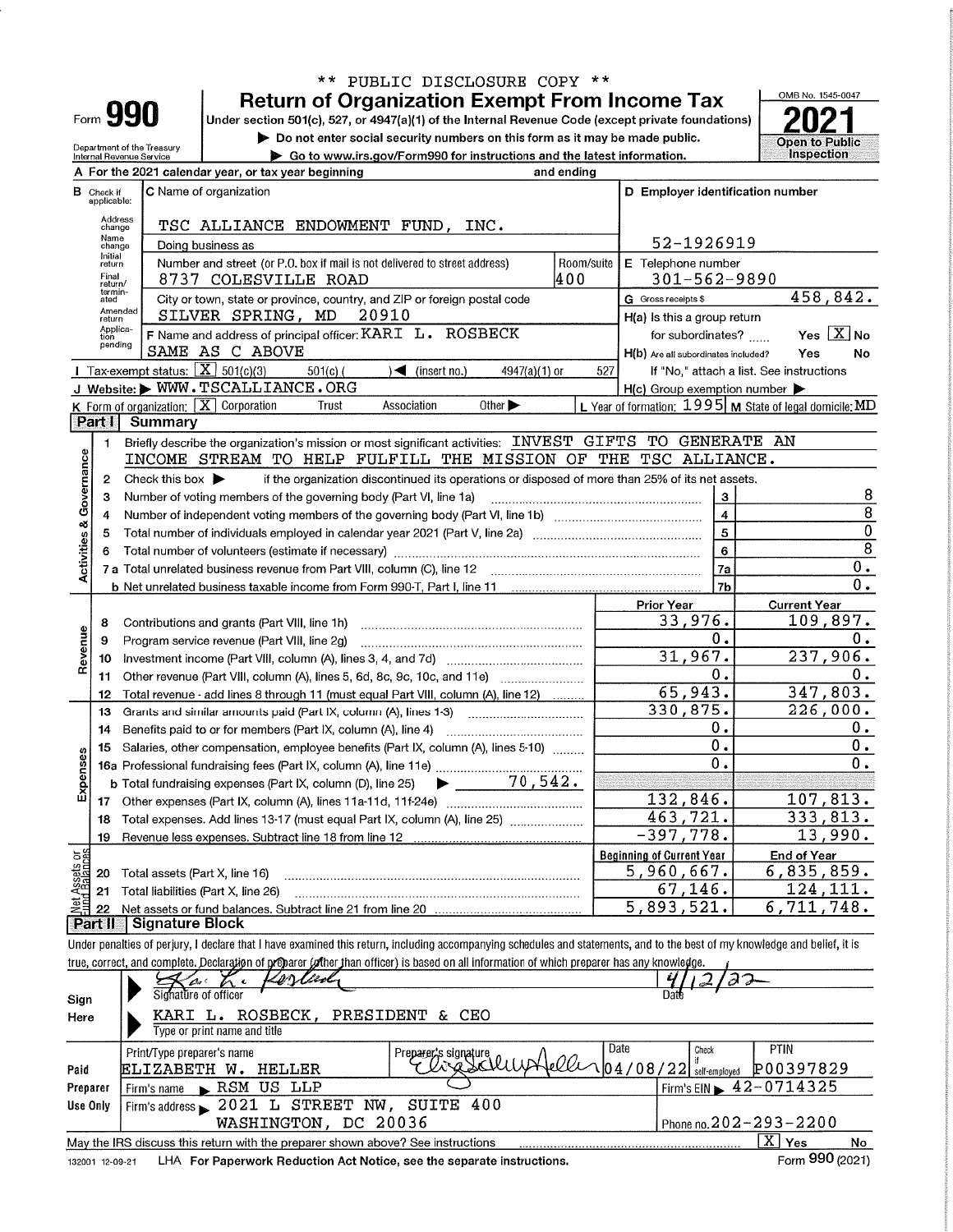|              | 52-1926919<br>TSC ALLIANCE ENDOWMENT FUND, INC.<br>Page 2<br>Form 990 (2021)                                                                                                    |
|--------------|---------------------------------------------------------------------------------------------------------------------------------------------------------------------------------|
|              | Part III   Statement of Program Service Accomplishments                                                                                                                         |
|              | $\overline{\text{X}}$                                                                                                                                                           |
| 1.           | Briefly describe the organization's mission:                                                                                                                                    |
|              | SEE SCHEDULE O                                                                                                                                                                  |
|              |                                                                                                                                                                                 |
|              |                                                                                                                                                                                 |
|              |                                                                                                                                                                                 |
| $\mathbf{2}$ | Did the organization undertake any significant program services during the year which were not listed on the                                                                    |
|              | $\sqrt{}$ Yes $\sqrt{X}$ No<br>prior Form 990 or 990-EZ?                                                                                                                        |
|              | If "Yes," describe these new services on Schedule O.                                                                                                                            |
| 3            | $\overline{\mathsf{Yes} \mathrel{\hspace{0.5pt}\mathsf{X}}}$ No<br>Did the organization cease conducting, or make significant changes in how it conducts, any program services? |
|              | If "Yes," describe these changes on Schedule O.                                                                                                                                 |
| 4            | Describe the organization's program service accomplishments for each of its three largest program services, as measured by expenses.                                            |
|              | Section 501(c)(3) and 501(c)(4) organizations are required to report the amount of grants and allocations to others, the total expenses, and                                    |
|              | revenue, if any, for each program service reported.                                                                                                                             |
| 4a           | 227,928. including grants of \$226,000. Thevenue \$<br>$(1)$ (Expenses \$<br>(Code:                                                                                             |
|              | DIRECT GIFTS AND EXPENSES INCURRED IN GENERATING GIFTS TO SUPPORT THE                                                                                                           |
|              | MISSION OF THE TSC ALLIANCE.                                                                                                                                                    |
|              |                                                                                                                                                                                 |
|              |                                                                                                                                                                                 |
|              |                                                                                                                                                                                 |
|              |                                                                                                                                                                                 |
|              |                                                                                                                                                                                 |
|              |                                                                                                                                                                                 |
|              |                                                                                                                                                                                 |
|              |                                                                                                                                                                                 |
|              |                                                                                                                                                                                 |
|              |                                                                                                                                                                                 |
| 4b           | $\rightarrow$                                                                                                                                                                   |
|              |                                                                                                                                                                                 |
|              |                                                                                                                                                                                 |
|              |                                                                                                                                                                                 |
|              |                                                                                                                                                                                 |
|              |                                                                                                                                                                                 |
|              |                                                                                                                                                                                 |
|              |                                                                                                                                                                                 |
|              |                                                                                                                                                                                 |
|              |                                                                                                                                                                                 |
|              |                                                                                                                                                                                 |
|              |                                                                                                                                                                                 |
|              |                                                                                                                                                                                 |
| 4с           |                                                                                                                                                                                 |
|              |                                                                                                                                                                                 |
|              |                                                                                                                                                                                 |
|              |                                                                                                                                                                                 |
|              |                                                                                                                                                                                 |
|              |                                                                                                                                                                                 |
|              |                                                                                                                                                                                 |
|              |                                                                                                                                                                                 |
|              |                                                                                                                                                                                 |
|              |                                                                                                                                                                                 |
|              |                                                                                                                                                                                 |
|              |                                                                                                                                                                                 |
|              |                                                                                                                                                                                 |
| 4d           | Other program services (Describe on Schedule O.)                                                                                                                                |
|              | (Expenses \$<br>(Revenue \$<br>including grants of \$                                                                                                                           |
| 4e           | 227,928.<br>Total program service expenses                                                                                                                                      |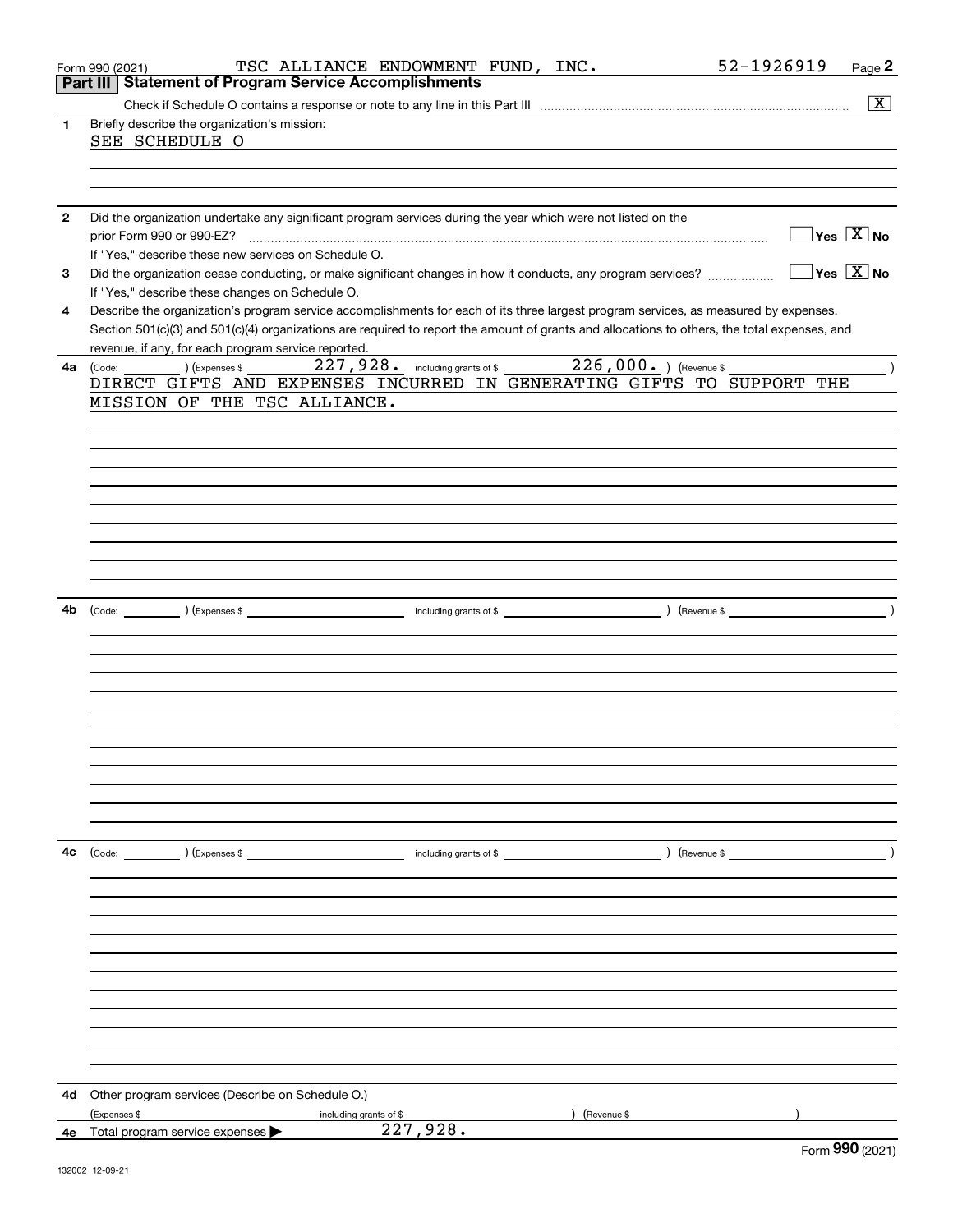|  | Form 990 (2021) |
|--|-----------------|

Form 990 (2021) TSC ALLIANCE ENDOWMENT FUND, INC. 52-1926919 <sub>Page</sub> 3<br>**Part IV | Checklist of Required Schedules** 

|     |                                                                                                                                       |                 | Yes                     | No |
|-----|---------------------------------------------------------------------------------------------------------------------------------------|-----------------|-------------------------|----|
| 1.  | Is the organization described in section $501(c)(3)$ or $4947(a)(1)$ (other than a private foundation)?                               |                 |                         |    |
|     |                                                                                                                                       | 1               | X                       |    |
| 2   |                                                                                                                                       | $\overline{2}$  | $\overline{\mathbf{x}}$ |    |
| 3   | Did the organization engage in direct or indirect political campaign activities on behalf of or in opposition to candidates for       |                 |                         |    |
|     |                                                                                                                                       | 3               |                         | x  |
| 4   | Section 501(c)(3) organizations. Did the organization engage in lobbying activities, or have a section 501(h) election in effect      |                 |                         |    |
|     |                                                                                                                                       | 4               |                         | x  |
| 5   | Is the organization a section 501(c)(4), 501(c)(5), or 501(c)(6) organization that receives membership dues, assessments, or          |                 |                         |    |
|     |                                                                                                                                       | 5               |                         | x  |
| 6   | Did the organization maintain any donor advised funds or any similar funds or accounts for which donors have the right to             |                 |                         |    |
|     | provide advice on the distribution or investment of amounts in such funds or accounts? If "Yes," complete Schedule D, Part I          | 6               |                         | x  |
| 7   | Did the organization receive or hold a conservation easement, including easements to preserve open space,                             |                 |                         |    |
|     |                                                                                                                                       | $\overline{7}$  |                         | x  |
| 8   | Did the organization maintain collections of works of art, historical treasures, or other similar assets? If "Yes," complete          |                 |                         |    |
|     |                                                                                                                                       | 8               |                         | x  |
| 9   | Did the organization report an amount in Part X, line 21, for escrow or custodial account liability, serve as a custodian for         |                 |                         |    |
|     | amounts not listed in Part X; or provide credit counseling, debt management, credit repair, or debt negotiation services?             |                 |                         |    |
|     |                                                                                                                                       | 9               |                         | x  |
| 10  | Did the organization, directly or through a related organization, hold assets in donor-restricted endowments                          |                 |                         |    |
|     |                                                                                                                                       | 10              | Χ                       |    |
| 11  | If the organization's answer to any of the following questions is "Yes," then complete Schedule D, Parts VI, VII, VIII, IX, or X,     |                 |                         |    |
|     | as applicable.                                                                                                                        |                 |                         |    |
|     | a Did the organization report an amount for land, buildings, and equipment in Part X, line 10? If "Yes," complete Schedule D,         |                 |                         |    |
|     |                                                                                                                                       | 11a             |                         | x  |
|     | <b>b</b> Did the organization report an amount for investments - other securities in Part X, line 12, that is 5% or more of its total |                 |                         |    |
|     |                                                                                                                                       | 11 <sub>b</sub> |                         | X. |
|     | c Did the organization report an amount for investments - program related in Part X, line 13, that is 5% or more of its total         |                 |                         |    |
|     |                                                                                                                                       | 11c             |                         | X. |
|     | d Did the organization report an amount for other assets in Part X, line 15, that is 5% or more of its total assets reported in       |                 |                         | x  |
|     |                                                                                                                                       | 11d             | $\mathbf X$             |    |
|     | e Did the organization report an amount for other liabilities in Part X, line 25? If "Yes," complete Schedule D, Part X               | 11e             |                         |    |
|     | f Did the organization's separate or consolidated financial statements for the tax year include a footnote that addresses             |                 |                         | X. |
|     | the organization's liability for uncertain tax positions under FIN 48 (ASC 740)? If "Yes," complete Schedule D, Part X                | 11f             |                         |    |
|     | 12a Did the organization obtain separate, independent audited financial statements for the tax year? If "Yes," complete               |                 |                         | x  |
|     |                                                                                                                                       | 12a             |                         |    |
|     | <b>b</b> Was the organization included in consolidated, independent audited financial statements for the tax year?                    |                 | A                       |    |
| 13  | If "Yes," and if the organization answered "No" to line 12a, then completing Schedule D, Parts XI and XII is optional manum           | 12b<br>13       |                         | X  |
| 14a | Did the organization maintain an office, employees, or agents outside of the United States?                                           | 14a             |                         | X  |
|     | <b>b</b> Did the organization have aggregate revenues or expenses of more than \$10,000 from grantmaking, fundraising, business,      |                 |                         |    |
|     | investment, and program service activities outside the United States, or aggregate foreign investments valued at \$100,000            |                 |                         |    |
|     |                                                                                                                                       | 14b             |                         | x  |
| 15  | Did the organization report on Part IX, column (A), line 3, more than \$5,000 of grants or other assistance to or for any             |                 |                         |    |
|     |                                                                                                                                       | 15              |                         | x  |
| 16  | Did the organization report on Part IX, column (A), line 3, more than \$5,000 of aggregate grants or other assistance to              |                 |                         |    |
|     |                                                                                                                                       | 16              |                         | x  |
| 17  | Did the organization report a total of more than \$15,000 of expenses for professional fundraising services on Part IX,               |                 |                         |    |
|     |                                                                                                                                       | 17              |                         | x  |
| 18  | Did the organization report more than \$15,000 total of fundraising event gross income and contributions on Part VIII, lines          |                 |                         |    |
|     |                                                                                                                                       | 18              |                         | x  |
| 19  | Did the organization report more than \$15,000 of gross income from gaming activities on Part VIII, line 9a? If "Yes."                |                 |                         |    |
|     |                                                                                                                                       | 19              |                         | x  |
|     |                                                                                                                                       | <b>20a</b>      |                         | х  |
|     | b If "Yes" to line 20a, did the organization attach a copy of its audited financial statements to this return?                        | 20 <sub>b</sub> |                         |    |
| 21  | Did the organization report more than \$5,000 of grants or other assistance to any domestic organization or                           |                 |                         |    |
|     |                                                                                                                                       | 21              | X                       |    |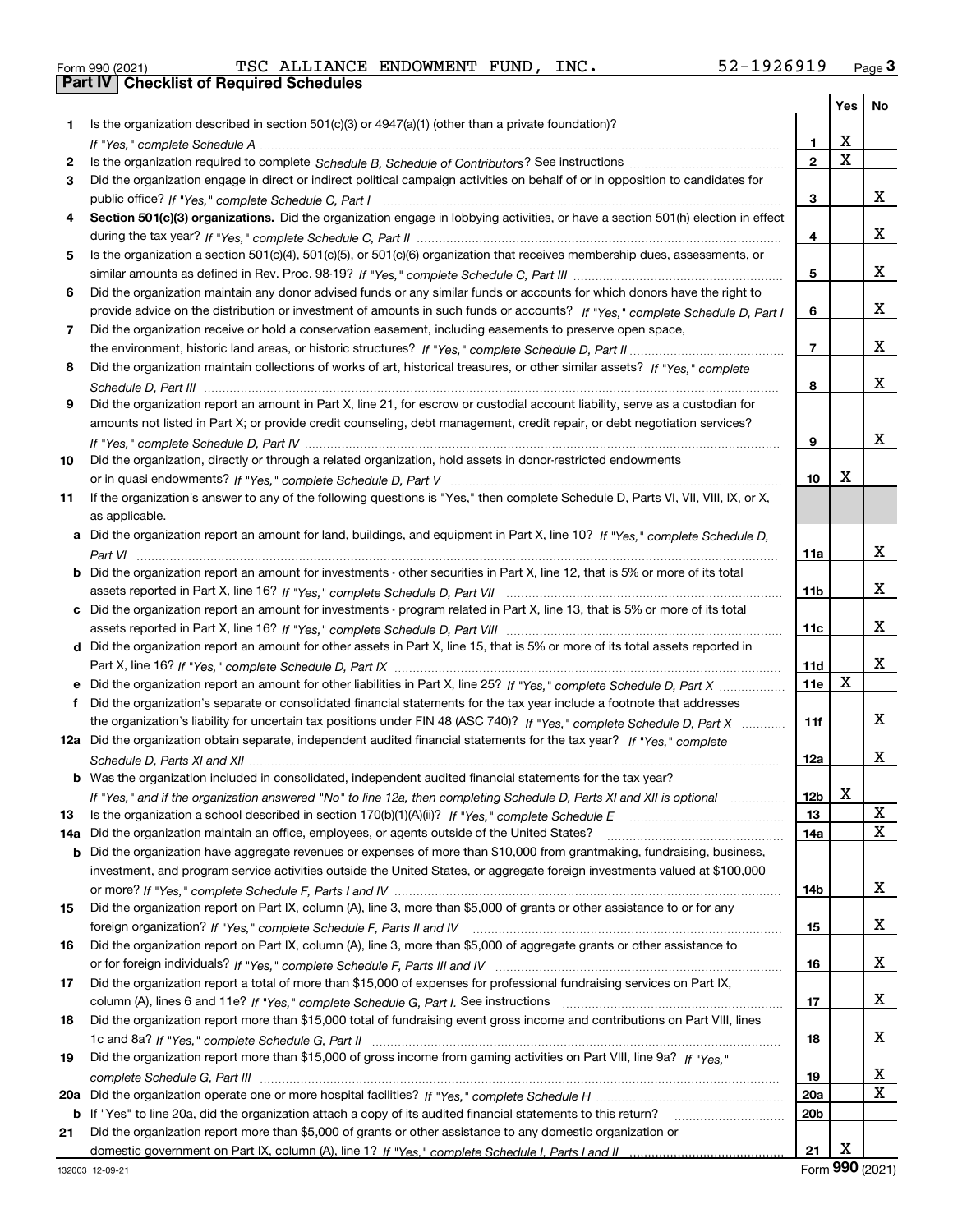|  | Form 990 (2021) |
|--|-----------------|
|  |                 |

*(continued)* Form 990 (2021) TSC ALLIANCE ENDOWMENT FUND, INC. 52-1926919 <sub>Page</sub> 4<br>**Part IV | Checklist of Required Schedules** <sub>(continued)</sub>

|               |                                                                                                                              |                 | Yes | No          |
|---------------|------------------------------------------------------------------------------------------------------------------------------|-----------------|-----|-------------|
| 22            | Did the organization report more than \$5,000 of grants or other assistance to or for domestic individuals on                |                 |     |             |
|               |                                                                                                                              | 22              |     | x           |
| 23            | Did the organization answer "Yes" to Part VII, Section A, line 3, 4, or 5, about compensation of the organization's current  |                 |     |             |
|               | and former officers, directors, trustees, key employees, and highest compensated employees? If "Yes," complete               |                 |     |             |
|               |                                                                                                                              | 23              | X   |             |
|               | 24a Did the organization have a tax-exempt bond issue with an outstanding principal amount of more than \$100,000 as of the  |                 |     |             |
|               | last day of the year, that was issued after December 31, 2002? If "Yes," answer lines 24b through 24d and complete           |                 |     |             |
|               |                                                                                                                              | 24a             |     | x           |
|               |                                                                                                                              | 24 <sub>b</sub> |     |             |
|               | c Did the organization maintain an escrow account other than a refunding escrow at any time during the year to defease       |                 |     |             |
|               |                                                                                                                              | 24c             |     |             |
|               |                                                                                                                              | 24d             |     |             |
|               | 25a Section 501(c)(3), 501(c)(4), and 501(c)(29) organizations. Did the organization engage in an excess benefit             |                 |     |             |
|               |                                                                                                                              | 25a             |     | x           |
|               | b Is the organization aware that it engaged in an excess benefit transaction with a disqualified person in a prior year, and |                 |     |             |
|               | that the transaction has not been reported on any of the organization's prior Forms 990 or 990-EZ? If "Yes," complete        |                 |     |             |
|               | Schedule L, Part I                                                                                                           | 25 <sub>b</sub> |     | x           |
| 26            | Did the organization report any amount on Part X, line 5 or 22, for receivables from or payables to any current              |                 |     |             |
|               | or former officer, director, trustee, key employee, creator or founder, substantial contributor, or 35%                      |                 |     |             |
|               | controlled entity or family member of any of these persons? If "Yes," complete Schedule L, Part II                           | 26              |     | x           |
| 27            | Did the organization provide a grant or other assistance to any current or former officer, director, trustee, key employee,  |                 |     |             |
|               | creator or founder, substantial contributor or employee thereof, a grant selection committee member, or to a 35% controlled  |                 |     |             |
|               | entity (including an employee thereof) or family member of any of these persons? If "Yes," complete Schedule L, Part III     | 27              |     | x           |
| 28            | Was the organization a party to a business transaction with one of the following parties (see the Schedule L, Part IV,       |                 |     |             |
|               | instructions for applicable filing thresholds, conditions, and exceptions):                                                  |                 |     |             |
| а             | A current or former officer, director, trustee, key employee, creator or founder, or substantial contributor? If             |                 |     |             |
|               |                                                                                                                              | 28a             |     | x<br>X      |
|               |                                                                                                                              | 28 <sub>b</sub> |     |             |
|               | c A 35% controlled entity of one or more individuals and/or organizations described in line 28a or 28b? If                   | <b>28c</b>      |     | x           |
|               |                                                                                                                              | 29              |     | $\mathbf X$ |
| 29<br>30      | Did the organization receive contributions of art, historical treasures, or other similar assets, or qualified conservation  |                 |     |             |
|               |                                                                                                                              | 30              |     | х           |
| 31            | Did the organization liquidate, terminate, or dissolve and cease operations? If "Yes," complete Schedule N, Part I           | 31              |     | X           |
| 32            | Did the organization sell, exchange, dispose of, or transfer more than 25% of its net assets? If "Yes," complete             |                 |     |             |
|               |                                                                                                                              | 32              |     | х           |
| 33            | Did the organization own 100% of an entity disregarded as separate from the organization under Regulations                   |                 |     |             |
|               |                                                                                                                              | 33              |     | x           |
| 34            | Was the organization related to any tax-exempt or taxable entity? If "Yes," complete Schedule R, Part II, III, or IV, and    |                 |     |             |
|               |                                                                                                                              | 34              | х   |             |
|               | 35a Did the organization have a controlled entity within the meaning of section 512(b)(13)?                                  | <b>35a</b>      |     | х           |
|               | b If "Yes" to line 35a, did the organization receive any payment from or engage in any transaction with a controlled entity  |                 |     |             |
|               |                                                                                                                              | 35b             |     |             |
| 36            | Section 501(c)(3) organizations. Did the organization make any transfers to an exempt non-charitable related organization?   |                 |     |             |
|               |                                                                                                                              | 36              |     | x           |
| 37            | Did the organization conduct more than 5% of its activities through an entity that is not a related organization             |                 |     |             |
|               |                                                                                                                              | 37              |     | x           |
| 38            | Did the organization complete Schedule O and provide explanations on Schedule O for Part VI, lines 11b and 19?               |                 |     |             |
|               | Note: All Form 990 filers are required to complete Schedule O                                                                | 38              | х   |             |
| <b>Part V</b> | <b>Statements Regarding Other IRS Filings and Tax Compliance</b>                                                             |                 |     |             |
|               | Check if Schedule O contains a response or note to any line in this Part V                                                   |                 |     |             |
|               |                                                                                                                              |                 | Yes | No          |
|               | 1a Enter the number reported in box 3 of Form 1096. Enter -0- if not applicable<br>1a                                        |                 |     |             |
| b             | 0<br>Enter the number of Forms W-2G included on line 1a. Enter -0- if not applicable<br>1b                                   |                 |     |             |
| c             | Did the organization comply with backup withholding rules for reportable payments to vendors and reportable gaming           |                 |     |             |
|               | (gambling) winnings to prize winners?                                                                                        | 1c              | х   |             |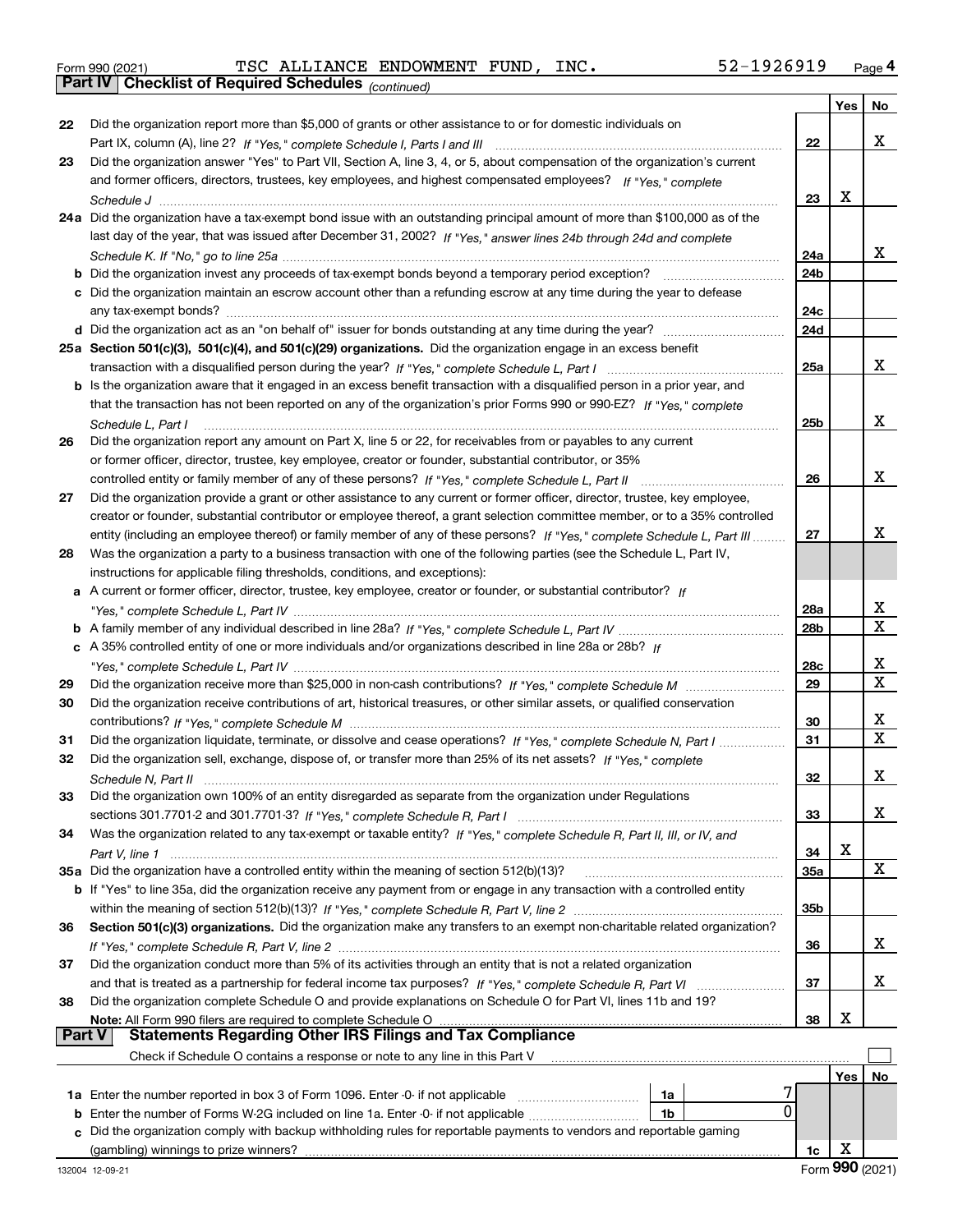| Form 990 (2021) |                                                                                                | TSC ALLIANCE ENDOWMENT FUND, INC. |  | 52-1926919 | Page $5$ |
|-----------------|------------------------------------------------------------------------------------------------|-----------------------------------|--|------------|----------|
|                 | <b>Part V</b> Statements Regarding Other IRS Filings and Tax Compliance <sub>(continued)</sub> |                                   |  |            |          |

*(continued)*

|        |                                                                                                                                                                                                                                                  |                |  | Yes   No |  |  |  |  |  |  |  |  |
|--------|--------------------------------------------------------------------------------------------------------------------------------------------------------------------------------------------------------------------------------------------------|----------------|--|----------|--|--|--|--|--|--|--|--|
|        | 2a Enter the number of employees reported on Form W-3, Transmittal of Wage and Tax Statements,                                                                                                                                                   |                |  |          |  |  |  |  |  |  |  |  |
|        | $\mathbf 0$<br>filed for the calendar year ending with or within the year covered by this return [11] [11] filed for the calendar year ending with or within the year covered by this return<br>2a                                               |                |  |          |  |  |  |  |  |  |  |  |
|        |                                                                                                                                                                                                                                                  | 2 <sub>b</sub> |  |          |  |  |  |  |  |  |  |  |
|        |                                                                                                                                                                                                                                                  |                |  |          |  |  |  |  |  |  |  |  |
|        | 3a Did the organization have unrelated business gross income of \$1,000 or more during the year?                                                                                                                                                 | 3a             |  | x        |  |  |  |  |  |  |  |  |
|        |                                                                                                                                                                                                                                                  | 3 <sub>b</sub> |  |          |  |  |  |  |  |  |  |  |
|        | 4a At any time during the calendar year, did the organization have an interest in, or a signature or other authority over, a                                                                                                                     |                |  |          |  |  |  |  |  |  |  |  |
|        |                                                                                                                                                                                                                                                  | 4a             |  | x        |  |  |  |  |  |  |  |  |
|        | <b>b</b> If "Yes," enter the name of the foreign country $\blacktriangleright$                                                                                                                                                                   |                |  |          |  |  |  |  |  |  |  |  |
|        | See instructions for filing requirements for FinCEN Form 114, Report of Foreign Bank and Financial Accounts (FBAR).                                                                                                                              |                |  |          |  |  |  |  |  |  |  |  |
| 5a     | Was the organization a party to a prohibited tax shelter transaction at any time during the tax year?                                                                                                                                            | 5a             |  | x        |  |  |  |  |  |  |  |  |
| b      |                                                                                                                                                                                                                                                  | 5 <sub>b</sub> |  | X        |  |  |  |  |  |  |  |  |
| с      |                                                                                                                                                                                                                                                  | 5c             |  |          |  |  |  |  |  |  |  |  |
|        | 6a Does the organization have annual gross receipts that are normally greater than \$100,000, and did the organization solicit                                                                                                                   |                |  |          |  |  |  |  |  |  |  |  |
|        | any contributions that were not tax deductible as charitable contributions?                                                                                                                                                                      | 6a             |  | x        |  |  |  |  |  |  |  |  |
|        | b If "Yes," did the organization include with every solicitation an express statement that such contributions or gifts                                                                                                                           |                |  |          |  |  |  |  |  |  |  |  |
|        | were not tax deductible?                                                                                                                                                                                                                         | 6b             |  |          |  |  |  |  |  |  |  |  |
| 7      | Organizations that may receive deductible contributions under section 170(c).                                                                                                                                                                    |                |  |          |  |  |  |  |  |  |  |  |
| а      | Did the organization receive a payment in excess of \$75 made partly as a contribution and partly for goods and services provided to the payor?                                                                                                  | 7a             |  | x        |  |  |  |  |  |  |  |  |
| b      | If "Yes," did the organization notify the donor of the value of the goods or services provided?                                                                                                                                                  | 7b             |  |          |  |  |  |  |  |  |  |  |
|        | Did the organization sell, exchange, or otherwise dispose of tangible personal property for which it was required                                                                                                                                |                |  |          |  |  |  |  |  |  |  |  |
|        |                                                                                                                                                                                                                                                  | 7c             |  | x        |  |  |  |  |  |  |  |  |
| d      | 7d<br>If "Yes," indicate the number of Forms 8282 filed during the year manufactured and the vertical property of the                                                                                                                            |                |  | х        |  |  |  |  |  |  |  |  |
| е      | Did the organization receive any funds, directly or indirectly, to pay premiums on a personal benefit contract?                                                                                                                                  | 7e<br>7f       |  | x        |  |  |  |  |  |  |  |  |
| f      | Did the organization, during the year, pay premiums, directly or indirectly, on a personal benefit contract?<br>If the organization received a contribution of qualified intellectual property, did the organization file Form 8899 as required? | 7g             |  |          |  |  |  |  |  |  |  |  |
| g<br>h | If the organization received a contribution of cars, boats, airplanes, or other vehicles, did the organization file a Form 1098-C?                                                                                                               | 7h             |  |          |  |  |  |  |  |  |  |  |
| 8      | Sponsoring organizations maintaining donor advised funds. Did a donor advised fund maintained by the                                                                                                                                             |                |  |          |  |  |  |  |  |  |  |  |
|        | sponsoring organization have excess business holdings at any time during the year?                                                                                                                                                               | 8              |  |          |  |  |  |  |  |  |  |  |
| 9      | Sponsoring organizations maintaining donor advised funds.                                                                                                                                                                                        |                |  |          |  |  |  |  |  |  |  |  |
| а      | Did the sponsoring organization make any taxable distributions under section 4966?                                                                                                                                                               | 9а             |  |          |  |  |  |  |  |  |  |  |
| b      | Did the sponsoring organization make a distribution to a donor, donor advisor, or related person?                                                                                                                                                | 9b             |  |          |  |  |  |  |  |  |  |  |
| 10     | Section 501(c)(7) organizations. Enter:                                                                                                                                                                                                          |                |  |          |  |  |  |  |  |  |  |  |
| а      | 10a<br>Initiation fees and capital contributions included on Part VIII, line 12 [[[[[[[[[[[[[[[[[[[[[[[[[[[]]]]]]]]]                                                                                                                             |                |  |          |  |  |  |  |  |  |  |  |
|        | 10 <sub>b</sub><br><b>b</b> Gross receipts, included on Form 990, Part VIII, line 12, for public use of club facilities                                                                                                                          |                |  |          |  |  |  |  |  |  |  |  |
|        | 11 Section 501(c)(12) organizations. Enter:                                                                                                                                                                                                      |                |  |          |  |  |  |  |  |  |  |  |
|        | 11a                                                                                                                                                                                                                                              |                |  |          |  |  |  |  |  |  |  |  |
|        | <b>b</b> Gross income from other sources. (Do not net amounts due or paid to other sources against                                                                                                                                               |                |  |          |  |  |  |  |  |  |  |  |
|        | 11 <sub>b</sub><br>amounts due or received from them.)                                                                                                                                                                                           |                |  |          |  |  |  |  |  |  |  |  |
|        | 12a Section 4947(a)(1) non-exempt charitable trusts. Is the organization filing Form 990 in lieu of Form 1041?                                                                                                                                   | 12a            |  |          |  |  |  |  |  |  |  |  |
|        | <b>b</b> If "Yes," enter the amount of tax-exempt interest received or accrued during the year <b>contained</b><br>12b                                                                                                                           |                |  |          |  |  |  |  |  |  |  |  |
| 13     | Section 501(c)(29) qualified nonprofit health insurance issuers.                                                                                                                                                                                 |                |  |          |  |  |  |  |  |  |  |  |
|        | a Is the organization licensed to issue qualified health plans in more than one state?                                                                                                                                                           | 13а            |  |          |  |  |  |  |  |  |  |  |
|        | Note: See the instructions for additional information the organization must report on Schedule O.                                                                                                                                                |                |  |          |  |  |  |  |  |  |  |  |
|        | <b>b</b> Enter the amount of reserves the organization is required to maintain by the states in which the                                                                                                                                        |                |  |          |  |  |  |  |  |  |  |  |
|        | 13b<br>13c                                                                                                                                                                                                                                       |                |  |          |  |  |  |  |  |  |  |  |
|        | 14a Did the organization receive any payments for indoor tanning services during the tax year?                                                                                                                                                   | 14a            |  | x        |  |  |  |  |  |  |  |  |
|        |                                                                                                                                                                                                                                                  | 14b            |  |          |  |  |  |  |  |  |  |  |
| 15     | Is the organization subject to the section 4960 tax on payment(s) of more than \$1,000,000 in remuneration or                                                                                                                                    |                |  |          |  |  |  |  |  |  |  |  |
|        |                                                                                                                                                                                                                                                  | 15             |  | x        |  |  |  |  |  |  |  |  |
|        | If "Yes," see the instructions and file Form 4720, Schedule N.                                                                                                                                                                                   |                |  |          |  |  |  |  |  |  |  |  |
| 16     | Is the organization an educational institution subject to the section 4968 excise tax on net investment income?                                                                                                                                  | 16             |  | х        |  |  |  |  |  |  |  |  |
|        | If "Yes," complete Form 4720, Schedule O.                                                                                                                                                                                                        |                |  |          |  |  |  |  |  |  |  |  |
| 17     | Section 501(c)(21) organizations. Did the trust, any disqualified person, or mine operator engage in any                                                                                                                                         |                |  |          |  |  |  |  |  |  |  |  |
|        |                                                                                                                                                                                                                                                  | 17             |  |          |  |  |  |  |  |  |  |  |
|        | If "Yes," complete Form 6069.                                                                                                                                                                                                                    |                |  |          |  |  |  |  |  |  |  |  |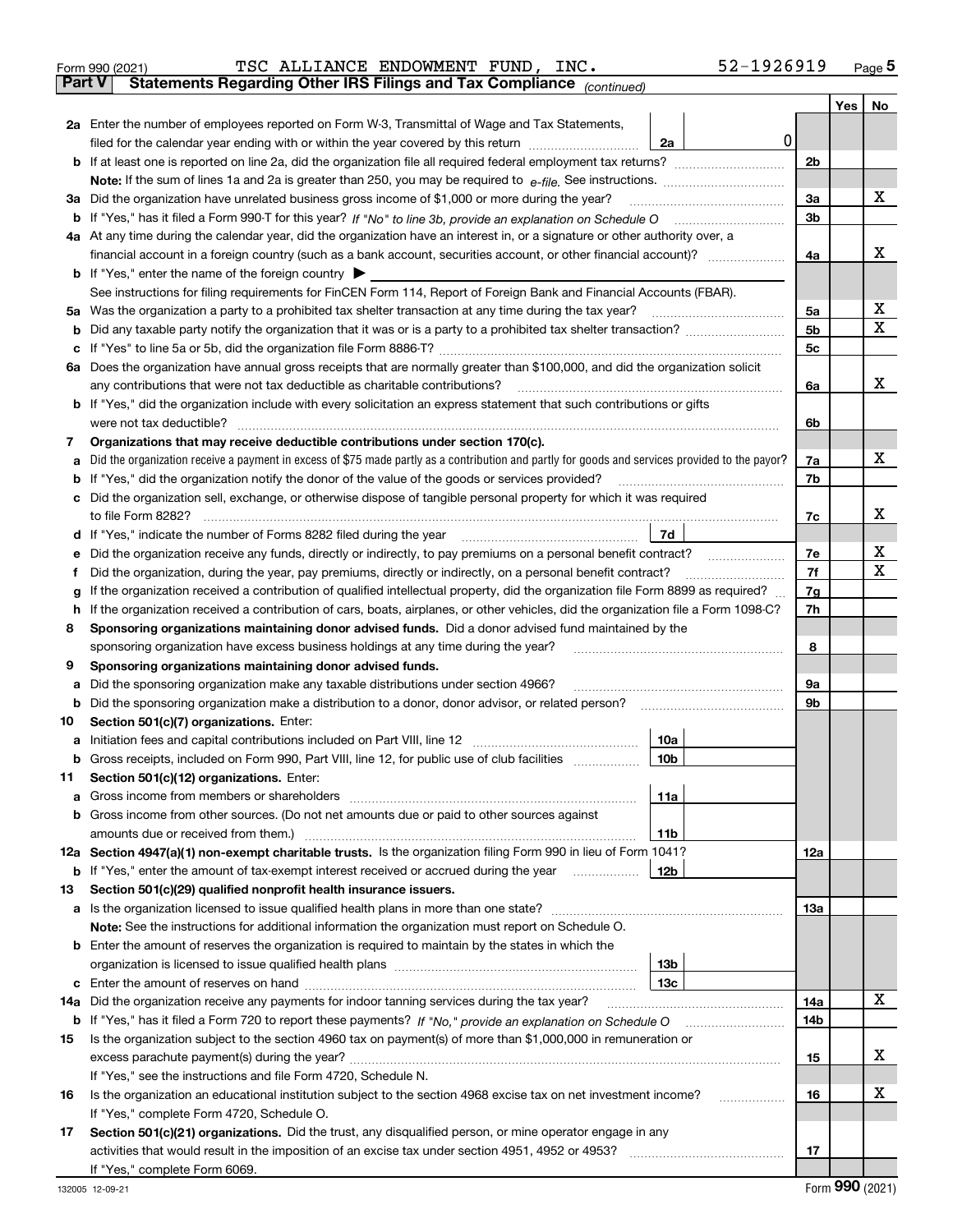|     | Check if Schedule O contains a response or note to any line in this Part VI                                                                                                   |                 |             | $\overline{\mathbf{X}}$ |  |  |  |  |  |  |  |  |  |
|-----|-------------------------------------------------------------------------------------------------------------------------------------------------------------------------------|-----------------|-------------|-------------------------|--|--|--|--|--|--|--|--|--|
|     | <b>Section A. Governing Body and Management</b>                                                                                                                               |                 |             |                         |  |  |  |  |  |  |  |  |  |
|     |                                                                                                                                                                               |                 | Yes         | No                      |  |  |  |  |  |  |  |  |  |
|     | <b>1a</b> Enter the number of voting members of the governing body at the end of the tax year<br>1a                                                                           | 8               |             |                         |  |  |  |  |  |  |  |  |  |
|     | If there are material differences in voting rights among members of the governing body, or if the governing                                                                   |                 |             |                         |  |  |  |  |  |  |  |  |  |
|     | body delegated broad authority to an executive committee or similar committee, explain on Schedule O.                                                                         |                 |             |                         |  |  |  |  |  |  |  |  |  |
| b   | Enter the number of voting members included on line 1a, above, who are independent<br>1b                                                                                      | 8               |             |                         |  |  |  |  |  |  |  |  |  |
| 2   | Did any officer, director, trustee, or key employee have a family relationship or a business relationship with any other                                                      |                 |             |                         |  |  |  |  |  |  |  |  |  |
|     | officer, director, trustee, or key employee?                                                                                                                                  |                 |             |                         |  |  |  |  |  |  |  |  |  |
| 3   | Did the organization delegate control over management duties customarily performed by or under the direct supervision                                                         |                 |             |                         |  |  |  |  |  |  |  |  |  |
|     | of officers, directors, trustees, or key employees to a management company or other person?                                                                                   |                 |             |                         |  |  |  |  |  |  |  |  |  |
| 4   | Did the organization make any significant changes to its governing documents since the prior Form 990 was filed?                                                              |                 |             |                         |  |  |  |  |  |  |  |  |  |
| 5   |                                                                                                                                                                               |                 |             |                         |  |  |  |  |  |  |  |  |  |
| 6   | Did the organization have members or stockholders?                                                                                                                            |                 |             |                         |  |  |  |  |  |  |  |  |  |
| 7a  | Did the organization have members, stockholders, or other persons who had the power to elect or appoint one or                                                                |                 |             |                         |  |  |  |  |  |  |  |  |  |
|     |                                                                                                                                                                               | 7a              |             | х                       |  |  |  |  |  |  |  |  |  |
|     | <b>b</b> Are any governance decisions of the organization reserved to (or subject to approval by) members, stockholders, or                                                   |                 |             |                         |  |  |  |  |  |  |  |  |  |
|     | persons other than the governing body?                                                                                                                                        | 7b              |             | x                       |  |  |  |  |  |  |  |  |  |
| 8   | Did the organization contemporaneously document the meetings held or written actions undertaken during the year by the following:                                             |                 |             |                         |  |  |  |  |  |  |  |  |  |
| а   |                                                                                                                                                                               | 8a              | X           |                         |  |  |  |  |  |  |  |  |  |
| b   |                                                                                                                                                                               | 8b              | $\mathbf X$ |                         |  |  |  |  |  |  |  |  |  |
| 9   | Is there any officer, director, trustee, or key employee listed in Part VII, Section A, who cannot be reached at the                                                          |                 |             |                         |  |  |  |  |  |  |  |  |  |
|     |                                                                                                                                                                               | 9               |             | х                       |  |  |  |  |  |  |  |  |  |
|     | Section B. Policies (This Section B requests information about policies not required by the Internal Revenue Code.)                                                           |                 |             |                         |  |  |  |  |  |  |  |  |  |
|     |                                                                                                                                                                               |                 | Yes         | No                      |  |  |  |  |  |  |  |  |  |
|     |                                                                                                                                                                               | 10a             |             | Х                       |  |  |  |  |  |  |  |  |  |
|     | <b>b</b> If "Yes," did the organization have written policies and procedures governing the activities of such chapters, affiliates,                                           |                 |             |                         |  |  |  |  |  |  |  |  |  |
|     | and branches to ensure their operations are consistent with the organization's exempt purposes?                                                                               | 10 <sub>b</sub> |             |                         |  |  |  |  |  |  |  |  |  |
|     | 11a Has the organization provided a complete copy of this Form 990 to all members of its governing body before filing the form?                                               | 11a             | X           |                         |  |  |  |  |  |  |  |  |  |
|     | <b>b</b> Describe on Schedule O the process, if any, used by the organization to review this Form 990.                                                                        |                 |             |                         |  |  |  |  |  |  |  |  |  |
| 12a |                                                                                                                                                                               | 12a             | X           |                         |  |  |  |  |  |  |  |  |  |
| b   |                                                                                                                                                                               | 12 <sub>b</sub> | X           |                         |  |  |  |  |  |  |  |  |  |
| с   | Did the organization regularly and consistently monitor and enforce compliance with the policy? If "Yes." describe                                                            |                 |             |                         |  |  |  |  |  |  |  |  |  |
|     |                                                                                                                                                                               | 12c             | X           |                         |  |  |  |  |  |  |  |  |  |
| 13  | Did the organization have a written whistleblower policy?                                                                                                                     | 13              | X           |                         |  |  |  |  |  |  |  |  |  |
| 14  | Did the organization have a written document retention and destruction policy? manufactured and the organization have a written document retention and destruction policy?    | 14              | X           |                         |  |  |  |  |  |  |  |  |  |
| 15  | Did the process for determining compensation of the following persons include a review and approval by independent                                                            |                 |             |                         |  |  |  |  |  |  |  |  |  |
|     | persons, comparability data, and contemporaneous substantiation of the deliberation and decision?                                                                             |                 |             |                         |  |  |  |  |  |  |  |  |  |
| а   | The organization's CEO, Executive Director, or top management official manufactured content content of the organization's CEO, Executive Director, or top management official | 15a             | х           |                         |  |  |  |  |  |  |  |  |  |
|     |                                                                                                                                                                               | 15 <sub>b</sub> | X           |                         |  |  |  |  |  |  |  |  |  |
|     | If "Yes" to line 15a or 15b, describe the process on Schedule O. See instructions.                                                                                            |                 |             |                         |  |  |  |  |  |  |  |  |  |
|     | 16a Did the organization invest in, contribute assets to, or participate in a joint venture or similar arrangement with a                                                     |                 |             |                         |  |  |  |  |  |  |  |  |  |
|     | taxable entity during the year?                                                                                                                                               | 16a             |             | х                       |  |  |  |  |  |  |  |  |  |
|     | b If "Yes," did the organization follow a written policy or procedure requiring the organization to evaluate its participation                                                |                 |             |                         |  |  |  |  |  |  |  |  |  |
|     | in joint venture arrangements under applicable federal tax law, and take steps to safeguard the organization's                                                                |                 |             |                         |  |  |  |  |  |  |  |  |  |
|     | exempt status with respect to such arrangements?                                                                                                                              | 16b             |             |                         |  |  |  |  |  |  |  |  |  |
|     | <b>Section C. Disclosure</b>                                                                                                                                                  |                 |             |                         |  |  |  |  |  |  |  |  |  |
| 17  | List the states with which a copy of this Form 990 is required to be filed $\blacktriangleright$ AL, AR, CA, FL, GA, HI, IL, IN, KS, KY, MA, MD                               |                 |             |                         |  |  |  |  |  |  |  |  |  |
| 18  | Section 6104 requires an organization to make its Forms 1023 (1024 or 1024-A, if applicable), 990, and 990-T (section 501(c)(3)s only) available                              |                 |             |                         |  |  |  |  |  |  |  |  |  |
|     | for public inspection. Indicate how you made these available. Check all that apply.                                                                                           |                 |             |                         |  |  |  |  |  |  |  |  |  |
|     | $X$ Upon request<br>$\lfloor X \rfloor$ Own website<br>$X$ Another's website<br>Other (explain on Schedule O)                                                                 |                 |             |                         |  |  |  |  |  |  |  |  |  |
| 19  | Describe on Schedule O whether (and if so, how) the organization made its governing documents, conflict of interest policy, and financial                                     |                 |             |                         |  |  |  |  |  |  |  |  |  |
|     | statements available to the public during the tax year.                                                                                                                       |                 |             |                         |  |  |  |  |  |  |  |  |  |
| 20  | State the name, address, and telephone number of the person who possesses the organization's books and records                                                                |                 |             |                         |  |  |  |  |  |  |  |  |  |
|     | KARI LUTHER ROSBECK - 301-562-9890                                                                                                                                            |                 |             |                         |  |  |  |  |  |  |  |  |  |
|     | 8737 COLESVILLE ROAD, 400, SILVER SPRING, MD<br>20910                                                                                                                         |                 |             |                         |  |  |  |  |  |  |  |  |  |

*to line 8a, 8b, or 10b below, describe the circumstances, processes, or changes on Schedule O. See instructions.*

Form 990 (2021) **Container Propert Concilent Property Concilent Property Concilent Property Concilent Property Concilent Page 6 Page 6 Page 6 Page 6 Page 6 Page 6 Page 6 Page 6 Page 6 Page 6 Page 6 Page 6 Page 6 Page 7 Pag** 

TSC ALLIANCE ENDOWMENT FUND, INC. 52-1926919

*For each "Yes" response to lines 2 through 7b below, and for a "No" response*

SEE SCHEDULE O FOR FULL LIST OF STATES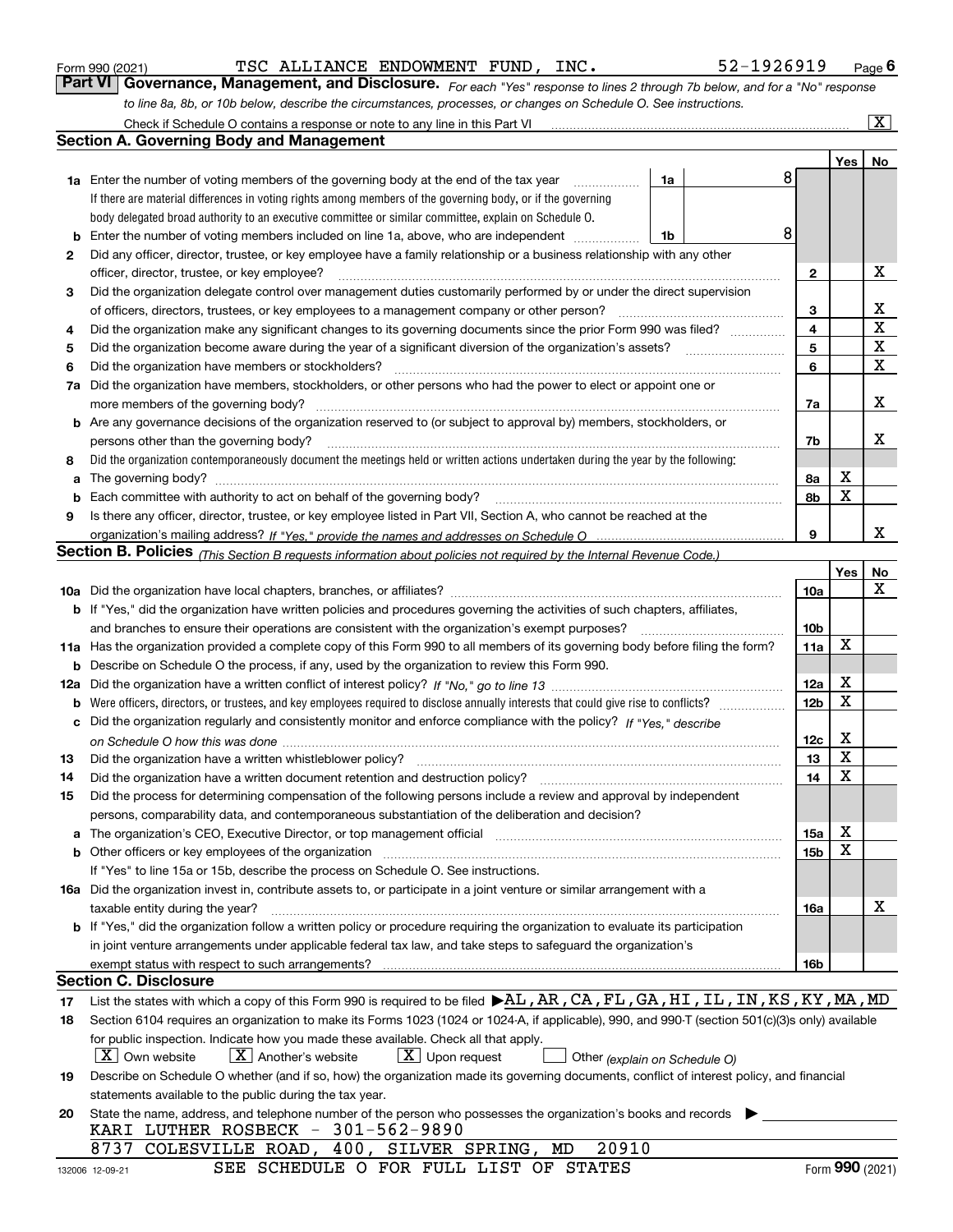$\mathcal{L}^{\text{max}}$ 

**7Part VII Compensation of Officers, Directors, Trustees, Key Employees, Highest Compensated Employees, and Independent Contractors**

Check if Schedule O contains a response or note to any line in this Part VII

**Section A. Officers, Directors, Trustees, Key Employees, and Highest Compensated Employees**

**1a**  Complete this table for all persons required to be listed. Report compensation for the calendar year ending with or within the organization's tax year. **•** List all of the organization's current officers, directors, trustees (whether individuals or organizations), regardless of amount of compensation.

Enter -0- in columns (D), (E), and (F) if no compensation was paid.

 $\bullet$  List all of the organization's  $\sf current$  key employees, if any. See the instructions for definition of "key employee."

**•** List the organization's five current highest compensated employees (other than an officer, director, trustee, or key employee) who received reportable compensation (box 5 of Form W-2, Form 1099-MISC, and/or box 1 of Form 1099-NEC) of more than \$100,000 from the organization and any related organizations.

**•** List all of the organization's former officers, key employees, and highest compensated employees who received more than \$100,000 of reportable compensation from the organization and any related organizations.

**former directors or trustees**  ¥ List all of the organization's that received, in the capacity as a former director or trustee of the organization, more than \$10,000 of reportable compensation from the organization and any related organizations.

See the instructions for the order in which to list the persons above.

Check this box if neither the organization nor any related organization compensated any current officer, director, or trustee.  $\mathcal{L}^{\text{max}}$ 

| (A)                        | (B)                    | (C)                           |                                                                  |                                         |              |                                   |            | (D)             | (E)                              | (F)                      |  |  |  |
|----------------------------|------------------------|-------------------------------|------------------------------------------------------------------|-----------------------------------------|--------------|-----------------------------------|------------|-----------------|----------------------------------|--------------------------|--|--|--|
| Name and title             | Average                |                               |                                                                  | Position<br>(do not check more than one |              |                                   | Reportable | Reportable      | Estimated                        |                          |  |  |  |
|                            | hours per              |                               | box, unless person is both an<br>officer and a director/trustee) |                                         |              |                                   |            | compensation    | compensation                     | amount of                |  |  |  |
|                            | week                   |                               |                                                                  |                                         |              |                                   |            | from<br>the     | from related                     | other                    |  |  |  |
|                            | (list any<br>hours for | ndividual trustee or director |                                                                  |                                         |              |                                   |            | organization    | organizations<br>(W-2/1099-MISC/ | compensation<br>from the |  |  |  |
|                            | related                |                               |                                                                  |                                         |              |                                   |            | (W-2/1099-MISC/ | 1099-NEC)                        | organization             |  |  |  |
|                            | organizations          |                               |                                                                  |                                         |              |                                   |            | 1099-NEC)       |                                  | and related              |  |  |  |
|                            | below                  |                               | Institutional trustee                                            |                                         |              |                                   |            |                 |                                  | organizations            |  |  |  |
|                            | line)                  |                               |                                                                  | Officer                                 | Key employee | Highest compensated<br>  employee | Former     |                 |                                  |                          |  |  |  |
| KARI L. ROSBECK<br>(1)     | 1.00                   |                               |                                                                  |                                         |              |                                   |            |                 |                                  |                          |  |  |  |
| PRESIDENT & CEO            | 54.00                  |                               |                                                                  | X                                       |              |                                   |            | 3,974.          | 214,608.                         | 33,232.                  |  |  |  |
| (2)<br>RICHARD GOLLUB      | 3.00                   |                               |                                                                  |                                         |              |                                   |            |                 |                                  |                          |  |  |  |
| CFO                        | 47.00                  |                               |                                                                  | X                                       |              |                                   |            | 10,004.         | 156,734.                         | 32,878.                  |  |  |  |
| MARION S. ADAMS III<br>(3) | 2.00                   |                               |                                                                  |                                         |              |                                   |            |                 |                                  |                          |  |  |  |
| CHAIR                      | 0.00                   | $\mathbf X$                   |                                                                  | X                                       |              |                                   |            | 0.              | 0.                               | $\mathbf 0$ .            |  |  |  |
| (4)<br>MICHAEL AUGUSTINE   | $\overline{2.00}$      |                               |                                                                  |                                         |              |                                   |            |                 |                                  |                          |  |  |  |
| <b>SECRETARY</b>           | 0.00                   | $\mathbf X$                   |                                                                  | X                                       |              |                                   |            | 0.              | 0.                               | $\mathbf 0$ .            |  |  |  |
| (5) HAL TEARSE             | 2.00                   |                               |                                                                  |                                         |              |                                   |            |                 |                                  |                          |  |  |  |
| <b>TREASURER</b>           | 0.00                   | $\mathbf X$                   |                                                                  | X                                       |              |                                   |            | $\mathbf 0$ .   | $\mathbf 0$ .                    | 0.                       |  |  |  |
| WILLIAM JOSEPH<br>(6)      | 1.00                   |                               |                                                                  |                                         |              |                                   |            |                 |                                  |                          |  |  |  |
| <b>BOARD MEMBER</b>        | 5.00                   | $\mathbf X$                   |                                                                  |                                         |              |                                   |            | $\mathbf 0$ .   | 0.                               | $\mathbf 0$ .            |  |  |  |
| (7) PAUL WAXLAX            | 1.00                   |                               |                                                                  |                                         |              |                                   |            |                 |                                  |                          |  |  |  |
| <b>BOARD MEMBER</b>        | 5.00                   | $\mathbf x$                   |                                                                  |                                         |              |                                   |            | $0$ .           | 0.                               | $\mathbf 0$ .            |  |  |  |
| (8) RITA DIDOMENICO        | 1.00                   |                               |                                                                  |                                         |              |                                   |            |                 |                                  |                          |  |  |  |
| <b>BOARD MEMBER</b>        | 0.00                   | $\mathbf X$                   |                                                                  |                                         |              |                                   |            | $0$ .           | 0.                               | 0.                       |  |  |  |
| (9) ROBERT GROVES III      | 1.00                   |                               |                                                                  |                                         |              |                                   |            |                 |                                  |                          |  |  |  |
| <b>BOARD MEMBER</b>        | 0.00                   | $\mathbf x$                   |                                                                  |                                         |              |                                   |            | $0$ .           | 0.                               | 0.                       |  |  |  |
| (10) BRITTANY SMITH        | 1.00                   |                               |                                                                  |                                         |              |                                   |            |                 |                                  |                          |  |  |  |
| <b>BOARD MEMBER</b>        | 0.00                   | $\mathbf X$                   |                                                                  |                                         |              |                                   |            | $\mathbf 0$ .   | 0.                               | 0.                       |  |  |  |
|                            |                        |                               |                                                                  |                                         |              |                                   |            |                 |                                  |                          |  |  |  |
|                            |                        |                               |                                                                  |                                         |              |                                   |            |                 |                                  |                          |  |  |  |
|                            |                        |                               |                                                                  |                                         |              |                                   |            |                 |                                  |                          |  |  |  |
|                            |                        |                               |                                                                  |                                         |              |                                   |            |                 |                                  |                          |  |  |  |
|                            |                        |                               |                                                                  |                                         |              |                                   |            |                 |                                  |                          |  |  |  |
|                            |                        |                               |                                                                  |                                         |              |                                   |            |                 |                                  |                          |  |  |  |
|                            |                        |                               |                                                                  |                                         |              |                                   |            |                 |                                  |                          |  |  |  |
|                            |                        |                               |                                                                  |                                         |              |                                   |            |                 |                                  |                          |  |  |  |
|                            |                        |                               |                                                                  |                                         |              |                                   |            |                 |                                  |                          |  |  |  |
|                            |                        |                               |                                                                  |                                         |              |                                   |            |                 |                                  |                          |  |  |  |
|                            |                        |                               |                                                                  |                                         |              |                                   |            |                 |                                  |                          |  |  |  |
|                            |                        |                               |                                                                  |                                         |              |                                   |            |                 |                                  |                          |  |  |  |
|                            |                        |                               |                                                                  |                                         |              |                                   |            |                 |                                  |                          |  |  |  |
|                            |                        |                               |                                                                  |                                         |              |                                   |            |                 |                                  |                          |  |  |  |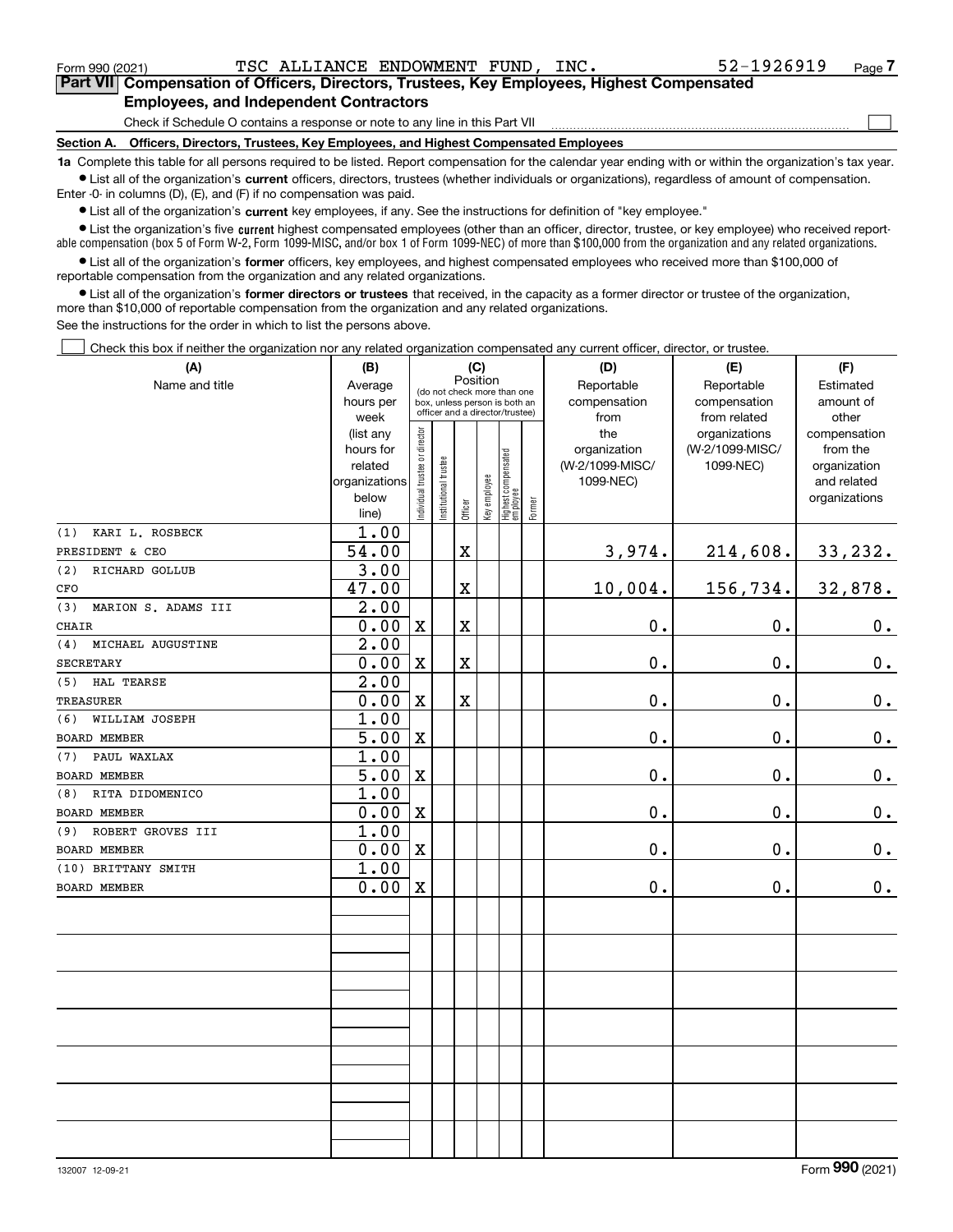| TSC ALLIANCE ENDOWMENT FUND, INC.<br>Form 990 (2021)                                                                                                                                                                                                                    |                                                                                                                                                                                                                                     |  |                                                                                                                    |         |   |  |        |                                           | 52-1926919                                        |    |     |                                                                          | Page 8 |
|-------------------------------------------------------------------------------------------------------------------------------------------------------------------------------------------------------------------------------------------------------------------------|-------------------------------------------------------------------------------------------------------------------------------------------------------------------------------------------------------------------------------------|--|--------------------------------------------------------------------------------------------------------------------|---------|---|--|--------|-------------------------------------------|---------------------------------------------------|----|-----|--------------------------------------------------------------------------|--------|
| Part VII<br>Section A. Officers, Directors, Trustees, Key Employees, and Highest Compensated Employees (continued)                                                                                                                                                      |                                                                                                                                                                                                                                     |  |                                                                                                                    |         |   |  |        |                                           |                                                   |    |     |                                                                          |        |
| (A)<br>Name and title                                                                                                                                                                                                                                                   | (B)<br>Average<br>hours per<br>week                                                                                                                                                                                                 |  | (C)<br>Position<br>(do not check more than one<br>box, unless person is both an<br>officer and a director/trustee) |         |   |  |        | (D)<br>Reportable<br>compensation<br>from | (E)<br>Reportable<br>compensation<br>from related |    |     | (F)<br>Estimated<br>amount of<br>other                                   |        |
|                                                                                                                                                                                                                                                                         | (list any<br>director<br>the<br>hours for<br>organization<br>Highest compensated<br>employee<br>Individual trustee or<br>Institutional trustee<br>related<br>(W-2/1099-MISC/<br>organizations<br>Key employee<br>1099-NEC)<br>below |  |                                                                                                                    |         |   |  |        |                                           | organizations<br>(W-2/1099-MISC/<br>1099-NEC)     |    |     | compensation<br>from the<br>organization<br>and related<br>organizations |        |
|                                                                                                                                                                                                                                                                         | line)                                                                                                                                                                                                                               |  |                                                                                                                    | Officer |   |  | Former |                                           |                                                   |    |     |                                                                          |        |
|                                                                                                                                                                                                                                                                         |                                                                                                                                                                                                                                     |  |                                                                                                                    |         |   |  |        |                                           |                                                   |    |     |                                                                          |        |
|                                                                                                                                                                                                                                                                         |                                                                                                                                                                                                                                     |  |                                                                                                                    |         |   |  |        |                                           |                                                   |    |     |                                                                          |        |
|                                                                                                                                                                                                                                                                         |                                                                                                                                                                                                                                     |  |                                                                                                                    |         |   |  |        |                                           |                                                   |    |     |                                                                          |        |
|                                                                                                                                                                                                                                                                         |                                                                                                                                                                                                                                     |  |                                                                                                                    |         |   |  |        |                                           |                                                   |    |     |                                                                          |        |
|                                                                                                                                                                                                                                                                         |                                                                                                                                                                                                                                     |  |                                                                                                                    |         |   |  |        |                                           |                                                   |    |     |                                                                          |        |
|                                                                                                                                                                                                                                                                         |                                                                                                                                                                                                                                     |  |                                                                                                                    |         |   |  |        |                                           |                                                   |    |     |                                                                          |        |
|                                                                                                                                                                                                                                                                         |                                                                                                                                                                                                                                     |  |                                                                                                                    |         |   |  |        |                                           |                                                   |    |     |                                                                          |        |
| 1b Subtotal                                                                                                                                                                                                                                                             |                                                                                                                                                                                                                                     |  |                                                                                                                    |         |   |  |        | 13,978.                                   | 371,342.                                          |    |     | 66, 110.                                                                 |        |
| c Total from continuation sheets to Part VII, Section A manufactured and response to Total from extension                                                                                                                                                               |                                                                                                                                                                                                                                     |  |                                                                                                                    |         |   |  |        | 0.<br>13,978.                             | 371, 342.                                         | 0. |     | 66, 110.                                                                 | 0.     |
| Total number of individuals (including but not limited to those listed above) who received more than \$100,000 of reportable<br>$\mathbf{2}$                                                                                                                            |                                                                                                                                                                                                                                     |  |                                                                                                                    |         |   |  |        |                                           |                                                   |    |     |                                                                          | 0      |
| compensation from the organization $\blacktriangleright$                                                                                                                                                                                                                |                                                                                                                                                                                                                                     |  |                                                                                                                    |         |   |  |        |                                           |                                                   |    |     | Yes                                                                      | No     |
| Did the organization list any former officer, director, trustee, key employee, or highest compensated employee on<br>з                                                                                                                                                  |                                                                                                                                                                                                                                     |  |                                                                                                                    |         |   |  |        |                                           |                                                   |    |     |                                                                          |        |
| line 1a? If "Yes," complete Schedule J for such individual material content in the first content of the Schedule J for such individual<br>For any individual listed on line 1a, is the sum of reportable compensation and other compensation from the organization<br>4 |                                                                                                                                                                                                                                     |  |                                                                                                                    |         |   |  |        |                                           |                                                   |    | 3   |                                                                          | х      |
|                                                                                                                                                                                                                                                                         |                                                                                                                                                                                                                                     |  |                                                                                                                    |         |   |  |        |                                           |                                                   |    | 4   | х                                                                        |        |
| Did any person listed on line 1a receive or accrue compensation from any unrelated organization or individual for services<br>5                                                                                                                                         |                                                                                                                                                                                                                                     |  |                                                                                                                    |         |   |  |        |                                           |                                                   |    | 5   |                                                                          | х      |
| <b>Section B. Independent Contractors</b><br>Complete this table for your five highest compensated independent contractors that received more than \$100,000 of compensation from<br>1                                                                                  |                                                                                                                                                                                                                                     |  |                                                                                                                    |         |   |  |        |                                           |                                                   |    |     |                                                                          |        |
| the organization. Report compensation for the calendar year ending with or within the organization's tax year.<br>(A)                                                                                                                                                   |                                                                                                                                                                                                                                     |  |                                                                                                                    |         |   |  |        | (B)                                       |                                                   |    | (C) |                                                                          |        |
| Name and business address                                                                                                                                                                                                                                               |                                                                                                                                                                                                                                     |  | <b>NONE</b>                                                                                                        |         |   |  |        | Description of services                   |                                                   |    |     | Compensation                                                             |        |
|                                                                                                                                                                                                                                                                         |                                                                                                                                                                                                                                     |  |                                                                                                                    |         |   |  |        |                                           |                                                   |    |     |                                                                          |        |
|                                                                                                                                                                                                                                                                         |                                                                                                                                                                                                                                     |  |                                                                                                                    |         |   |  |        |                                           |                                                   |    |     |                                                                          |        |
|                                                                                                                                                                                                                                                                         |                                                                                                                                                                                                                                     |  |                                                                                                                    |         |   |  |        |                                           |                                                   |    |     |                                                                          |        |
|                                                                                                                                                                                                                                                                         |                                                                                                                                                                                                                                     |  |                                                                                                                    |         |   |  |        |                                           |                                                   |    |     |                                                                          |        |
| Total number of independent contractors (including but not limited to those listed above) who received more than<br>2<br>\$100,000 of compensation from the organization $\blacktriangleright$                                                                          |                                                                                                                                                                                                                                     |  |                                                                                                                    |         | 0 |  |        |                                           |                                                   |    |     |                                                                          |        |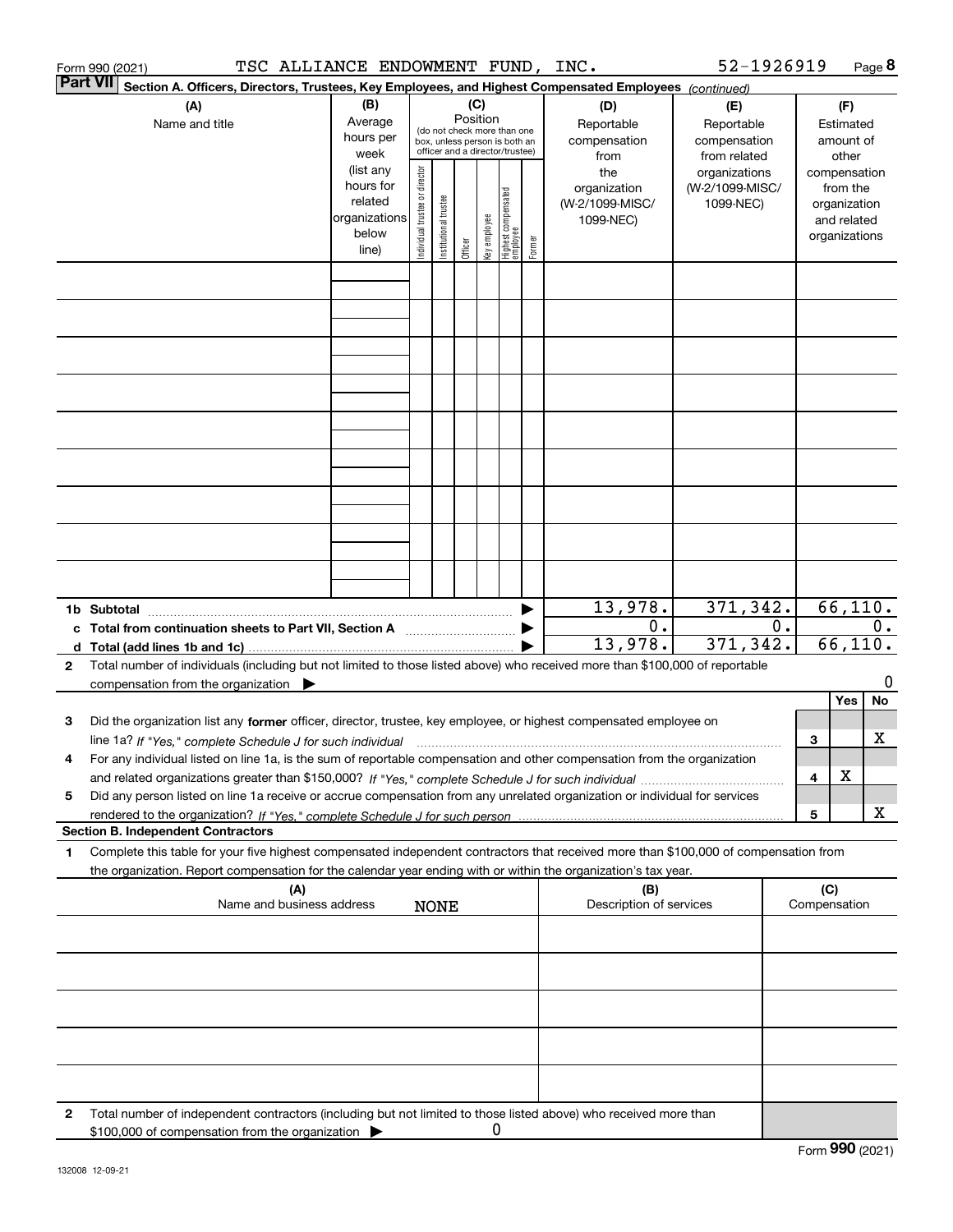|                                                           |                  |   | Form 990 (2021)                                                                                                        |    |                 | TSC ALLIANCE ENDOWMENT FUND, INC. |               |                                       | 52-1926919                    | Page 9                  |
|-----------------------------------------------------------|------------------|---|------------------------------------------------------------------------------------------------------------------------|----|-----------------|-----------------------------------|---------------|---------------------------------------|-------------------------------|-------------------------|
|                                                           | <b>Part VIII</b> |   | <b>Statement of Revenue</b>                                                                                            |    |                 |                                   |               |                                       |                               |                         |
|                                                           |                  |   | Check if Schedule O contains a response or note to any line in this Part VIII                                          |    |                 |                                   |               |                                       |                               |                         |
|                                                           |                  |   |                                                                                                                        |    |                 |                                   | (A)           | (B)                                   | $\overline{(C)}$<br>Unrelated | (D)<br>Revenue excluded |
|                                                           |                  |   |                                                                                                                        |    |                 |                                   | Total revenue | Related or exempt<br>function revenue | business revenue              | from tax under          |
|                                                           |                  |   |                                                                                                                        |    |                 |                                   |               |                                       |                               | sections 512 - 514      |
|                                                           |                  |   | 1 a Federated campaigns                                                                                                |    | 1a              | 4,100.                            |               |                                       |                               |                         |
|                                                           |                  |   | <b>b</b> Membership dues                                                                                               |    | 1 <sub>b</sub>  |                                   |               |                                       |                               |                         |
|                                                           |                  |   | c Fundraising events                                                                                                   |    | 1 <sub>c</sub>  |                                   |               |                                       |                               |                         |
|                                                           |                  |   | d Related organizations                                                                                                |    | 1 <sub>d</sub>  |                                   |               |                                       |                               |                         |
|                                                           |                  |   | e Government grants (contributions)                                                                                    |    | 1e              |                                   |               |                                       |                               |                         |
|                                                           |                  |   | f All other contributions, gifts, grants, and                                                                          |    |                 |                                   |               |                                       |                               |                         |
|                                                           |                  |   | similar amounts not included above                                                                                     |    | 1f              | 105, 797.                         |               |                                       |                               |                         |
| Contributions, Gifts, Grants<br>and Other Similar Amounts |                  |   | g Noncash contributions included in lines 1a-1f                                                                        |    | $1g$ \$         |                                   |               |                                       |                               |                         |
|                                                           |                  |   |                                                                                                                        |    |                 |                                   | 109,897.      |                                       |                               |                         |
|                                                           |                  |   |                                                                                                                        |    |                 | <b>Business Code</b>              |               |                                       |                               |                         |
|                                                           | 2a               |   |                                                                                                                        |    |                 |                                   |               |                                       |                               |                         |
|                                                           |                  | b | <u> 1989 - Johann Stein, marwolaethau a bhann an t-Amhainn an t-Amhainn an t-Amhainn an t-Amhainn an t-Amhainn a</u>   |    |                 |                                   |               |                                       |                               |                         |
| evenue                                                    |                  | c | <u> 1989 - Johann Stein, mars et al. 1989 - Anna ann an t-Anna ann an t-Anna ann an t-Anna ann an t-Anna ann an t-</u> |    |                 |                                   |               |                                       |                               |                         |
|                                                           |                  | d | <u> 1989 - Andrea Station, amerikansk politik (</u>                                                                    |    |                 |                                   |               |                                       |                               |                         |
| Program Service<br>Revenue                                |                  | е |                                                                                                                        |    |                 |                                   |               |                                       |                               |                         |
|                                                           |                  |   |                                                                                                                        |    |                 |                                   |               |                                       |                               |                         |
|                                                           |                  | a |                                                                                                                        |    |                 |                                   |               |                                       |                               |                         |
|                                                           | 3                |   | Investment income (including dividends, interest, and                                                                  |    |                 |                                   |               |                                       |                               |                         |
|                                                           |                  |   |                                                                                                                        |    |                 | ▶                                 | 123,751.      |                                       |                               | 123,751.                |
|                                                           | 4                |   | Income from investment of tax-exempt bond proceeds                                                                     |    |                 |                                   |               |                                       |                               |                         |
|                                                           | 5                |   |                                                                                                                        |    |                 |                                   |               |                                       |                               |                         |
|                                                           |                  |   |                                                                                                                        |    | (i) Real        | (ii) Personal                     |               |                                       |                               |                         |
|                                                           | 6а               |   | Gross rents                                                                                                            | 6а |                 |                                   |               |                                       |                               |                         |
|                                                           |                  | b | Less: rental expenses                                                                                                  | 6b |                 |                                   |               |                                       |                               |                         |
|                                                           |                  | с | Rental income or (loss)                                                                                                | 6c |                 |                                   |               |                                       |                               |                         |
|                                                           |                  |   | d Net rental income or (loss)                                                                                          |    |                 |                                   |               |                                       |                               |                         |
|                                                           |                  |   | 7 a Gross amount from sales of                                                                                         |    | (i) Securities  | (ii) Other                        |               |                                       |                               |                         |
|                                                           |                  |   | assets other than inventory                                                                                            |    | $7a$ 225, 194.  |                                   |               |                                       |                               |                         |
|                                                           |                  |   | <b>b</b> Less: cost or other basis                                                                                     |    |                 |                                   |               |                                       |                               |                         |
| wenue                                                     |                  |   | and sales expenses                                                                                                     |    | $7b$ 111,039.   |                                   |               |                                       |                               |                         |
|                                                           |                  |   | <b>c</b> Gain or (loss) $\ldots$                                                                                       |    | 7c 114, 155.    |                                   |               |                                       |                               |                         |
|                                                           |                  |   |                                                                                                                        |    |                 |                                   | 114, 155.     |                                       |                               | 114, 155.               |
| Other R                                                   |                  |   | 8 a Gross income from fundraising events (not                                                                          |    |                 |                                   |               |                                       |                               |                         |
|                                                           |                  |   |                                                                                                                        |    |                 |                                   |               |                                       |                               |                         |
|                                                           |                  |   | contributions reported on line 1c). See                                                                                |    |                 |                                   |               |                                       |                               |                         |
|                                                           |                  |   |                                                                                                                        |    | 8b              |                                   |               |                                       |                               |                         |
|                                                           |                  |   | <b>b</b> Less: direct expenses <i></i><br>c Net income or (loss) from fundraising events                               |    |                 |                                   |               |                                       |                               |                         |
|                                                           |                  |   | 9 a Gross income from gaming activities. See                                                                           |    |                 |                                   |               |                                       |                               |                         |
|                                                           |                  |   |                                                                                                                        |    | 9a              |                                   |               |                                       |                               |                         |
|                                                           |                  |   | <b>b</b> Less: direct expenses <i>manually contained</i>                                                               |    | 9b              |                                   |               |                                       |                               |                         |
|                                                           |                  |   | c Net income or (loss) from gaming activities                                                                          |    |                 |                                   |               |                                       |                               |                         |
|                                                           |                  |   | 10 a Gross sales of inventory, less returns                                                                            |    |                 |                                   |               |                                       |                               |                         |
|                                                           |                  |   |                                                                                                                        |    | 10a             |                                   |               |                                       |                               |                         |
|                                                           |                  |   |                                                                                                                        |    | 10 <sub>b</sub> |                                   |               |                                       |                               |                         |
|                                                           |                  |   | c Net income or (loss) from sales of inventory                                                                         |    |                 |                                   |               |                                       |                               |                         |
|                                                           |                  |   |                                                                                                                        |    |                 | <b>Business Code</b>              |               |                                       |                               |                         |
|                                                           | 11 a             |   | <u> 1989 - John Stein, september 1989 - John Stein, september 1989 - John Stein, september 1989 - John Stein, s</u>    |    |                 |                                   |               |                                       |                               |                         |
|                                                           |                  | b |                                                                                                                        |    |                 |                                   |               |                                       |                               |                         |
|                                                           |                  | с |                                                                                                                        |    |                 |                                   |               |                                       |                               |                         |
| Miscellaneous<br>Revenue                                  |                  |   |                                                                                                                        |    |                 |                                   |               |                                       |                               |                         |
|                                                           |                  |   |                                                                                                                        |    |                 | ▶                                 |               |                                       |                               |                         |
|                                                           | 12               |   |                                                                                                                        |    |                 | ▶                                 | 347,803.      | 0.                                    |                               | $0.$   237,906.         |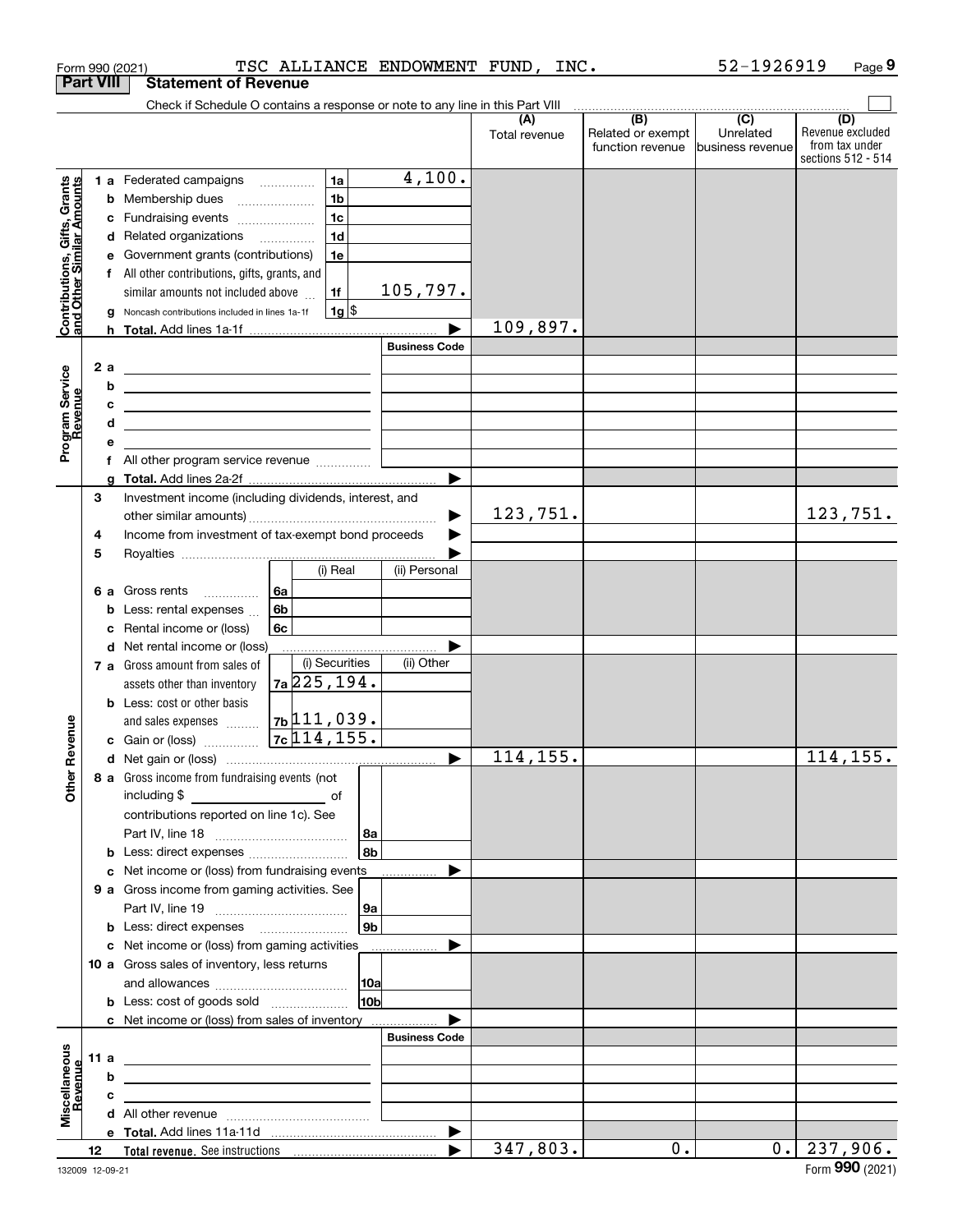All other expenses

Check here  $\begin{array}{|c|c|c|c|c|}\hline \text{ } & \text{ if following SOP 98-2 (ASC 958-720)} \hline \end{array}$ 

reported in column (B) joint costs from a combined educational campaign and fundraising solicitation.

**Total functional expenses.**  Add lines 1 through 24e **Joint costs.** Complete this line only if the organization

|          | TSC ALLIANCE ENDOWMENT FUND, INC.<br>Form 990 (2021)<br><b>Part IX   Statement of Functional Expenses</b>                                                                                                                                |                       |                                    |                                           | 52-1926919<br><u>Page</u> 1    |
|----------|------------------------------------------------------------------------------------------------------------------------------------------------------------------------------------------------------------------------------------------|-----------------------|------------------------------------|-------------------------------------------|--------------------------------|
|          | Section 501(c)(3) and 501(c)(4) organizations must complete all columns. All other organizations must complete column (A).                                                                                                               |                       |                                    |                                           |                                |
|          | Check if Schedule O contains a response or note to any line in this Part IX                                                                                                                                                              |                       |                                    |                                           | $\overline{\mathbf{X}}$        |
|          | Do not include amounts reported on lines 6b,<br>7b, 8b, 9b, and 10b of Part VIII.                                                                                                                                                        | (A)<br>Total expenses | (B)<br>Program service<br>expenses | (C)<br>Management and<br>general expenses | (D)<br>Fundraising<br>expenses |
| 1.       | Grants and other assistance to domestic organizations                                                                                                                                                                                    |                       |                                    |                                           |                                |
|          | and domestic governments. See Part IV, line 21                                                                                                                                                                                           | 226,000.              | 226,000.                           |                                           |                                |
| 2        | Grants and other assistance to domestic                                                                                                                                                                                                  |                       |                                    |                                           |                                |
|          | individuals. See Part IV, line 22                                                                                                                                                                                                        |                       |                                    |                                           |                                |
| 3        | Grants and other assistance to foreign                                                                                                                                                                                                   |                       |                                    |                                           |                                |
|          | organizations, foreign governments, and foreign                                                                                                                                                                                          |                       |                                    |                                           |                                |
|          | individuals. See Part IV, lines 15 and 16                                                                                                                                                                                                |                       |                                    |                                           |                                |
| 4        | Benefits paid to or for members                                                                                                                                                                                                          |                       |                                    |                                           |                                |
| 5        | Compensation of current officers, directors,                                                                                                                                                                                             |                       |                                    |                                           |                                |
|          | trustees, and key employees                                                                                                                                                                                                              |                       |                                    |                                           |                                |
| 6        | Compensation not included above to disqualified                                                                                                                                                                                          |                       |                                    |                                           |                                |
|          | persons (as defined under section $4958(f)(1)$ ) and                                                                                                                                                                                     |                       |                                    |                                           |                                |
|          | persons described in section $4958(c)(3)(B)$                                                                                                                                                                                             |                       |                                    |                                           |                                |
| 7        | Other salaries and wages<br>Pension plan accruals and contributions (include                                                                                                                                                             |                       |                                    |                                           |                                |
| 8        |                                                                                                                                                                                                                                          |                       |                                    |                                           |                                |
|          | section 401(k) and 403(b) employer contributions)                                                                                                                                                                                        |                       |                                    |                                           |                                |
| 9        |                                                                                                                                                                                                                                          |                       |                                    |                                           |                                |
| 10<br>11 | Fees for services (nonemployees):                                                                                                                                                                                                        |                       |                                    |                                           |                                |
| a        |                                                                                                                                                                                                                                          |                       |                                    |                                           |                                |
| b        |                                                                                                                                                                                                                                          | 14,422.               |                                    | 14,422.                                   |                                |
| c        |                                                                                                                                                                                                                                          | 7,241.                |                                    | 7,241.                                    |                                |
|          |                                                                                                                                                                                                                                          |                       |                                    |                                           |                                |
| е        | Professional fundraising services. See Part IV, line 17                                                                                                                                                                                  |                       |                                    |                                           |                                |
| f        | Investment management fees                                                                                                                                                                                                               | 4,231.                |                                    | 4,231.                                    |                                |
| g        | Other. (If line 11g amount exceeds 10% of line 25,                                                                                                                                                                                       |                       |                                    |                                           |                                |
|          | column (A), amount, list line 11g expenses on Sch O.)                                                                                                                                                                                    | 71,020.               |                                    | 520.                                      | 70,500.                        |
| 12       |                                                                                                                                                                                                                                          |                       |                                    |                                           |                                |
| 13       |                                                                                                                                                                                                                                          | 4,300.                | 1,928.                             | 2,330.                                    | 42.                            |
| 14       |                                                                                                                                                                                                                                          | 725.                  |                                    | 725.                                      |                                |
| 15       |                                                                                                                                                                                                                                          |                       |                                    |                                           |                                |
| 16       |                                                                                                                                                                                                                                          |                       |                                    |                                           |                                |
| 17       | Travel                                                                                                                                                                                                                                   |                       |                                    |                                           |                                |
| 18       | Payments of travel or entertainment expenses                                                                                                                                                                                             |                       |                                    |                                           |                                |
|          | for any federal, state, or local public officials                                                                                                                                                                                        |                       |                                    |                                           |                                |
| 19       | Conferences, conventions, and meetings                                                                                                                                                                                                   |                       |                                    |                                           |                                |
| 20       | Interest                                                                                                                                                                                                                                 |                       |                                    |                                           |                                |
| 21       |                                                                                                                                                                                                                                          |                       |                                    |                                           |                                |
| 22       | Depreciation, depletion, and amortization                                                                                                                                                                                                | 2,845.                |                                    | $\overline{2,845}$ .                      |                                |
| 23       | Insurance                                                                                                                                                                                                                                |                       |                                    |                                           |                                |
| 24<br>a  | Other expenses. Itemize expenses not covered<br>above. (List miscellaneous expenses on line 24e. If<br>line 24e amount exceeds 10% of line 25, column (A),<br>amount, list line 24e expenses on Schedule O.)<br><b>REGISTRATION FEES</b> | 3,029.                |                                    | 3,029.                                    |                                |
| b        |                                                                                                                                                                                                                                          |                       |                                    |                                           |                                |
|          |                                                                                                                                                                                                                                          |                       |                                    |                                           |                                |

333,813.

227,928. 35,343. 70,542.

520. 70,500.

> **cde25 26**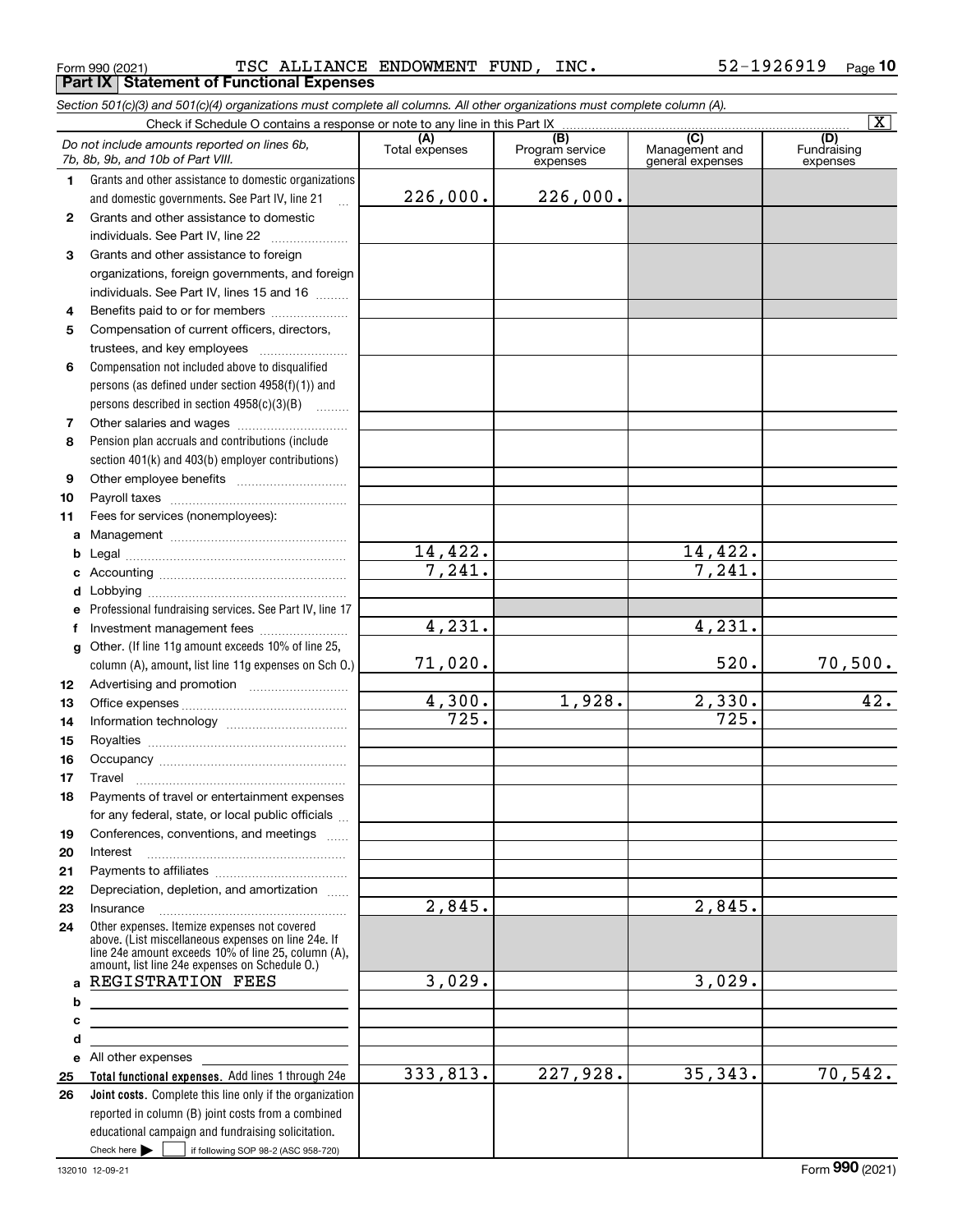| Form 990 (2021) |                                     | _ANCE_<br>$\mathbf{a}$ | END( | `OWMF.NͲ          | FUNI | INC. | Page |
|-----------------|-------------------------------------|------------------------|------|-------------------|------|------|------|
| <b>Part X</b>   | <b>Sheet</b>                        |                        |      |                   |      |      |      |
|                 | $\sim$<br>$\sim$ $\sim$ $\sim$<br>. |                        |      | $\cdots$ $\cdots$ |      |      |      |

|                             |    |                                                                                                                                                                                                                                | (A)<br>Beginning of year |                  | (B)<br>End of year |
|-----------------------------|----|--------------------------------------------------------------------------------------------------------------------------------------------------------------------------------------------------------------------------------|--------------------------|------------------|--------------------|
|                             | 1  |                                                                                                                                                                                                                                | 34,571.                  | $\blacksquare$   | 141,504.           |
|                             | 2  |                                                                                                                                                                                                                                |                          | $\mathbf{2}$     |                    |
|                             | 3  |                                                                                                                                                                                                                                |                          | 3                |                    |
|                             | 4  |                                                                                                                                                                                                                                |                          | 4                |                    |
|                             | 5  | Loans and other receivables from any current or former officer, director,                                                                                                                                                      |                          |                  |                    |
|                             |    | trustee, key employee, creator or founder, substantial contributor, or 35%                                                                                                                                                     |                          |                  |                    |
|                             |    | controlled entity or family member of any of these persons                                                                                                                                                                     |                          | 5                |                    |
|                             | 6  | Loans and other receivables from other disqualified persons (as defined                                                                                                                                                        |                          |                  |                    |
|                             |    | under section $4958(f)(1)$ , and persons described in section $4958(c)(3)(B)$                                                                                                                                                  | $\ldots$                 | 6                |                    |
|                             | 7  |                                                                                                                                                                                                                                |                          | $\overline{7}$   |                    |
| Assets                      | 8  |                                                                                                                                                                                                                                |                          | 8                |                    |
|                             | 9  | Prepaid expenses and deferred charges                                                                                                                                                                                          | 11,495.                  | $\boldsymbol{9}$ | 0.                 |
|                             |    | 10a Land, buildings, and equipment: cost or other                                                                                                                                                                              |                          |                  |                    |
|                             |    | basis. Complete Part VI of Schedule D  10a                                                                                                                                                                                     |                          |                  |                    |
|                             |    | 10b<br><b>b</b> Less: accumulated depreciation<br>. 1                                                                                                                                                                          |                          | 10 <sub>c</sub>  |                    |
|                             | 11 |                                                                                                                                                                                                                                | 5,913,426.               | 11               | 6,691,013.         |
|                             | 12 |                                                                                                                                                                                                                                |                          | 12               |                    |
|                             | 13 |                                                                                                                                                                                                                                |                          | 13               |                    |
|                             | 14 |                                                                                                                                                                                                                                |                          | 14               |                    |
|                             | 15 |                                                                                                                                                                                                                                | 1,175.                   | 15               | 3,342.             |
|                             | 16 |                                                                                                                                                                                                                                | 5,960,667.               | 16               | 6,835,859.         |
|                             | 17 |                                                                                                                                                                                                                                | 406.                     | 17               | 4,446.             |
|                             | 18 |                                                                                                                                                                                                                                |                          | 18               |                    |
|                             | 19 | Deferred revenue manual contracts and contracts are all the contracts and contracts are contracted and contracts are contracted and contract are contracted and contract are contracted and contract are contracted and contra |                          | 19               |                    |
|                             | 20 |                                                                                                                                                                                                                                |                          | 20               |                    |
|                             | 21 | Escrow or custodial account liability. Complete Part IV of Schedule D                                                                                                                                                          |                          | 21               |                    |
|                             | 22 | Loans and other payables to any current or former officer, director,                                                                                                                                                           |                          |                  |                    |
| Liabilities                 |    | trustee, key employee, creator or founder, substantial contributor, or 35%                                                                                                                                                     |                          |                  |                    |
|                             |    | controlled entity or family member of any of these persons                                                                                                                                                                     |                          | 22               |                    |
|                             | 23 | Secured mortgages and notes payable to unrelated third parties                                                                                                                                                                 |                          | 23               |                    |
|                             | 24 |                                                                                                                                                                                                                                |                          | 24               |                    |
|                             | 25 | Other liabilities (including federal income tax, payables to related third                                                                                                                                                     |                          |                  |                    |
|                             |    | parties, and other liabilities not included on lines 17-24). Complete Part X                                                                                                                                                   |                          |                  |                    |
|                             |    | of Schedule D                                                                                                                                                                                                                  | 66, 740.                 | 25               | 119,665.           |
|                             | 26 | Total liabilities. Add lines 17 through 25                                                                                                                                                                                     | 67, 146.                 | 26               | 124, 111.          |
|                             |    | Organizations that follow FASB ASC 958, check here $\blacktriangleright \lfloor X \rfloor$                                                                                                                                     |                          |                  |                    |
|                             |    | and complete lines 27, 28, 32, and 33.                                                                                                                                                                                         |                          |                  |                    |
|                             | 27 |                                                                                                                                                                                                                                | 4,996,142.               | 27               | 5,676,477.         |
|                             | 28 |                                                                                                                                                                                                                                | 897,379.                 | 28               | 1,035,271.         |
|                             |    | Organizations that do not follow FASB ASC 958, check here $\blacktriangleright$                                                                                                                                                |                          |                  |                    |
|                             |    | and complete lines 29 through 33.                                                                                                                                                                                              |                          |                  |                    |
| Net Assets or Fund Balances | 29 |                                                                                                                                                                                                                                |                          | 29               |                    |
|                             | 30 | Paid-in or capital surplus, or land, building, or equipment fund                                                                                                                                                               |                          | 30               |                    |
|                             | 31 | Retained earnings, endowment, accumulated income, or other funds                                                                                                                                                               |                          | 31               |                    |
|                             | 32 |                                                                                                                                                                                                                                | $\overline{5,893,521}$ . | 32               | 6,711,748.         |
|                             | 33 |                                                                                                                                                                                                                                | 5,960,667.               | 33               | 6,835,859.         |

Form (2021) **990**

## **Part X Balance** S

| Form 990 (2021 |  |
|----------------|--|
|                |  |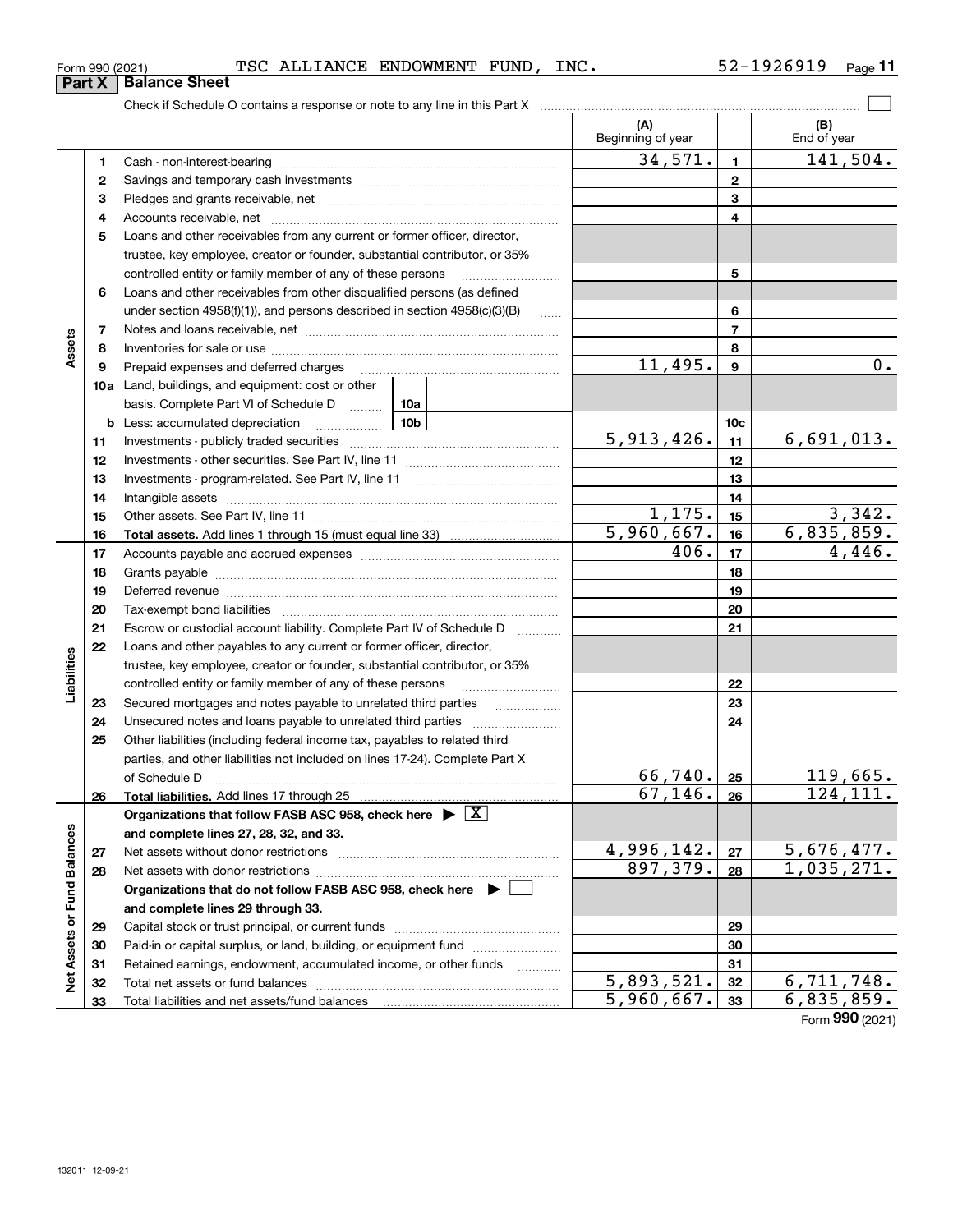|    | TSC ALLIANCE ENDOWMENT FUND, INC.<br>Form 990 (2021)                                                                                                                                                                          |                         | 52-1926919     |            | Page 12                 |
|----|-------------------------------------------------------------------------------------------------------------------------------------------------------------------------------------------------------------------------------|-------------------------|----------------|------------|-------------------------|
|    | Part XI<br><b>Reconciliation of Net Assets</b>                                                                                                                                                                                |                         |                |            |                         |
|    |                                                                                                                                                                                                                               |                         |                |            | $\overline{\mathbf{X}}$ |
|    |                                                                                                                                                                                                                               |                         |                |            |                         |
| 1  |                                                                                                                                                                                                                               | $\mathbf{1}$            | 347,803.       |            |                         |
| 2  | Total expenses (must equal Part IX, column (A), line 25)                                                                                                                                                                      | $\overline{2}$          | 333,813.       |            |                         |
| з  | Revenue less expenses. Subtract line 2 from line 1                                                                                                                                                                            | 3                       |                |            | 13,990.                 |
| 4  |                                                                                                                                                                                                                               | $\overline{\mathbf{4}}$ | 5,893,521.     |            |                         |
| 5  | Net unrealized gains (losses) on investments                                                                                                                                                                                  | 5                       | 815,682.       |            |                         |
| 6  |                                                                                                                                                                                                                               | 6                       |                |            |                         |
| 7  | Investment expenses                                                                                                                                                                                                           | $\overline{7}$          |                |            |                         |
| 8  | Prior period adjustments                                                                                                                                                                                                      | 8                       |                |            |                         |
| 9  | Other changes in net assets or fund balances (explain on Schedule O)                                                                                                                                                          | 9                       | $-11,445.$     |            |                         |
| 10 | Net assets or fund balances at end of year. Combine lines 3 through 9 (must equal Part X, line 32,                                                                                                                            |                         |                |            |                         |
|    |                                                                                                                                                                                                                               | 10                      | 6,711,748.     |            |                         |
|    | Part XII Financial Statements and Reporting                                                                                                                                                                                   |                         |                |            |                         |
|    |                                                                                                                                                                                                                               |                         |                |            |                         |
|    |                                                                                                                                                                                                                               |                         |                | Yes        | No                      |
| 1. | $\boxed{\mathbf{X}}$ Accrual<br>Accounting method used to prepare the Form 990: <u>I</u> Cash<br>Other                                                                                                                        |                         |                |            |                         |
|    | If the organization changed its method of accounting from a prior year or checked "Other," explain on Schedule O.                                                                                                             |                         |                |            |                         |
|    | 2a Were the organization's financial statements compiled or reviewed by an independent accountant?                                                                                                                            |                         | 2a             |            | х                       |
|    | If "Yes," check a box below to indicate whether the financial statements for the year were compiled or reviewed on a                                                                                                          |                         |                |            |                         |
|    | separate basis, consolidated basis, or both:                                                                                                                                                                                  |                         |                |            |                         |
|    | Separate basis<br>Both consolidated and separate basis<br>Consolidated basis                                                                                                                                                  |                         |                |            |                         |
|    | <b>b</b> Were the organization's financial statements audited by an independent accountant?                                                                                                                                   |                         | 2 <sub>b</sub> | X          |                         |
|    | If "Yes," check a box below to indicate whether the financial statements for the year were audited on a separate basis,                                                                                                       |                         |                |            |                         |
|    | consolidated basis, or both:                                                                                                                                                                                                  |                         |                |            |                         |
|    | $\boxed{\mathbf{X}}$ Consolidated basis<br>Separate basis<br>Both consolidated and separate basis                                                                                                                             |                         |                |            |                         |
|    | c If "Yes" to line 2a or 2b, does the organization have a committee that assumes responsibility for oversight of the audit,                                                                                                   |                         |                |            |                         |
|    |                                                                                                                                                                                                                               |                         | 2c             | X          |                         |
|    | If the organization changed either its oversight process or selection process during the tax year, explain on Schedule O.                                                                                                     |                         |                |            |                         |
|    | 3a As a result of a federal award, was the organization required to undergo an audit or audits as set forth in the Single Audit                                                                                               |                         |                |            |                         |
|    | Act and OMB Circular A-133?                                                                                                                                                                                                   |                         | За             |            | x                       |
|    | b If "Yes," did the organization undergo the required audit or audits? If the organization did not undergo the required audit                                                                                                 |                         |                |            |                         |
|    | or audits, explain why on Schedule O and describe any steps taken to undergo such audits [11] contains the school of audits [11] or audits [11] or audits [11] or audits [11] or audits [11] or audits [11] or audits [11] or |                         | 3b             | <b>nnn</b> |                         |

Form (2021) **990**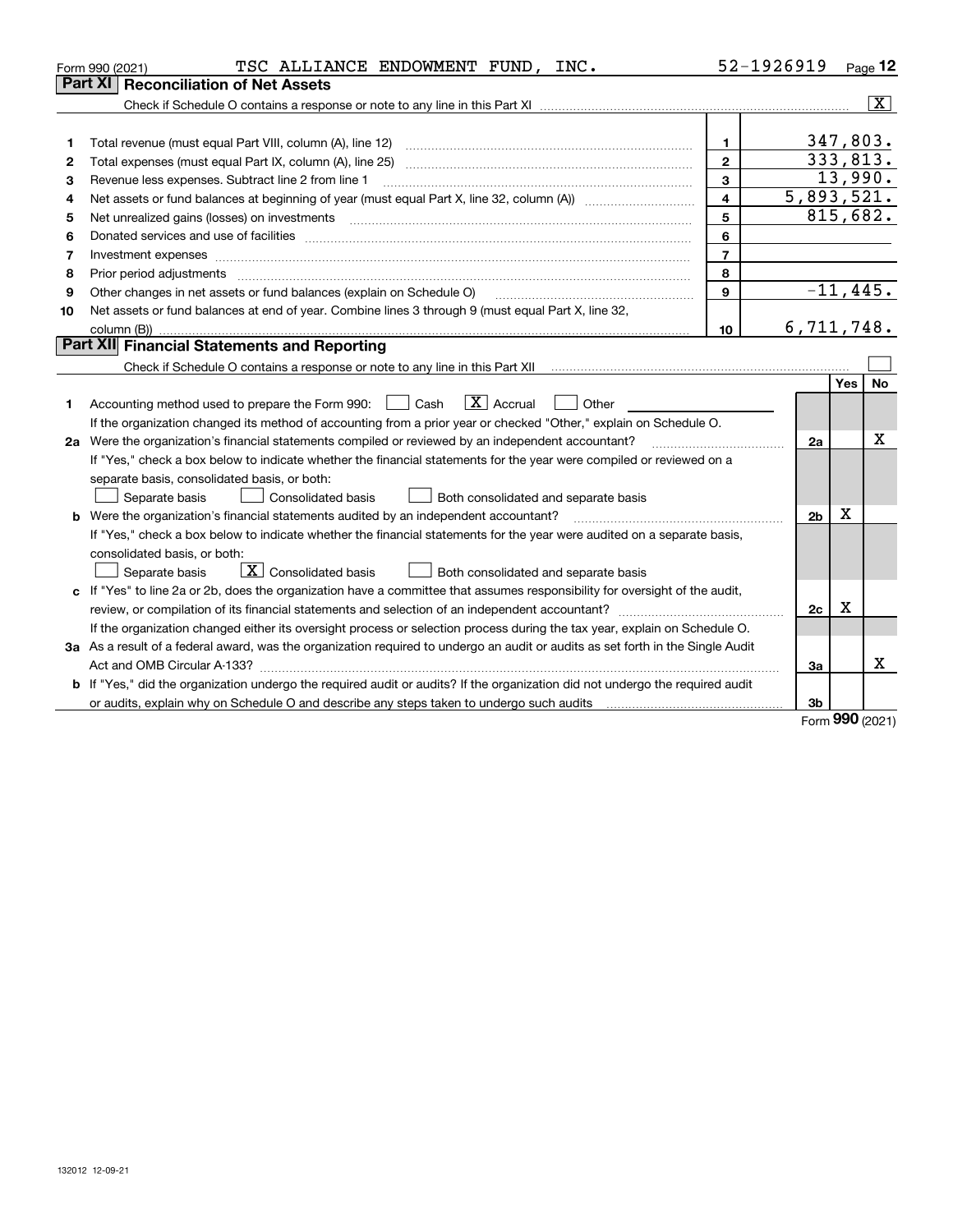| <b>SCHEDULE A</b> |
|-------------------|
|-------------------|

Department of the Treasury Internal Revenue Service

**(Form 990)**

# **Public Charity Status and Public Support**

**Complete if the organization is a section 501(c)(3) organization or a section 4947(a)(1) nonexempt charitable trust.**

**| Attach to Form 990 or Form 990-EZ.** 

|                          | Internal Revenue Service<br>Inspection<br>$\blacktriangleright$ Go to www.irs.gov/Form990 for instructions and the latest information.        |  |                                                                          |                                                                                                                                                                                                                                                 |     |                                 |                                                      |          |                                                    |    |
|--------------------------|-----------------------------------------------------------------------------------------------------------------------------------------------|--|--------------------------------------------------------------------------|-------------------------------------------------------------------------------------------------------------------------------------------------------------------------------------------------------------------------------------------------|-----|---------------------------------|------------------------------------------------------|----------|----------------------------------------------------|----|
|                          | Name of the organization                                                                                                                      |  |                                                                          |                                                                                                                                                                                                                                                 |     |                                 |                                                      |          | <b>Employer identification number</b>              |    |
|                          |                                                                                                                                               |  |                                                                          | TSC ALLIANCE ENDOWMENT FUND, INC.                                                                                                                                                                                                               |     |                                 |                                                      |          | 52-1926919                                         |    |
| Part I                   |                                                                                                                                               |  |                                                                          | Reason for Public Charity Status. (All organizations must complete this part.) See instructions.                                                                                                                                                |     |                                 |                                                      |          |                                                    |    |
|                          |                                                                                                                                               |  |                                                                          | The organization is not a private foundation because it is: (For lines 1 through 12, check only one box.)                                                                                                                                       |     |                                 |                                                      |          |                                                    |    |
| 1.                       |                                                                                                                                               |  |                                                                          | A church, convention of churches, or association of churches described in section 170(b)(1)(A)(i).                                                                                                                                              |     |                                 |                                                      |          |                                                    |    |
| 2                        |                                                                                                                                               |  |                                                                          | A school described in section 170(b)(1)(A)(ii). (Attach Schedule E (Form 990).)                                                                                                                                                                 |     |                                 |                                                      |          |                                                    |    |
| з                        |                                                                                                                                               |  |                                                                          | A hospital or a cooperative hospital service organization described in section $170(b)(1)(A)(iii)$ .                                                                                                                                            |     |                                 |                                                      |          |                                                    |    |
| 4                        | A medical research organization operated in conjunction with a hospital described in section 170(b)(1)(A)(iii). Enter the hospital's name,    |  |                                                                          |                                                                                                                                                                                                                                                 |     |                                 |                                                      |          |                                                    |    |
|                          | city, and state:<br>An organization operated for the benefit of a college or university owned or operated by a governmental unit described in |  |                                                                          |                                                                                                                                                                                                                                                 |     |                                 |                                                      |          |                                                    |    |
| 5                        |                                                                                                                                               |  |                                                                          |                                                                                                                                                                                                                                                 |     |                                 |                                                      |          |                                                    |    |
|                          |                                                                                                                                               |  | section 170(b)(1)(A)(iv). (Complete Part II.)                            |                                                                                                                                                                                                                                                 |     |                                 |                                                      |          |                                                    |    |
| 6                        |                                                                                                                                               |  |                                                                          | A federal, state, or local government or governmental unit described in section 170(b)(1)(A)(v).                                                                                                                                                |     |                                 |                                                      |          |                                                    |    |
| 7                        |                                                                                                                                               |  | section 170(b)(1)(A)(vi). (Complete Part II.)                            | An organization that normally receives a substantial part of its support from a governmental unit or from the general public described in                                                                                                       |     |                                 |                                                      |          |                                                    |    |
| 8                        |                                                                                                                                               |  |                                                                          | A community trust described in section 170(b)(1)(A)(vi). (Complete Part II.)                                                                                                                                                                    |     |                                 |                                                      |          |                                                    |    |
| 9                        |                                                                                                                                               |  |                                                                          | An agricultural research organization described in section 170(b)(1)(A)(ix) operated in conjunction with a land-grant college                                                                                                                   |     |                                 |                                                      |          |                                                    |    |
|                          |                                                                                                                                               |  |                                                                          | or university or a non-land-grant college of agriculture (see instructions). Enter the name, city, and state of the college or                                                                                                                  |     |                                 |                                                      |          |                                                    |    |
|                          | university:                                                                                                                                   |  |                                                                          |                                                                                                                                                                                                                                                 |     |                                 |                                                      |          |                                                    |    |
| 10                       |                                                                                                                                               |  |                                                                          | An organization that normally receives (1) more than 33 1/3% of its support from contributions, membership fees, and gross receipts from                                                                                                        |     |                                 |                                                      |          |                                                    |    |
|                          |                                                                                                                                               |  |                                                                          | activities related to its exempt functions, subject to certain exceptions; and (2) no more than 33 1/3% of its support from gross investment                                                                                                    |     |                                 |                                                      |          |                                                    |    |
|                          |                                                                                                                                               |  |                                                                          | income and unrelated business taxable income (less section 511 tax) from businesses acquired by the organization after June 30, 1975.                                                                                                           |     |                                 |                                                      |          |                                                    |    |
|                          |                                                                                                                                               |  | See section 509(a)(2). (Complete Part III.)                              |                                                                                                                                                                                                                                                 |     |                                 |                                                      |          |                                                    |    |
| 11                       |                                                                                                                                               |  |                                                                          | An organization organized and operated exclusively to test for public safety. See section 509(a)(4).                                                                                                                                            |     |                                 |                                                      |          |                                                    |    |
| 12 $\lfloor$ X $\rfloor$ |                                                                                                                                               |  |                                                                          | An organization organized and operated exclusively for the benefit of, to perform the functions of, or to carry out the purposes of one or                                                                                                      |     |                                 |                                                      |          |                                                    |    |
|                          |                                                                                                                                               |  |                                                                          | more publicly supported organizations described in section 509(a)(1) or section 509(a)(2). See section 509(a)(3). Check the box on                                                                                                              |     |                                 |                                                      |          |                                                    |    |
|                          |                                                                                                                                               |  |                                                                          | lines 12a through 12d that describes the type of supporting organization and complete lines 12e, 12f, and 12g.                                                                                                                                  |     |                                 |                                                      |          |                                                    |    |
| а                        |                                                                                                                                               |  |                                                                          | Type I. A supporting organization operated, supervised, or controlled by its supported organization(s), typically by giving                                                                                                                     |     |                                 |                                                      |          |                                                    |    |
|                          |                                                                                                                                               |  |                                                                          | the supported organization(s) the power to regularly appoint or elect a majority of the directors or trustees of the supporting                                                                                                                 |     |                                 |                                                      |          |                                                    |    |
|                          | $\lfloor x \rfloor$                                                                                                                           |  | organization. You must complete Part IV, Sections A and B.               |                                                                                                                                                                                                                                                 |     |                                 |                                                      |          |                                                    |    |
| b                        |                                                                                                                                               |  |                                                                          | Type II. A supporting organization supervised or controlled in connection with its supported organization(s), by having<br>control or management of the supporting organization vested in the same persons that control or manage the supported |     |                                 |                                                      |          |                                                    |    |
|                          |                                                                                                                                               |  | organization(s). You must complete Part IV, Sections A and C.            |                                                                                                                                                                                                                                                 |     |                                 |                                                      |          |                                                    |    |
| с                        |                                                                                                                                               |  |                                                                          | Type III functionally integrated. A supporting organization operated in connection with, and functionally integrated with,                                                                                                                      |     |                                 |                                                      |          |                                                    |    |
|                          |                                                                                                                                               |  |                                                                          | its supported organization(s) (see instructions). You must complete Part IV, Sections A, D, and E.                                                                                                                                              |     |                                 |                                                      |          |                                                    |    |
| d                        |                                                                                                                                               |  |                                                                          | Type III non-functionally integrated. A supporting organization operated in connection with its supported organization(s)                                                                                                                       |     |                                 |                                                      |          |                                                    |    |
|                          |                                                                                                                                               |  |                                                                          | that is not functionally integrated. The organization generally must satisfy a distribution requirement and an attentiveness                                                                                                                    |     |                                 |                                                      |          |                                                    |    |
|                          |                                                                                                                                               |  |                                                                          | requirement (see instructions). You must complete Part IV, Sections A and D, and Part V.                                                                                                                                                        |     |                                 |                                                      |          |                                                    |    |
| е                        |                                                                                                                                               |  |                                                                          | Check this box if the organization received a written determination from the IRS that it is a Type I, Type II, Type III                                                                                                                         |     |                                 |                                                      |          |                                                    |    |
|                          |                                                                                                                                               |  |                                                                          | functionally integrated, or Type III non-functionally integrated supporting organization.                                                                                                                                                       |     |                                 |                                                      |          |                                                    |    |
|                          | f Enter the number of supported organizations                                                                                                 |  |                                                                          |                                                                                                                                                                                                                                                 |     |                                 |                                                      |          |                                                    | 1  |
|                          |                                                                                                                                               |  | g Provide the following information about the supported organization(s). |                                                                                                                                                                                                                                                 |     | (iv) Is the organization listed |                                                      |          |                                                    |    |
|                          | (i) Name of supported<br>organization                                                                                                         |  | (ii) EIN                                                                 | (iii) Type of organization<br>(described on lines 1-10                                                                                                                                                                                          |     | in your governing document?     | (v) Amount of monetary<br>support (see instructions) |          | (vi) Amount of other<br>support (see instructions) |    |
|                          |                                                                                                                                               |  |                                                                          | above (see instructions))                                                                                                                                                                                                                       | Yes | No                              |                                                      |          |                                                    |    |
|                          | NATIONAL TUBEROUS                                                                                                                             |  |                                                                          | 7                                                                                                                                                                                                                                               |     |                                 |                                                      |          |                                                    |    |
|                          | SCLEROSIS ASSOCIATI 95-3018799<br>X<br>226,000.                                                                                               |  |                                                                          |                                                                                                                                                                                                                                                 |     |                                 |                                                      |          |                                                    |    |
|                          |                                                                                                                                               |  |                                                                          |                                                                                                                                                                                                                                                 |     |                                 |                                                      |          |                                                    |    |
|                          |                                                                                                                                               |  |                                                                          |                                                                                                                                                                                                                                                 |     |                                 |                                                      |          |                                                    |    |
|                          |                                                                                                                                               |  |                                                                          |                                                                                                                                                                                                                                                 |     |                                 |                                                      |          |                                                    |    |
|                          |                                                                                                                                               |  |                                                                          |                                                                                                                                                                                                                                                 |     |                                 |                                                      |          |                                                    |    |
|                          |                                                                                                                                               |  |                                                                          |                                                                                                                                                                                                                                                 |     |                                 |                                                      |          |                                                    |    |
|                          |                                                                                                                                               |  |                                                                          |                                                                                                                                                                                                                                                 |     |                                 |                                                      |          |                                                    |    |
|                          |                                                                                                                                               |  |                                                                          |                                                                                                                                                                                                                                                 |     |                                 |                                                      |          |                                                    |    |
| Total                    |                                                                                                                                               |  |                                                                          |                                                                                                                                                                                                                                                 |     |                                 |                                                      | 226,000. |                                                    | 0. |

OMB No. 1545-0047

**2021**

**Open to Public**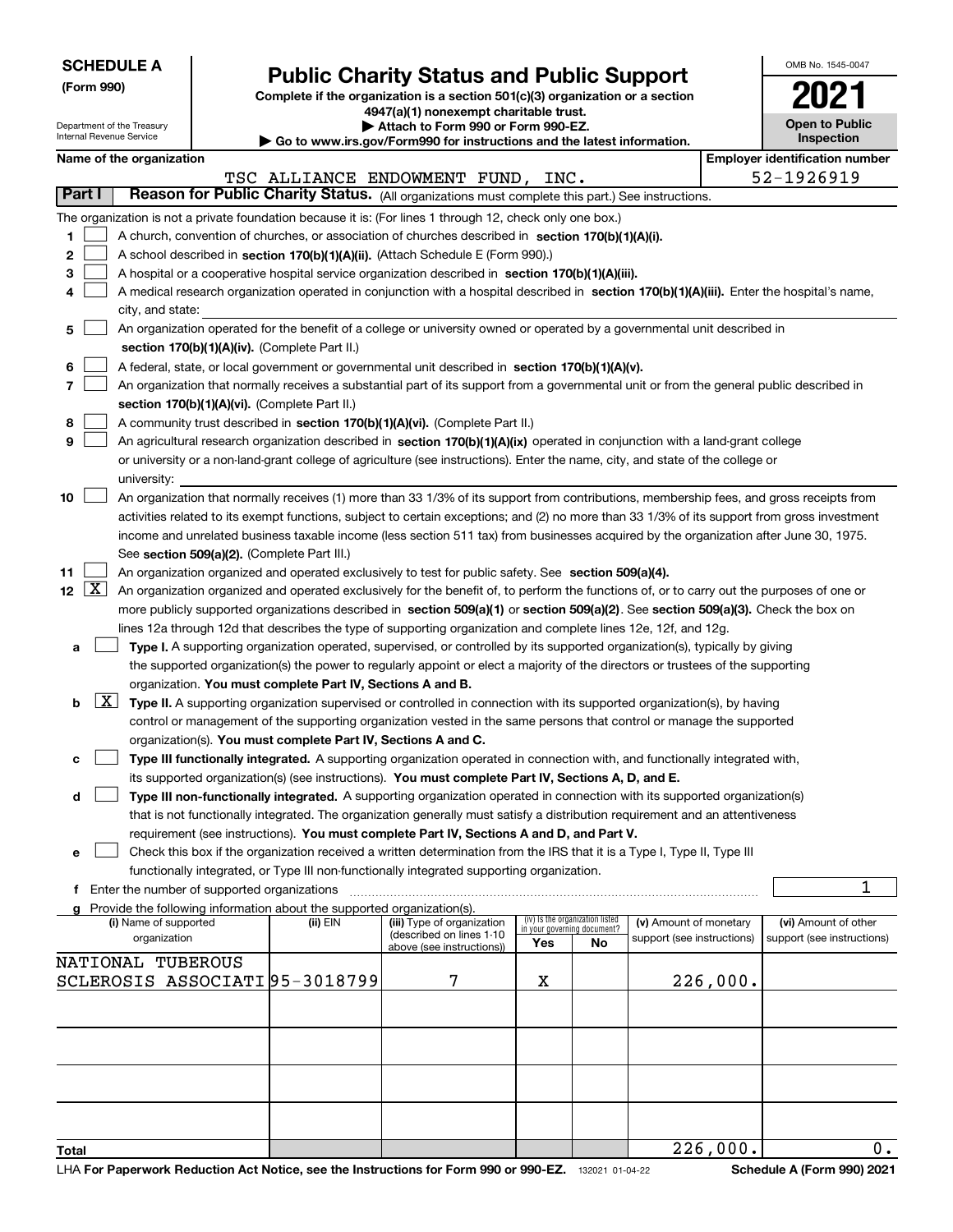| Schedule A (Form 990) 2021 |  | TSC ALLIANCE ENDOWMENT FUND, INC. |  | $52 - 1926919$ Page 2                                                                                                                           |  |
|----------------------------|--|-----------------------------------|--|-------------------------------------------------------------------------------------------------------------------------------------------------|--|
|                            |  |                                   |  | Part II Support Schedule for Organizations Described in Sections 170(b)(1)(A)(iv) and 170(b)(1)(A)(vi)                                          |  |
|                            |  |                                   |  | (Complete only if you checked the box on line 5, 7, or 8 of Part I or if the organization failed to qualify under Part III. If the organization |  |

fails to qualify under the tests listed below, please complete Part III.)

|     | <b>Section A. Public Support</b>                                                                                                               |          |            |            |            |          |           |
|-----|------------------------------------------------------------------------------------------------------------------------------------------------|----------|------------|------------|------------|----------|-----------|
|     | Calendar year (or fiscal year beginning in) $\blacktriangleright$                                                                              | (a) 2017 | $(b)$ 2018 | $(c)$ 2019 | $(d)$ 2020 | (e) 2021 | (f) Total |
|     | 1 Gifts, grants, contributions, and                                                                                                            |          |            |            |            |          |           |
|     | membership fees received. (Do not                                                                                                              |          |            |            |            |          |           |
|     | include any "unusual grants.")                                                                                                                 |          |            |            |            |          |           |
|     | 2 Tax revenues levied for the organ-                                                                                                           |          |            |            |            |          |           |
|     | ization's benefit and either paid to                                                                                                           |          |            |            |            |          |           |
|     | or expended on its behalf                                                                                                                      |          |            |            |            |          |           |
|     | 3 The value of services or facilities                                                                                                          |          |            |            |            |          |           |
|     | furnished by a governmental unit to                                                                                                            |          |            |            |            |          |           |
|     | the organization without charge                                                                                                                |          |            |            |            |          |           |
| 4   | <b>Total.</b> Add lines 1 through 3                                                                                                            |          |            |            |            |          |           |
| 5   | The portion of total contributions                                                                                                             |          |            |            |            |          |           |
|     | by each person (other than a                                                                                                                   |          |            |            |            |          |           |
|     | governmental unit or publicly                                                                                                                  |          |            |            |            |          |           |
|     | supported organization) included                                                                                                               |          |            |            |            |          |           |
|     | on line 1 that exceeds 2% of the                                                                                                               |          |            |            |            |          |           |
|     | amount shown on line 11,                                                                                                                       |          |            |            |            |          |           |
|     | column (f)                                                                                                                                     |          |            |            |            |          |           |
|     | 6 Public support. Subtract line 5 from line 4.                                                                                                 |          |            |            |            |          |           |
|     | <b>Section B. Total Support</b>                                                                                                                |          |            |            |            |          |           |
|     | Calendar year (or fiscal year beginning in) $\blacktriangleright$                                                                              | (a) 2017 | $(b)$ 2018 | $(c)$ 2019 | $(d)$ 2020 | (e) 2021 | (f) Total |
|     | 7 Amounts from line 4                                                                                                                          |          |            |            |            |          |           |
| 8   | Gross income from interest,                                                                                                                    |          |            |            |            |          |           |
|     | dividends, payments received on                                                                                                                |          |            |            |            |          |           |
|     |                                                                                                                                                |          |            |            |            |          |           |
|     | securities loans, rents, royalties,                                                                                                            |          |            |            |            |          |           |
|     | and income from similar sources                                                                                                                |          |            |            |            |          |           |
| 9   | Net income from unrelated business                                                                                                             |          |            |            |            |          |           |
|     | activities, whether or not the                                                                                                                 |          |            |            |            |          |           |
|     | business is regularly carried on                                                                                                               |          |            |            |            |          |           |
|     | <b>10</b> Other income. Do not include gain                                                                                                    |          |            |            |            |          |           |
|     | or loss from the sale of capital                                                                                                               |          |            |            |            |          |           |
|     | assets (Explain in Part VI.)                                                                                                                   |          |            |            |            |          |           |
| 11. | <b>Total support.</b> Add lines 7 through 10                                                                                                   |          |            |            |            |          |           |
| 12  | Gross receipts from related activities, etc. (see instructions)                                                                                |          |            |            |            | 12       |           |
|     | 13 First 5 years. If the Form 990 is for the organization's first, second, third, fourth, or fifth tax year as a section 501(c)(3)             |          |            |            |            |          |           |
|     | <b>Section C. Computation of Public Support Percentage</b>                                                                                     |          |            |            |            |          |           |
|     |                                                                                                                                                |          |            |            |            | 14       |           |
|     | 14 Public support percentage for 2021 (line 6, column (f), divided by line 11, column (f)) <i>mumment</i> management                           |          |            |            |            | 15       | %         |
|     |                                                                                                                                                |          |            |            |            |          | %         |
|     | 16a 33 1/3% support test - 2021. If the organization did not check the box on line 13, and line 14 is 33 1/3% or more, check this box and      |          |            |            |            |          |           |
|     | stop here. The organization qualifies as a publicly supported organization                                                                     |          |            |            |            |          |           |
|     | b 33 1/3% support test - 2020. If the organization did not check a box on line 13 or 16a, and line 15 is 33 1/3% or more, check this box       |          |            |            |            |          |           |
|     | and stop here. The organization qualifies as a publicly supported organization                                                                 |          |            |            |            |          |           |
|     | 17a 10% -facts-and-circumstances test - 2021. If the organization did not check a box on line 13, 16a, or 16b, and line 14 is 10% or more,     |          |            |            |            |          |           |
|     | and if the organization meets the facts-and-circumstances test, check this box and stop here. Explain in Part VI how the organization          |          |            |            |            |          |           |
|     | meets the facts-and-circumstances test. The organization qualifies as a publicly supported organization                                        |          |            |            |            |          |           |
|     | <b>b 10% -facts-and-circumstances test - 2020.</b> If the organization did not check a box on line 13, 16a, 16b, or 17a, and line 15 is 10% or |          |            |            |            |          |           |
|     | more, and if the organization meets the facts-and-circumstances test, check this box and stop here. Explain in Part VI how the                 |          |            |            |            |          |           |
|     | organization meets the facts-and-circumstances test. The organization qualifies as a publicly supported organization                           |          |            |            |            |          |           |
| 18. | Private foundation. If the organization did not check a box on line 13, 16a, 16b, 17a, or 17b, check this box and see instructions             |          |            |            |            |          |           |

**Schedule A (Form 990) 2021**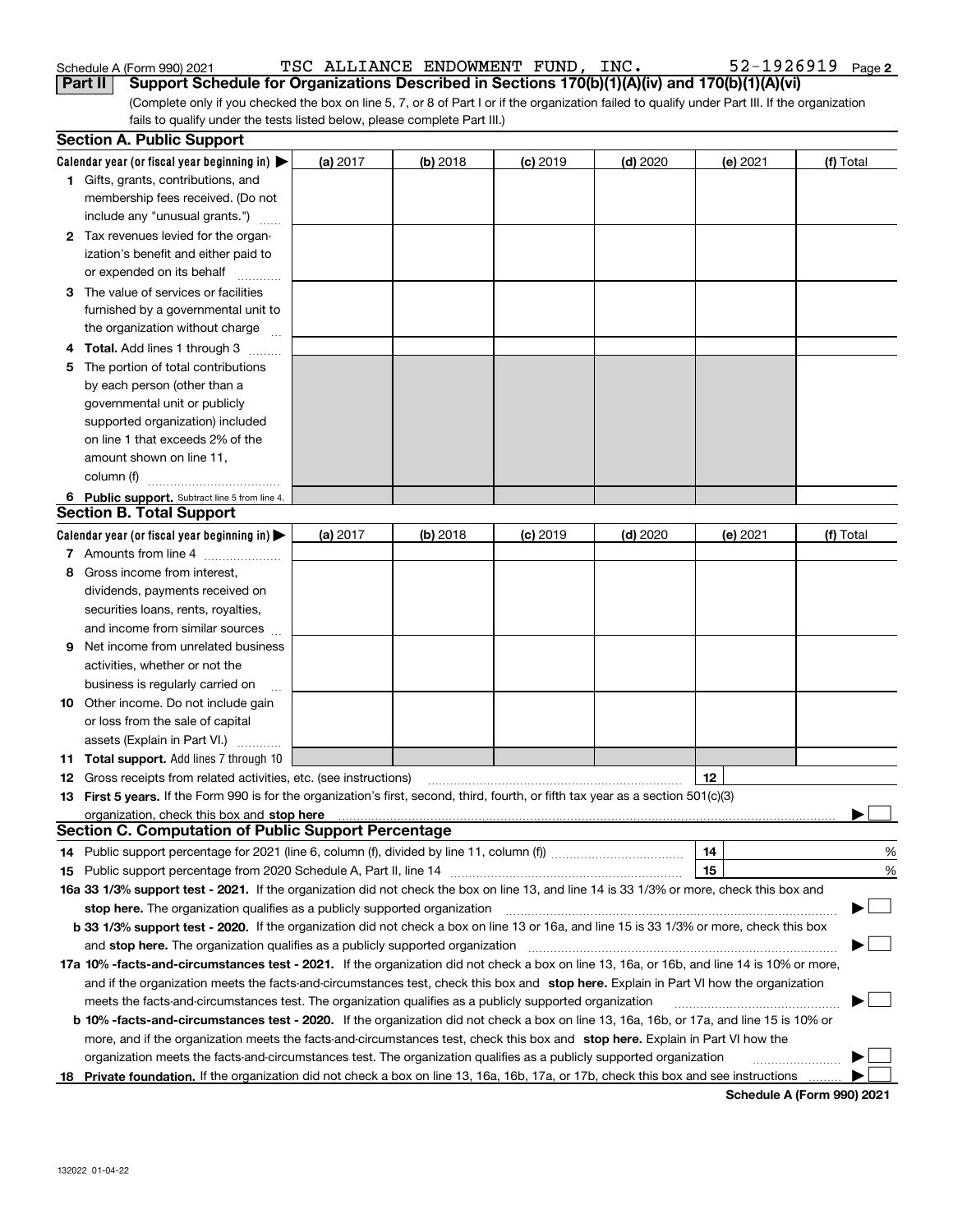#### Schedule A (Form 990) 2021  $_{\rm TSC}$  ALLIANCE ENDOWMENT FUND, INC  $_{\rm}$  Page 52-1926919  $_{\rm Page}$ **Part III | Support Schedule for Organizations Described in Section 509(a)(2)**

(Complete only if you checked the box on line 10 of Part I or if the organization failed to qualify under Part II. If the organization fails to qualify under the tests listed below, please complete Part II.)

| <b>Section A. Public Support</b>                                                                                                                                                                                               |          |          |                 |            |          |           |
|--------------------------------------------------------------------------------------------------------------------------------------------------------------------------------------------------------------------------------|----------|----------|-----------------|------------|----------|-----------|
| Calendar year (or fiscal year beginning in) $\blacktriangleright$                                                                                                                                                              | (a) 2017 | (b) 2018 | <b>(c)</b> 2019 | $(d)$ 2020 | (e) 2021 | (f) Total |
| 1 Gifts, grants, contributions, and                                                                                                                                                                                            |          |          |                 |            |          |           |
| membership fees received. (Do not                                                                                                                                                                                              |          |          |                 |            |          |           |
| include any "unusual grants.")                                                                                                                                                                                                 |          |          |                 |            |          |           |
| <b>2</b> Gross receipts from admissions,                                                                                                                                                                                       |          |          |                 |            |          |           |
| merchandise sold or services per-                                                                                                                                                                                              |          |          |                 |            |          |           |
| formed, or facilities furnished in                                                                                                                                                                                             |          |          |                 |            |          |           |
| any activity that is related to the<br>organization's tax-exempt purpose                                                                                                                                                       |          |          |                 |            |          |           |
| 3 Gross receipts from activities that                                                                                                                                                                                          |          |          |                 |            |          |           |
| are not an unrelated trade or bus-                                                                                                                                                                                             |          |          |                 |            |          |           |
| iness under section 513                                                                                                                                                                                                        |          |          |                 |            |          |           |
|                                                                                                                                                                                                                                |          |          |                 |            |          |           |
| 4 Tax revenues levied for the organ-                                                                                                                                                                                           |          |          |                 |            |          |           |
| ization's benefit and either paid to                                                                                                                                                                                           |          |          |                 |            |          |           |
| or expended on its behalf<br>.                                                                                                                                                                                                 |          |          |                 |            |          |           |
| 5 The value of services or facilities                                                                                                                                                                                          |          |          |                 |            |          |           |
| furnished by a governmental unit to                                                                                                                                                                                            |          |          |                 |            |          |           |
| the organization without charge                                                                                                                                                                                                |          |          |                 |            |          |           |
| <b>6 Total.</b> Add lines 1 through 5                                                                                                                                                                                          |          |          |                 |            |          |           |
| 7a Amounts included on lines 1, 2, and                                                                                                                                                                                         |          |          |                 |            |          |           |
| 3 received from disqualified persons                                                                                                                                                                                           |          |          |                 |            |          |           |
| <b>b</b> Amounts included on lines 2 and 3 received                                                                                                                                                                            |          |          |                 |            |          |           |
| from other than disqualified persons that<br>exceed the greater of \$5,000 or 1% of the                                                                                                                                        |          |          |                 |            |          |           |
| amount on line 13 for the year                                                                                                                                                                                                 |          |          |                 |            |          |           |
| c Add lines 7a and 7b                                                                                                                                                                                                          |          |          |                 |            |          |           |
| 8 Public support. (Subtract line 7c from line 6.)                                                                                                                                                                              |          |          |                 |            |          |           |
| <b>Section B. Total Support</b>                                                                                                                                                                                                |          |          |                 |            |          |           |
| Calendar year (or fiscal year beginning in)                                                                                                                                                                                    | (a) 2017 | (b) 2018 | $(c)$ 2019      | $(d)$ 2020 | (e) 2021 | (f) Total |
| 9 Amounts from line 6                                                                                                                                                                                                          |          |          |                 |            |          |           |
| 10a Gross income from interest,                                                                                                                                                                                                |          |          |                 |            |          |           |
| dividends, payments received on                                                                                                                                                                                                |          |          |                 |            |          |           |
| securities loans, rents, royalties,<br>and income from similar sources                                                                                                                                                         |          |          |                 |            |          |           |
| <b>b</b> Unrelated business taxable income                                                                                                                                                                                     |          |          |                 |            |          |           |
|                                                                                                                                                                                                                                |          |          |                 |            |          |           |
| (less section 511 taxes) from businesses                                                                                                                                                                                       |          |          |                 |            |          |           |
| acquired after June 30, 1975                                                                                                                                                                                                   |          |          |                 |            |          |           |
| c Add lines 10a and 10b                                                                                                                                                                                                        |          |          |                 |            |          |           |
| 11 Net income from unrelated business<br>activities not included on line 10b,                                                                                                                                                  |          |          |                 |            |          |           |
| whether or not the business is                                                                                                                                                                                                 |          |          |                 |            |          |           |
| regularly carried on                                                                                                                                                                                                           |          |          |                 |            |          |           |
| <b>12</b> Other income. Do not include gain<br>or loss from the sale of capital                                                                                                                                                |          |          |                 |            |          |           |
| assets (Explain in Part VI.)                                                                                                                                                                                                   |          |          |                 |            |          |           |
| <b>13</b> Total support. (Add lines 9, 10c, 11, and 12.)                                                                                                                                                                       |          |          |                 |            |          |           |
| 14 First 5 years. If the Form 990 is for the organization's first, second, third, fourth, or fifth tax year as a section 501(c)(3) organization,                                                                               |          |          |                 |            |          |           |
| check this box and stop here measured and contained a state of the state of the state of the state of the state of the state of the state of the state of the state of the state of the state of the state of the state of the |          |          |                 |            |          |           |
| <b>Section C. Computation of Public Support Percentage</b>                                                                                                                                                                     |          |          |                 |            |          |           |
| 15 Public support percentage for 2021 (line 8, column (f), divided by line 13, column (f))                                                                                                                                     |          |          |                 |            | 15       | %         |
| 16 Public support percentage from 2020 Schedule A, Part III, line 15                                                                                                                                                           |          |          |                 |            | 16       | %         |
| <b>Section D. Computation of Investment Income Percentage</b>                                                                                                                                                                  |          |          |                 |            |          |           |
|                                                                                                                                                                                                                                |          |          |                 |            | 17       | %         |
| 18 Investment income percentage from 2020 Schedule A, Part III, line 17                                                                                                                                                        |          |          |                 |            | 18       | %         |
| 19a 33 1/3% support tests - 2021. If the organization did not check the box on line 14, and line 15 is more than 33 1/3%, and line 17 is not                                                                                   |          |          |                 |            |          |           |
| more than 33 1/3%, check this box and stop here. The organization qualifies as a publicly supported organization                                                                                                               |          |          |                 |            |          | $\sim$    |
| <b>b 33 1/3% support tests - 2020.</b> If the organization did not check a box on line 14 or line 19a, and line 16 is more than 33 1/3%, and                                                                                   |          |          |                 |            |          |           |
|                                                                                                                                                                                                                                |          |          |                 |            |          |           |
| line 18 is not more than 33 1/3%, check this box and stop here. The organization qualifies as a publicly supported organization                                                                                                |          |          |                 |            |          |           |
|                                                                                                                                                                                                                                |          |          |                 |            |          |           |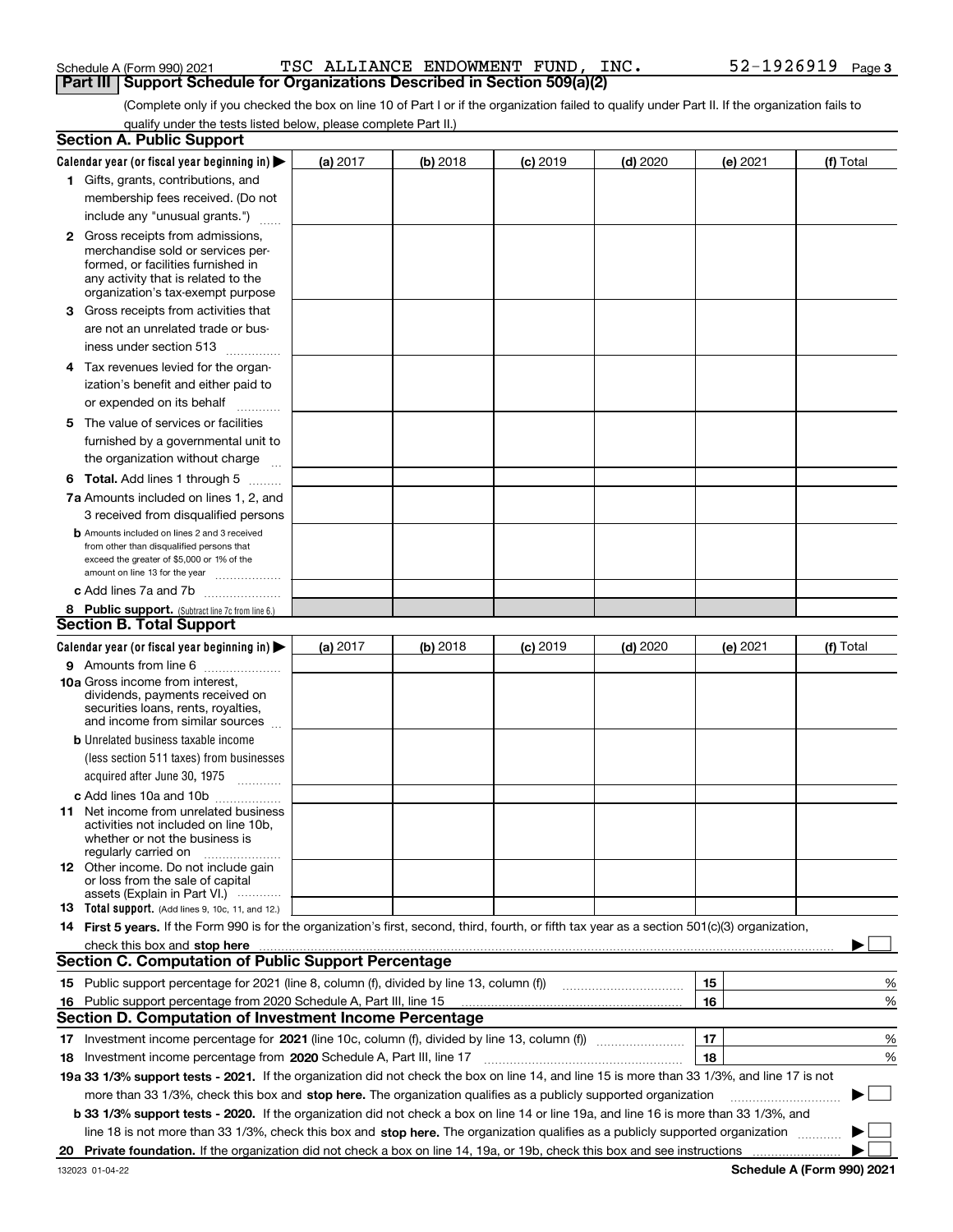#### Schedule A (Form 990) 2021  $_{\rm TSC}$  ALLIANCE ENDOWMENT FUND, INC  $_{\rm}$  Page 52-1926919  $_{\rm Page}$

### **Part IV Supporting Organizations**

(Complete only if you checked a box in line 12 on Part I. If you checked box 12a, Part I, complete Sections A and B. If you checked box 12b, Part I, complete Sections A and C. If you checked box 12c, Part I, complete Sections A, D, and E. If you checked box 12d, Part I, complete Sections A and D, and complete Part V.)

#### **Section A. All Supporting Organizations**

- **1** Are all of the organization's supported organizations listed by name in the organization's governing documents? If "No," describe in **Part VI** how the supported organizations are designated. If designated by *class or purpose, describe the designation. If historic and continuing relationship, explain.*
- **2** Did the organization have any supported organization that does not have an IRS determination of status under section 509(a)(1) or (2)? If "Yes," explain in Part VI how the organization determined that the supported *organization was described in section 509(a)(1) or (2).*
- **3a** Did the organization have a supported organization described in section 501(c)(4), (5), or (6)? If "Yes," answer *lines 3b and 3c below.*
- **b** Did the organization confirm that each supported organization qualified under section 501(c)(4), (5), or (6) and satisfied the public support tests under section 509(a)(2)? If "Yes," describe in **Part VI** when and how the *organization made the determination.*
- **c**Did the organization ensure that all support to such organizations was used exclusively for section 170(c)(2)(B) purposes? If "Yes," explain in **Part VI** what controls the organization put in place to ensure such use.
- **4a***If* Was any supported organization not organized in the United States ("foreign supported organization")? *"Yes," and if you checked box 12a or 12b in Part I, answer lines 4b and 4c below.*
- **b** Did the organization have ultimate control and discretion in deciding whether to make grants to the foreign supported organization? If "Yes," describe in **Part VI** how the organization had such control and discretion *despite being controlled or supervised by or in connection with its supported organizations.*
- **c** Did the organization support any foreign supported organization that does not have an IRS determination under sections 501(c)(3) and 509(a)(1) or (2)? If "Yes," explain in **Part VI** what controls the organization used *to ensure that all support to the foreign supported organization was used exclusively for section 170(c)(2)(B) purposes.*
- **5a***If "Yes,"* Did the organization add, substitute, or remove any supported organizations during the tax year? answer lines 5b and 5c below (if applicable). Also, provide detail in **Part VI,** including (i) the names and EIN *numbers of the supported organizations added, substituted, or removed; (ii) the reasons for each such action; (iii) the authority under the organization's organizing document authorizing such action; and (iv) how the action was accomplished (such as by amendment to the organizing document).*
- **b** Type I or Type II only. Was any added or substituted supported organization part of a class already designated in the organization's organizing document?
- **cSubstitutions only.**  Was the substitution the result of an event beyond the organization's control?
- **6** Did the organization provide support (whether in the form of grants or the provision of services or facilities) to **Part VI.** *If "Yes," provide detail in* support or benefit one or more of the filing organization's supported organizations? anyone other than (i) its supported organizations, (ii) individuals that are part of the charitable class benefited by one or more of its supported organizations, or (iii) other supporting organizations that also
- **7**Did the organization provide a grant, loan, compensation, or other similar payment to a substantial contributor *If "Yes," complete Part I of Schedule L (Form 990).* regard to a substantial contributor? (as defined in section 4958(c)(3)(C)), a family member of a substantial contributor, or a 35% controlled entity with
- **8** Did the organization make a loan to a disqualified person (as defined in section 4958) not described on line 7? *If "Yes," complete Part I of Schedule L (Form 990).*
- **9a** Was the organization controlled directly or indirectly at any time during the tax year by one or more in section 509(a)(1) or (2))? If "Yes," *provide detail in* <code>Part VI.</code> disqualified persons, as defined in section 4946 (other than foundation managers and organizations described
- **b** Did one or more disqualified persons (as defined on line 9a) hold a controlling interest in any entity in which the supporting organization had an interest? If "Yes," provide detail in P**art VI**.
- **c**Did a disqualified person (as defined on line 9a) have an ownership interest in, or derive any personal benefit from, assets in which the supporting organization also had an interest? If "Yes," provide detail in P**art VI.**
- **10a** Was the organization subject to the excess business holdings rules of section 4943 because of section supporting organizations)? If "Yes," answer line 10b below. 4943(f) (regarding certain Type II supporting organizations, and all Type III non-functionally integrated
- **b** Did the organization have any excess business holdings in the tax year? (Use Schedule C, Form 4720, to *determine whether the organization had excess business holdings.)*

**Yes No 123a3b3c4a4b4c5a 5b5c6789a 9b9c10a10b**X X X X X X X X X X X X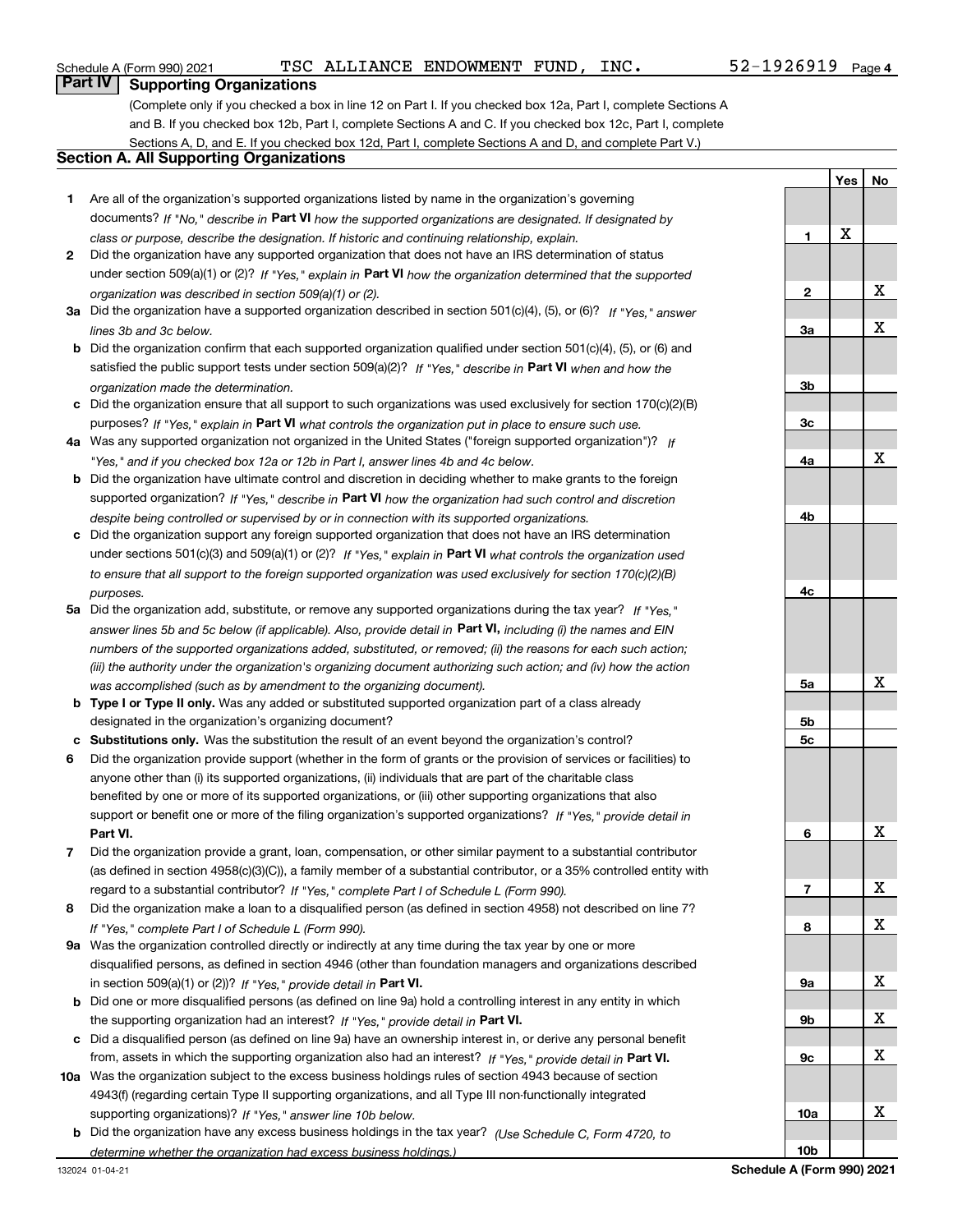|    | 52-1926919 Page 5<br>TSC ALLIANCE ENDOWMENT FUND, INC.<br>Schedule A (Form 990) 2021                                                                                                                                                                       |                 |            |             |
|----|------------------------------------------------------------------------------------------------------------------------------------------------------------------------------------------------------------------------------------------------------------|-----------------|------------|-------------|
|    | <b>Supporting Organizations (continued)</b><br><b>Part IV</b>                                                                                                                                                                                              |                 |            |             |
|    |                                                                                                                                                                                                                                                            |                 | Yes        | No          |
| 11 | Has the organization accepted a gift or contribution from any of the following persons?                                                                                                                                                                    |                 |            |             |
|    | a A person who directly or indirectly controls, either alone or together with persons described on lines 11b and                                                                                                                                           |                 |            |             |
|    | 11c below, the governing body of a supported organization?                                                                                                                                                                                                 | 11a             |            | х           |
|    | <b>b</b> A family member of a person described on line 11a above?                                                                                                                                                                                          | 11 <sub>b</sub> |            | $\mathbf x$ |
|    | c A 35% controlled entity of a person described on line 11a or 11b above? If "Yes" to line 11a, 11b, or 11c, provide                                                                                                                                       |                 |            |             |
|    | detail in Part VI.                                                                                                                                                                                                                                         | 11c             |            | x           |
|    | <b>Section B. Type I Supporting Organizations</b>                                                                                                                                                                                                          |                 |            |             |
|    |                                                                                                                                                                                                                                                            |                 | <b>Yes</b> | No          |
| 1  | Did the governing body, members of the governing body, officers acting in their official capacity, or membership of one or                                                                                                                                 |                 |            |             |
|    | more supported organizations have the power to regularly appoint or elect at least a majority of the organization's officers,                                                                                                                              |                 |            |             |
|    | directors, or trustees at all times during the tax year? If "No," describe in Part VI how the supported organization(s)                                                                                                                                    |                 |            |             |
|    | effectively operated, supervised, or controlled the organization's activities. If the organization had more than one supported<br>organization, describe how the powers to appoint and/or remove officers, directors, or trustees were allocated among the |                 |            |             |
|    | supported organizations and what conditions or restrictions, if any, applied to such powers during the tax year.                                                                                                                                           | 1               |            |             |
| 2  | Did the organization operate for the benefit of any supported organization other than the supported                                                                                                                                                        |                 |            |             |
|    | organization(s) that operated, supervised, or controlled the supporting organization? If "Yes," explain in                                                                                                                                                 |                 |            |             |
|    | Part VI how providing such benefit carried out the purposes of the supported organization(s) that operated,                                                                                                                                                |                 |            |             |
|    | supervised, or controlled the supporting organization.                                                                                                                                                                                                     | $\mathbf{2}$    |            |             |
|    | <b>Section C. Type II Supporting Organizations</b>                                                                                                                                                                                                         |                 |            |             |
|    |                                                                                                                                                                                                                                                            |                 | Yes        | No          |
| 1  | Were a majority of the organization's directors or trustees during the tax year also a majority of the directors                                                                                                                                           |                 |            |             |
|    | or trustees of each of the organization's supported organization(s)? If "No," describe in Part VI how control                                                                                                                                              |                 |            |             |
|    | or management of the supporting organization was vested in the same persons that controlled or managed                                                                                                                                                     |                 |            |             |
|    | the supported organization(s).                                                                                                                                                                                                                             | 1               |            | х           |
|    | Section D. All Type III Supporting Organizations                                                                                                                                                                                                           |                 |            |             |
|    |                                                                                                                                                                                                                                                            |                 | <b>Yes</b> | No          |
| 1  | Did the organization provide to each of its supported organizations, by the last day of the fifth month of the                                                                                                                                             |                 |            |             |
|    | organization's tax year, (i) a written notice describing the type and amount of support provided during the prior tax                                                                                                                                      |                 |            |             |
|    | year, (ii) a copy of the Form 990 that was most recently filed as of the date of notification, and (iii) copies of the                                                                                                                                     |                 |            |             |
|    | organization's governing documents in effect on the date of notification, to the extent not previously provided?                                                                                                                                           | 1               |            |             |
| 2  | Were any of the organization's officers, directors, or trustees either (i) appointed or elected by the supported                                                                                                                                           |                 |            |             |
|    | organization(s) or (ii) serving on the governing body of a supported organization? If "No." explain in Part VI how                                                                                                                                         |                 |            |             |
|    | the organization maintained a close and continuous working relationship with the supported organization(s).                                                                                                                                                | $\mathbf{2}$    |            |             |
| 3  | By reason of the relationship described on line 2, above, did the organization's supported organizations have a                                                                                                                                            |                 |            |             |
|    | significant voice in the organization's investment policies and in directing the use of the organization's                                                                                                                                                 |                 |            |             |
|    | income or assets at all times during the tax year? If "Yes," describe in Part VI the role the organization's                                                                                                                                               |                 |            |             |
|    | supported organizations played in this regard.                                                                                                                                                                                                             | 3               |            |             |
|    | Section E. Type III Functionally Integrated Supporting Organizations                                                                                                                                                                                       |                 |            |             |
| 1  | Check the box next to the method that the organization used to satisfy the Integral Part Test during the year (see instructions).                                                                                                                          |                 |            |             |

- **alinupy** The organization satisfied the Activities Test. Complete line 2 below.
- **bThe organization is the parent of each of its supported organizations. Complete line 3 below.**

|  | c The organization supported a governmental entity. Describe in Part VI how you supported a governmental entity (see instructions). |  |
|--|-------------------------------------------------------------------------------------------------------------------------------------|--|
|  |                                                                                                                                     |  |

- **2Answer lines 2a and 2b below. Yes No** Activities Test.
- **a** Did substantially all of the organization's activities during the tax year directly further the exempt purposes of the supported organization(s) to which the organization was responsive? If "Yes," then in **Part VI identify those supported organizations and explain**  *how these activities directly furthered their exempt purposes, how the organization was responsive to those supported organizations, and how the organization determined that these activities constituted substantially all of its activities.*
- **b** Did the activities described on line 2a, above, constitute activities that, but for the organization's involvement, **Part VI**  *the reasons for the organization's position that its supported organization(s) would have engaged in* one or more of the organization's supported organization(s) would have been engaged in? If "Yes," e*xplain in these activities but for the organization's involvement.*
- **3** Parent of Supported Organizations. Answer lines 3a and 3b below.
- **a** Did the organization have the power to regularly appoint or elect a majority of the officers, directors, or trustees of each of the supported organizations? If "Yes" or "No" provide details in **Part VI.**
- **b** Did the organization exercise a substantial degree of direction over the policies, programs, and activities of each of its supported organizations? If "Yes," describe in Part VI the role played by the organization in this regard.

**3bSchedule A (Form 990) 2021**

**2a**

**2b**

**3a**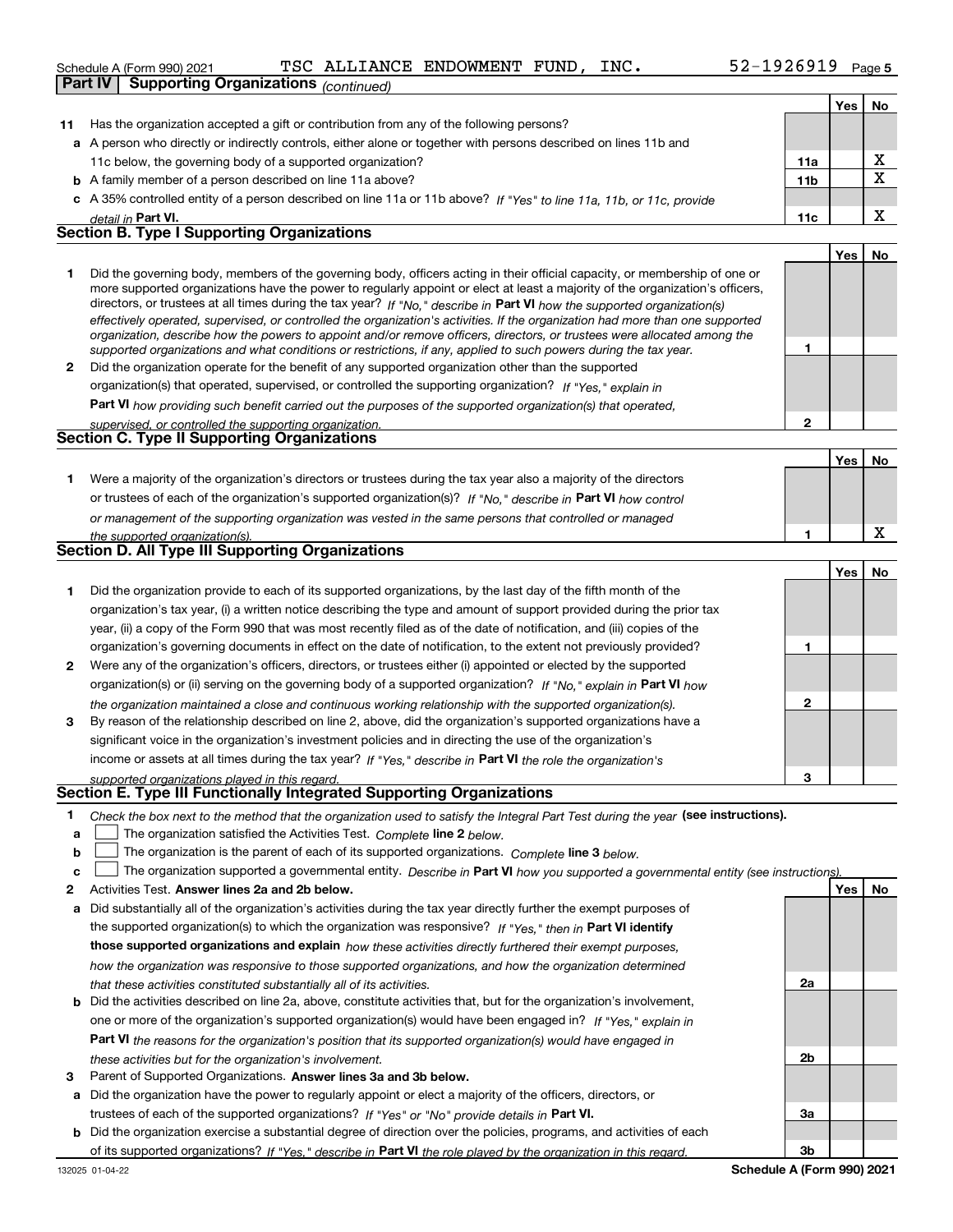| 1            | Check here if the organization satisfied the Integral Part Test as a qualifying trust on Nov. 20, 1970 (explain in Part VI). See instructions.<br>All other Type III non-functionally integrated supporting organizations must complete Sections A through E. |                |                |                                |
|--------------|---------------------------------------------------------------------------------------------------------------------------------------------------------------------------------------------------------------------------------------------------------------|----------------|----------------|--------------------------------|
|              | Section A - Adjusted Net Income                                                                                                                                                                                                                               |                | (A) Prior Year | (B) Current Year<br>(optional) |
| $\mathbf 1$  | Net short-term capital gain                                                                                                                                                                                                                                   | 1              |                |                                |
| 2            | Recoveries of prior-year distributions                                                                                                                                                                                                                        | $\mathbf{2}$   |                |                                |
| 3            | Other gross income (see instructions)                                                                                                                                                                                                                         | 3              |                |                                |
| 4            | Add lines 1 through 3.                                                                                                                                                                                                                                        | 4              |                |                                |
| 5            | Depreciation and depletion                                                                                                                                                                                                                                    | 5              |                |                                |
| 6            | Portion of operating expenses paid or incurred for production or                                                                                                                                                                                              |                |                |                                |
|              | collection of gross income or for management, conservation, or                                                                                                                                                                                                |                |                |                                |
|              | maintenance of property held for production of income (see instructions)                                                                                                                                                                                      | 6              |                |                                |
| 7            | Other expenses (see instructions)                                                                                                                                                                                                                             | 7              |                |                                |
| 8            | Adjusted Net Income (subtract lines 5, 6, and 7 from line 4)                                                                                                                                                                                                  | 8              |                |                                |
|              | <b>Section B - Minimum Asset Amount</b>                                                                                                                                                                                                                       |                | (A) Prior Year | (B) Current Year<br>(optional) |
| 1            | Aggregate fair market value of all non-exempt-use assets (see                                                                                                                                                                                                 |                |                |                                |
|              | instructions for short tax year or assets held for part of year):                                                                                                                                                                                             |                |                |                                |
|              | a Average monthly value of securities                                                                                                                                                                                                                         | 1a             |                |                                |
|              | <b>b</b> Average monthly cash balances                                                                                                                                                                                                                        | 1 <sub>b</sub> |                |                                |
|              | <b>c</b> Fair market value of other non-exempt-use assets                                                                                                                                                                                                     | 1c             |                |                                |
|              | <b>d</b> Total (add lines 1a, 1b, and 1c)                                                                                                                                                                                                                     | 1d             |                |                                |
|              | <b>e</b> Discount claimed for blockage or other factors                                                                                                                                                                                                       |                |                |                                |
|              | (explain in detail in Part VI):                                                                                                                                                                                                                               |                |                |                                |
| 2            | Acquisition indebtedness applicable to non-exempt-use assets                                                                                                                                                                                                  | $\mathbf{2}$   |                |                                |
| 3            | Subtract line 2 from line 1d.                                                                                                                                                                                                                                 | 3              |                |                                |
| 4            | Cash deemed held for exempt use. Enter 0.015 of line 3 (for greater amount,                                                                                                                                                                                   |                |                |                                |
|              | see instructions).                                                                                                                                                                                                                                            | 4              |                |                                |
| 5            | Net value of non-exempt-use assets (subtract line 4 from line 3)                                                                                                                                                                                              | 5              |                |                                |
| 6            | Multiply line 5 by 0.035.                                                                                                                                                                                                                                     | 6              |                |                                |
| 7            | Recoveries of prior-year distributions                                                                                                                                                                                                                        | $\overline{7}$ |                |                                |
| 8            | <b>Minimum Asset Amount</b> (add line 7 to line 6)                                                                                                                                                                                                            | 8              |                |                                |
|              | <b>Section C - Distributable Amount</b>                                                                                                                                                                                                                       |                |                | <b>Current Year</b>            |
| 1            | Adjusted net income for prior year (from Section A, line 8, column A)                                                                                                                                                                                         | 1.             |                |                                |
| $\mathbf{2}$ | Enter 0.85 of line 1.                                                                                                                                                                                                                                         | $\mathbf{2}$   |                |                                |
| З.           | Minimum asset amount for prior year (from Section B, line 8, column A)                                                                                                                                                                                        | 3              |                |                                |
| 4            | Enter greater of line 2 or line 3.                                                                                                                                                                                                                            | 4              |                |                                |
| 5            | Income tax imposed in prior year                                                                                                                                                                                                                              | 5              |                |                                |
| 6            | <b>Distributable Amount.</b> Subtract line 5 from line 4, unless subject to                                                                                                                                                                                   |                |                |                                |

emergency temporary reduction (see instructions).

**7**Check here if the current year is the organization's first as a non-functionally integrated Type III supporting organization (see instructions).

**6**

**Schedule A (Form 990) 2021**

| Schedule A (Form 990) 2021 |
|----------------------------|
|----------------------------|

| 52-1926919<br>TSC ALLIANCE ENDOWMENT FUND,<br>INC.<br>Schedule A (Form 990) 2021 | Page 6 |
|----------------------------------------------------------------------------------|--------|
|----------------------------------------------------------------------------------|--------|

**Part V Type III Non-Functionally Integrated 509(a)(3) Supporting Organizations**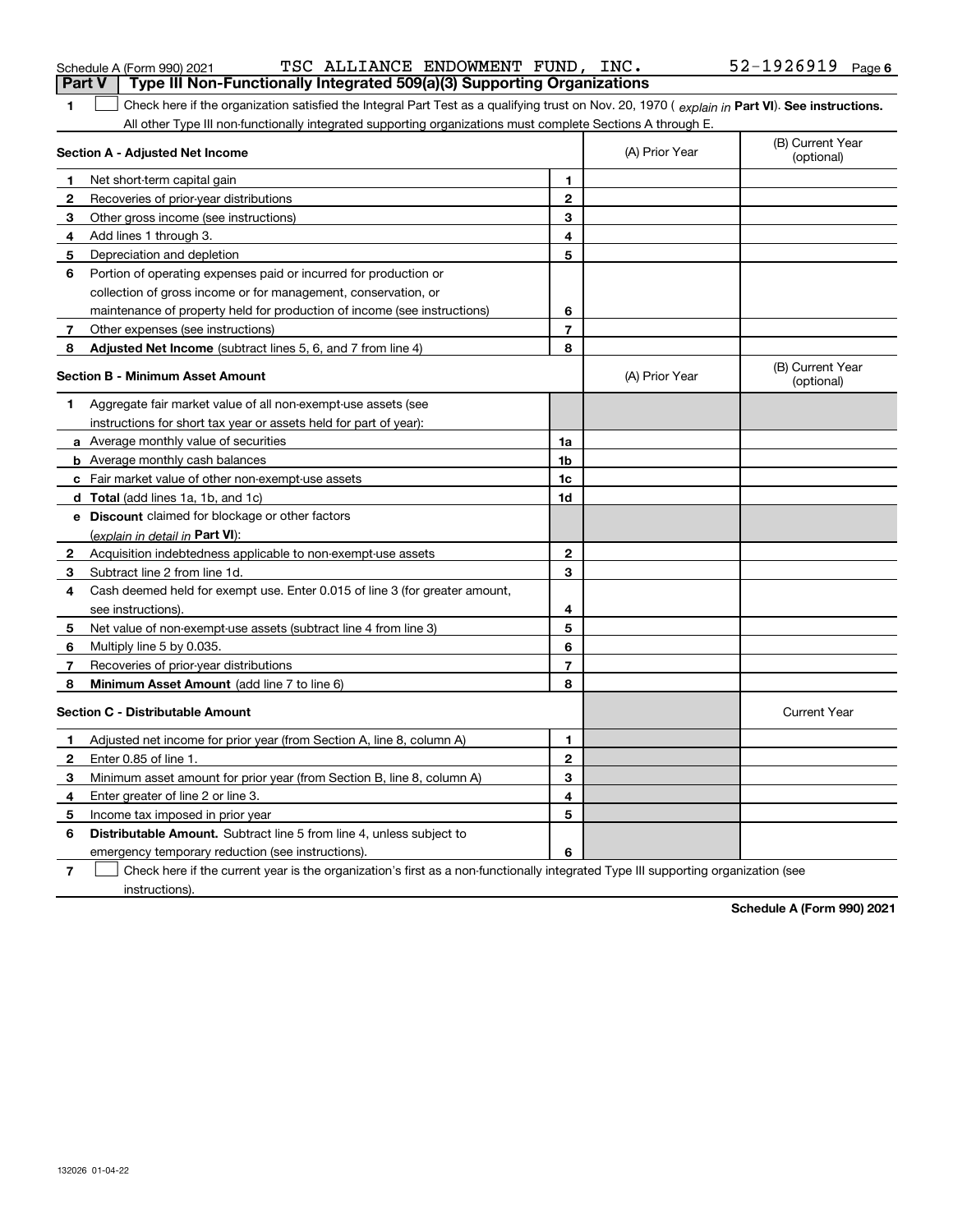| Schedule A (Form 990) 2021                                                          | TSC ALLIANCE ENDOWMENT FUND, | INC. |             | 52-1926919          | Page |
|-------------------------------------------------------------------------------------|------------------------------|------|-------------|---------------------|------|
| Type III Non-Functionally Integrated 509(a)(3) Supporting Organizations  <br>Part V |                              |      | (continued) |                     |      |
| <b>Section D - Distributions</b>                                                    |                              |      |             | <b>Current Year</b> |      |
|                                                                                     |                              |      |             |                     |      |

|              | <b>Current Year</b><br><b>Section D - Distributions</b>                                    |                                    |                                               |                |                                                  |  |
|--------------|--------------------------------------------------------------------------------------------|------------------------------------|-----------------------------------------------|----------------|--------------------------------------------------|--|
| 1.           | Amounts paid to supported organizations to accomplish exempt purposes                      |                                    |                                               |                |                                                  |  |
| $\mathbf{2}$ | Amounts paid to perform activity that directly furthers exempt purposes of supported       |                                    |                                               |                |                                                  |  |
|              | organizations, in excess of income from activity                                           |                                    |                                               | 2              |                                                  |  |
| 3            | Administrative expenses paid to accomplish exempt purposes of supported organizations      |                                    |                                               | 3              |                                                  |  |
| 4            | Amounts paid to acquire exempt-use assets                                                  |                                    |                                               | 4              |                                                  |  |
| 5            | Qualified set-aside amounts (prior IRS approval required - provide details in Part VI)     |                                    |                                               | 5              |                                                  |  |
| 6            | Other distributions (describe in Part VI). See instructions.                               |                                    |                                               | 6              |                                                  |  |
| 7            | Total annual distributions. Add lines 1 through 6.                                         |                                    |                                               | $\overline{7}$ |                                                  |  |
| 8            | Distributions to attentive supported organizations to which the organization is responsive |                                    |                                               |                |                                                  |  |
|              | (provide details in Part VI). See instructions.                                            |                                    |                                               | 8              |                                                  |  |
| 9            | Distributable amount for 2021 from Section C, line 6                                       |                                    |                                               | 9              |                                                  |  |
| 10           | Line 8 amount divided by line 9 amount                                                     |                                    |                                               | 10             |                                                  |  |
|              | <b>Section E - Distribution Allocations</b> (see instructions)                             | (i)<br><b>Excess Distributions</b> | (ii)<br><b>Underdistributions</b><br>Pre-2021 |                | (iii)<br><b>Distributable</b><br>Amount for 2021 |  |
| 1.           | Distributable amount for 2021 from Section C, line 6                                       |                                    |                                               |                |                                                  |  |
| $\mathbf{2}$ | Underdistributions, if any, for years prior to 2021 (reason-                               |                                    |                                               |                |                                                  |  |
|              | able cause required - explain in Part VI). See instructions.                               |                                    |                                               |                |                                                  |  |
| З.           | Excess distributions carryover, if any, to 2021                                            |                                    |                                               |                |                                                  |  |
|              | <b>a</b> From 2016                                                                         |                                    |                                               |                |                                                  |  |
|              | $b$ From 2017                                                                              |                                    |                                               |                |                                                  |  |
|              | c From 2018                                                                                |                                    |                                               |                |                                                  |  |
|              | d From 2019                                                                                |                                    |                                               |                |                                                  |  |
|              | e From 2020                                                                                |                                    |                                               |                |                                                  |  |
|              | f Total of lines 3a through 3e                                                             |                                    |                                               |                |                                                  |  |
|              | g Applied to underdistributions of prior years                                             |                                    |                                               |                |                                                  |  |
|              | <b>h</b> Applied to 2021 distributable amount                                              |                                    |                                               |                |                                                  |  |
|              | i Carryover from 2016 not applied (see instructions)                                       |                                    |                                               |                |                                                  |  |
|              | Remainder. Subtract lines 3g, 3h, and 3i from line 3f.                                     |                                    |                                               |                |                                                  |  |
| 4            | Distributions for 2021 from Section D,                                                     |                                    |                                               |                |                                                  |  |
|              | \$<br>line $7:$                                                                            |                                    |                                               |                |                                                  |  |
|              | <b>a</b> Applied to underdistributions of prior years                                      |                                    |                                               |                |                                                  |  |
|              | <b>b</b> Applied to 2021 distributable amount                                              |                                    |                                               |                |                                                  |  |
|              | <b>c</b> Remainder. Subtract lines 4a and 4b from line 4.                                  |                                    |                                               |                |                                                  |  |
| 5            | Remaining underdistributions for years prior to 2021, if                                   |                                    |                                               |                |                                                  |  |
|              | any. Subtract lines 3g and 4a from line 2. For result greater                              |                                    |                                               |                |                                                  |  |
|              | than zero, explain in Part VI. See instructions.                                           |                                    |                                               |                |                                                  |  |
| 6            | Remaining underdistributions for 2021. Subtract lines 3h                                   |                                    |                                               |                |                                                  |  |
|              | and 4b from line 1. For result greater than zero, explain in                               |                                    |                                               |                |                                                  |  |
|              | Part VI. See instructions.                                                                 |                                    |                                               |                |                                                  |  |
| $7^{\circ}$  | Excess distributions carryover to 2022. Add lines 3j                                       |                                    |                                               |                |                                                  |  |
|              | and 4c.                                                                                    |                                    |                                               |                |                                                  |  |
| 8.           | Breakdown of line 7:                                                                       |                                    |                                               |                |                                                  |  |
|              | a Excess from 2017                                                                         |                                    |                                               |                |                                                  |  |
|              | <b>b</b> Excess from 2018                                                                  |                                    |                                               |                |                                                  |  |
|              | c Excess from 2019                                                                         |                                    |                                               |                |                                                  |  |
|              | d Excess from 2020                                                                         |                                    |                                               |                |                                                  |  |
|              | e Excess from 2021                                                                         |                                    |                                               |                |                                                  |  |

**Schedule A (Form 990) 2021**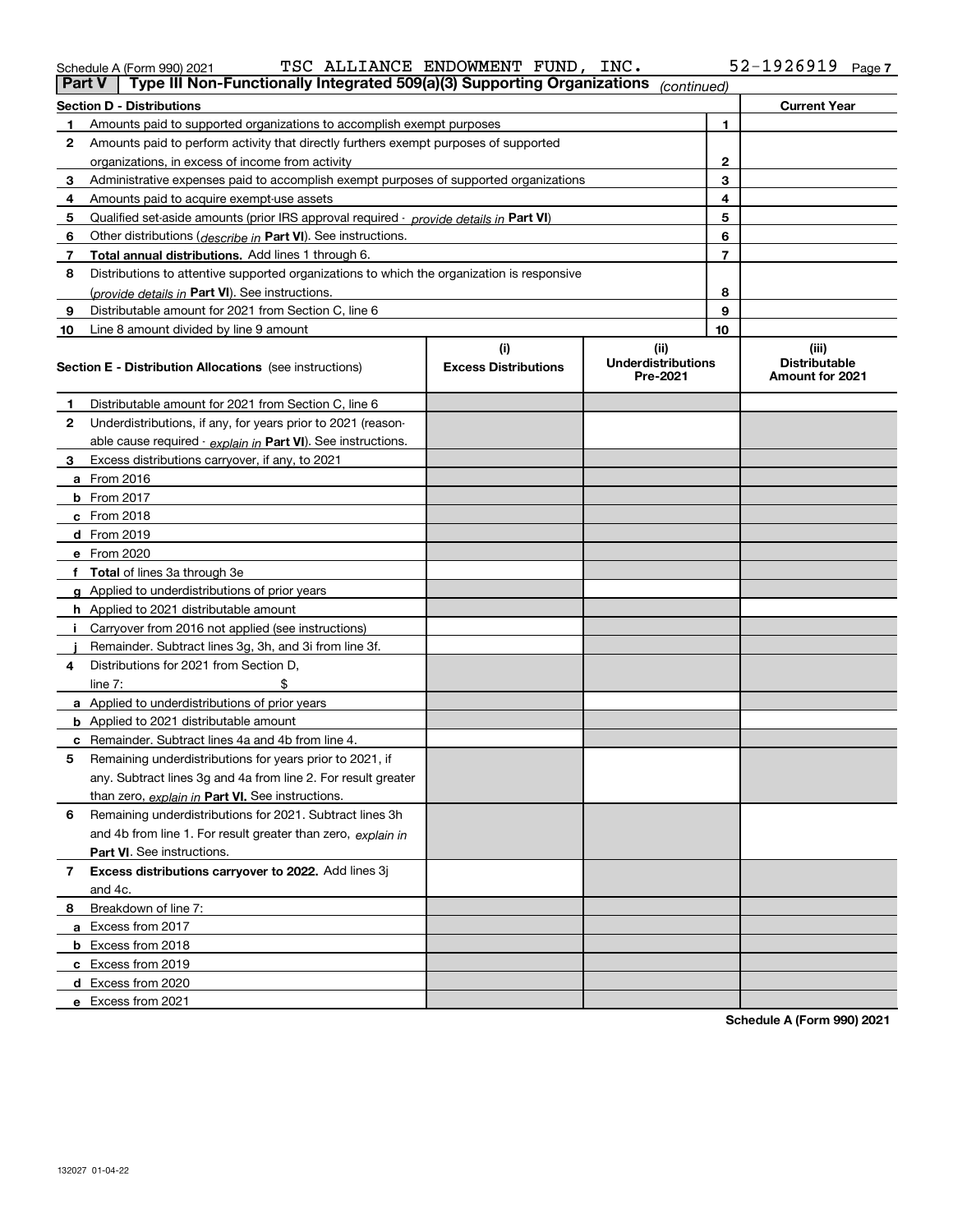Schedule A (Form 990) 2021  $_{\rm TSC}$  ALLIANCE ENDOWMENT FUND, INC  $_{\rm T}$   $_{\rm C}$   $_{\rm C}$   $_{\rm 52-1926919}$   $_{\rm Page}$ 

Part VI | Supplemental Information. Provide the explanations required by Part II, line 10; Part II, line 17a or 17b; Part III, line 12; Part IV, Section A, lines 1, 2, 3b, 3c, 4b, 4c, 5a, 6, 9a, 9b, 9c, 11a, 11b, and 11c; Part IV, Section B, lines 1 and 2; Part IV, Section C, line 1; Part IV, Section D, lines 2 and 3; Part IV, Section E, lines 1c, 2a, 2b, 3a, and 3b; Part V, line 1; Part V, Section B, line 1e; Part V, Section D, lines 5, 6, and 8; and Part V, Section E, lines 2, 5, and 6. Also complete this part for any additional information. (See instructions.)

PART IV, SECTION C, LINE 1:

MANAGEMENT IS THE SAME FOR THE SUPPORTING ORGANIZATION AND THE

SUPPORTED ORGANIZATION. ACCORDING TO THE TSC ALLIANCE ENDOWMENT FUND

BYLAWS, THE SUPPORTED ORGANIZATION SELECTS THE MANAGEMENT THAT IS IN

CHARGE OF DAY-TO-DAY OPERATIONS OF THE SUPPORTING ORGANIZATION.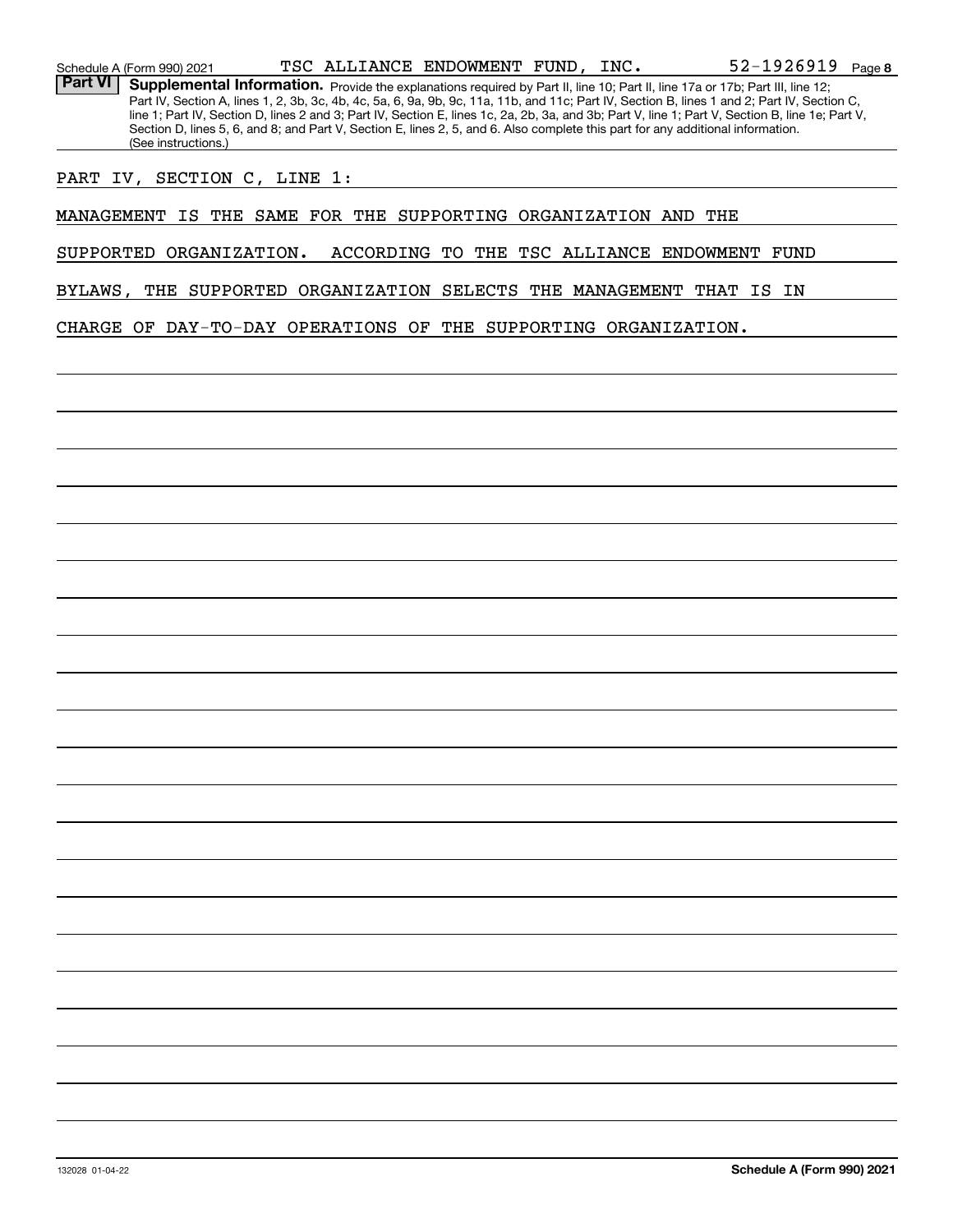Department of the Treasury Internal Revenue Service

Name of the organization

#### \*\* PUBLIC DISCLOSURE COPY \*\*

# **Schedule B Schedule of Contributors**

**(Form 990) | Attach to Form 990 or Form 990-PF. | Go to www.irs.gov/Form990 for the latest information.** OMB No. 1545-0047

# **2021**

**Employer identification number**

|                                | TSC ALLIANCE ENDOWMENT FUND, INC.                                           | 52-1926919 |
|--------------------------------|-----------------------------------------------------------------------------|------------|
| Organization type (check one): |                                                                             |            |
| Filers of:                     | Section:                                                                    |            |
| Form 990 or 990-EZ             | X  <br>$501(c)$ $\overline{3}$ ) (enter number) organization                |            |
|                                | $4947(a)(1)$ nonexempt charitable trust not treated as a private foundation |            |
|                                | 527 political organization                                                  |            |
| Form 990-PF                    | 501(c)(3) exempt private foundation                                         |            |
|                                | 4947(a)(1) nonexempt charitable trust treated as a private foundation       |            |
|                                | 501(c)(3) taxable private foundation                                        |            |

Check if your organization is covered by the **General Rule** or a **Special Rule. Note:**  Only a section 501(c)(7), (8), or (10) organization can check boxes for both the General Rule and a Special Rule. See instructions.

#### **General Rule**

 $\boxed{\textbf{X}}$  For an organization filing Form 990, 990-EZ, or 990-PF that received, during the year, contributions totaling \$5,000 or more (in money or property) from any one contributor. Complete Parts I and II. See instructions for determining a contributor's total contributions.

#### **Special Rules**

| $\mathbf{1}$ | For an organization described in section 501(c)(3) filing Form 990 or 990-EZ that met the 33 1/3% support test of the regulations under       |
|--------------|-----------------------------------------------------------------------------------------------------------------------------------------------|
|              | sections 509(a)(1) and 170(b)(1)(A)(vi), that checked Schedule A (Form 990), Part II, line 13, 16a, or 16b, and that received from any one    |
|              | contributor, during the year, total contributions of the greater of (1) \$5,000; or (2) 2% of the amount on (i) Form 990, Part VIII, line 1h; |
|              | or (ii) Form 990-EZ, line 1. Complete Parts I and II.                                                                                         |

For an organization described in section 501(c)(7), (8), or (10) filing Form 990 or 990-EZ that received from any one contributor, during the year, total contributions of more than \$1,000 exclusively for religious, charitable, scientific, literary, or educational purposes, or for the prevention of cruelty to children or animals. Complete Parts I (entering "N/A" in column (b) instead of the contributor name and address), II, and III.  $\mathcal{L}^{\text{max}}$ 

purpose. Don't complete any of the parts unless the **General Rule** applies to this organization because it received *nonexclusively* year, contributions <sub>exclusively</sub> for religious, charitable, etc., purposes, but no such contributions totaled more than \$1,000. If this box is checked, enter here the total contributions that were received during the year for an  $\;$ exclusively religious, charitable, etc., For an organization described in section 501(c)(7), (8), or (10) filing Form 990 or 990-EZ that received from any one contributor, during the religious, charitable, etc., contributions totaling \$5,000 or more during the year  $\Box$ — $\Box$  =  $\Box$  $\mathcal{L}^{\text{max}}$ 

Caution: An organization that isn't covered by the General Rule and/or the Special Rules doesn't file Schedule B (Form 990), but it **must** answer "No" on Part IV, line 2, of its Form 990; or check the box on line H of its Form 990-EZ or on its Form 990-PF, Part I, line 2, to certify that it doesn't meet the filing requirements of Schedule B (Form 990).

LHA For Paperwork Reduction Act Notice, see the instructions for Form 990, 990-EZ, or 990-PF. **In the act and Schedule B** (Form 990) (2021)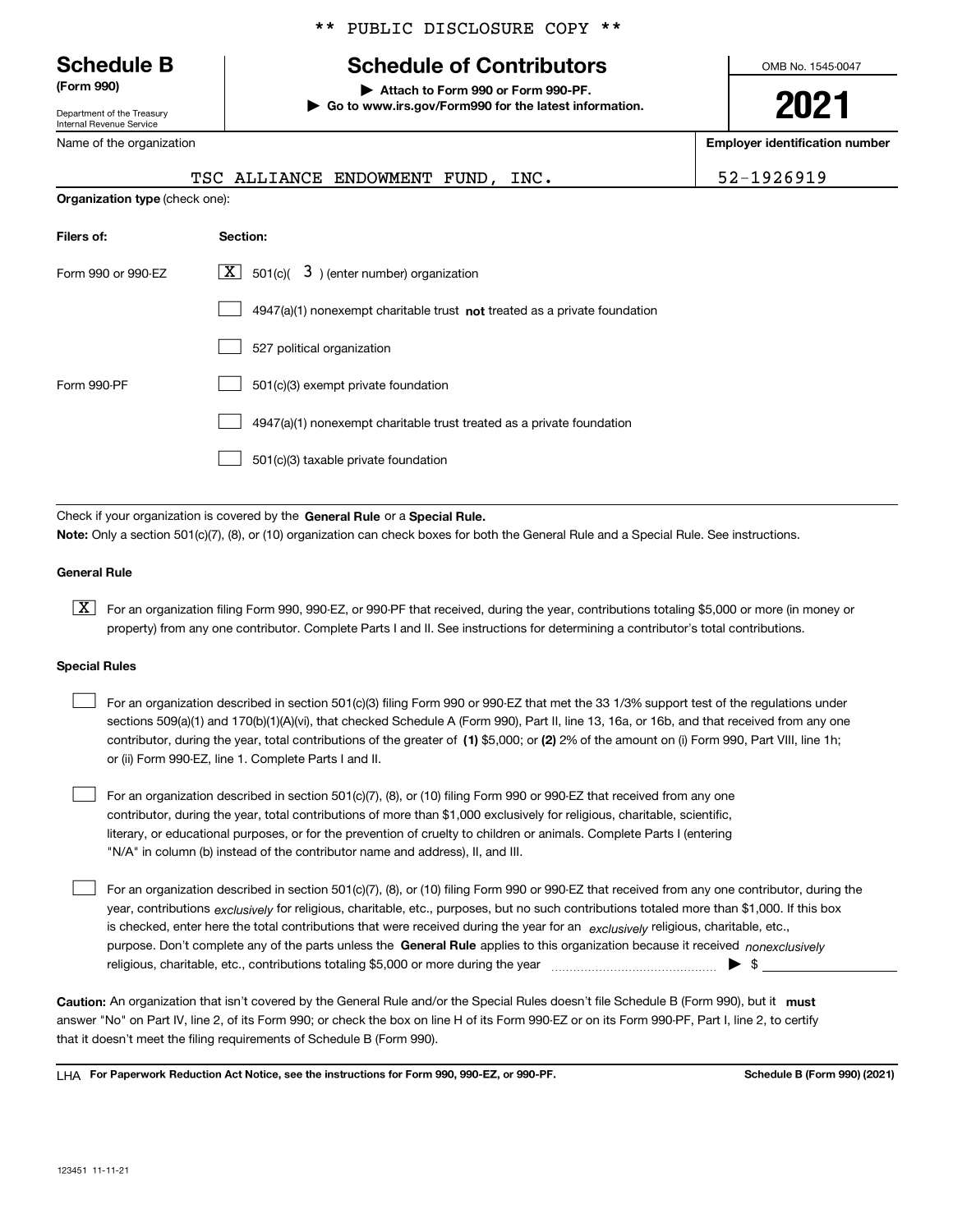**Noncash**

(Complete Part II for

\$

| Schedule B (Form 990) (2021) | 1000<br>auc |
|------------------------------|-------------|
|                              |             |

|                  | Schedule B (Form 990) (2021)                                                                          |                                   | Page 2                                                                                                      |
|------------------|-------------------------------------------------------------------------------------------------------|-----------------------------------|-------------------------------------------------------------------------------------------------------------|
|                  | Name of organization                                                                                  |                                   | Employer identification number                                                                              |
|                  | TSC ALLIANCE ENDOWMENT FUND, INC.                                                                     | 52-1926919                        |                                                                                                             |
| Part I           | <b>Contributors</b> (see instructions). Use duplicate copies of Part I if additional space is needed. |                                   |                                                                                                             |
| (a)<br>No.       | (b)<br>Name, address, and ZIP + 4                                                                     | (c)<br><b>Total contributions</b> | (d)<br>Type of contribution                                                                                 |
| 1                |                                                                                                       | 10,000.<br>\$                     | $\mathbf{X}$<br>Person<br>Payroll<br>Noncash<br>(Complete Part II for<br>noncash contributions.)            |
| (a)<br>No.       | (b)<br>Name, address, and ZIP + 4                                                                     | (c)<br><b>Total contributions</b> | (d)<br>Type of contribution                                                                                 |
| $\boldsymbol{2}$ |                                                                                                       | 10,000.<br>$\mathfrak{S}$         | $\overline{\mathbf{X}}$<br>Person<br>Payroll<br>Noncash<br>(Complete Part II for<br>noncash contributions.) |
| (a)<br>No.       | (b)<br>Name, address, and ZIP + 4                                                                     | (c)<br><b>Total contributions</b> | (d)<br>Type of contribution                                                                                 |
| $\mathbf{3}$     |                                                                                                       | 45,991.<br>$\mathfrak{S}$         | $\overline{\mathbf{X}}$<br>Person<br>Payroll<br>Noncash<br>(Complete Part II for<br>noncash contributions.) |
| (a)<br>No.       | (b)<br>Name, address, and ZIP + 4                                                                     | (c)<br><b>Total contributions</b> | (d)<br>Type of contribution                                                                                 |
| 4                |                                                                                                       | 5,000.<br>\$                      | $\mathbf{X}$<br>Person<br>Payroll<br>Noncash<br>(Complete Part II for<br>noncash contributions.)            |
| (a)<br>No.       | (b)<br>Name, address, and ZIP + 4                                                                     | (c)<br><b>Total contributions</b> | (d)<br>Type of contribution                                                                                 |
| 5                |                                                                                                       | 5,000.<br>\$                      | $\boxed{\text{X}}$<br>Person<br>Payroll<br>Noncash<br>(Complete Part II for<br>noncash contributions.)      |
| (a)<br>No.       | (b)<br>Name, address, and ZIP + 4                                                                     | (c)<br><b>Total contributions</b> | (d)<br>Type of contribution                                                                                 |
|                  |                                                                                                       |                                   | Person<br>Payroll                                                                                           |

> $\mathcal{L}^{\text{max}}$  $\mathcal{L}^{\text{max}}$  $\mathcal{L}^{\text{max}}$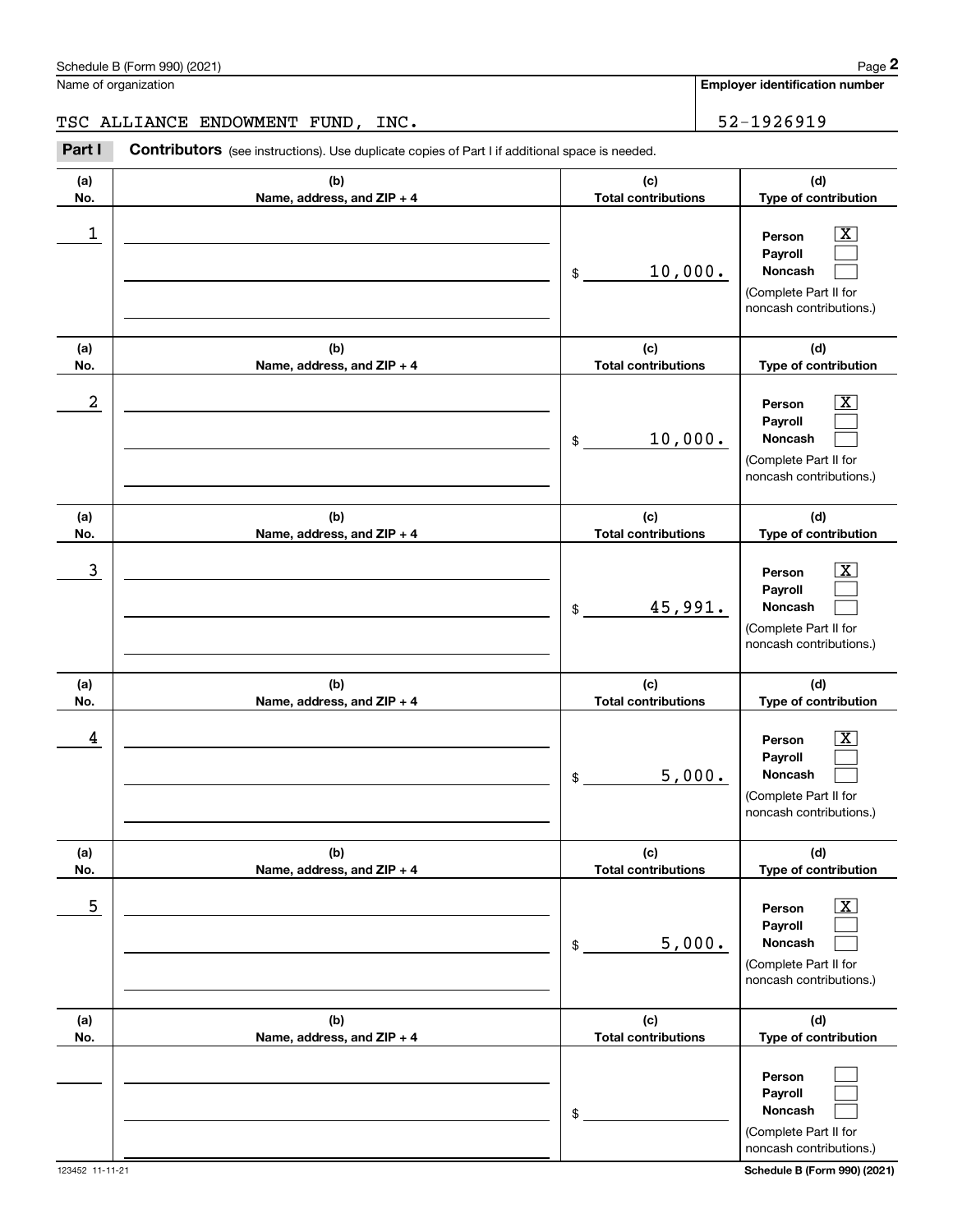|                              | Schedule B (Form 990) (2021)                                                                        |                                                 | Page 3                                |
|------------------------------|-----------------------------------------------------------------------------------------------------|-------------------------------------------------|---------------------------------------|
|                              | Name of organization                                                                                |                                                 | <b>Employer identification number</b> |
|                              | TSC ALLIANCE ENDOWMENT FUND, INC.                                                                   | 52-1926919                                      |                                       |
| Part II                      | Noncash Property (see instructions). Use duplicate copies of Part II if additional space is needed. |                                                 |                                       |
| (a)<br>No.<br>from<br>Part I | (b)<br>Description of noncash property given                                                        | (c)<br>FMV (or estimate)<br>(See instructions.) | (d)<br>Date received                  |
|                              |                                                                                                     | \$                                              |                                       |
| (a)<br>No.<br>from<br>Part I | (b)<br>Description of noncash property given                                                        | (c)<br>FMV (or estimate)<br>(See instructions.) | (d)<br>Date received                  |
|                              |                                                                                                     | \$                                              |                                       |
| (a)<br>No.<br>from<br>Part I | (b)<br>Description of noncash property given                                                        | (c)<br>FMV (or estimate)<br>(See instructions.) | (d)<br>Date received                  |
|                              |                                                                                                     | \$                                              |                                       |
| (a)<br>No.<br>from<br>Part I | (b)<br>Description of noncash property given                                                        | (c)<br>FMV (or estimate)<br>(See instructions.) | (d)<br>Date received                  |
|                              |                                                                                                     | \$                                              |                                       |
| (a)<br>No.<br>from<br>Part I | (b)<br>Description of noncash property given                                                        | (c)<br>FMV (or estimate)<br>(See instructions.) | (d)<br>Date received                  |
|                              |                                                                                                     | \$                                              |                                       |
| (a)<br>No.<br>from<br>Part I | (b)<br>Description of noncash property given                                                        | (c)<br>FMV (or estimate)<br>(See instructions.) | (d)<br>Date received                  |
|                              |                                                                                                     | \$                                              |                                       |

123453 11-11-21 **Schedule B (Form 990) (2021)**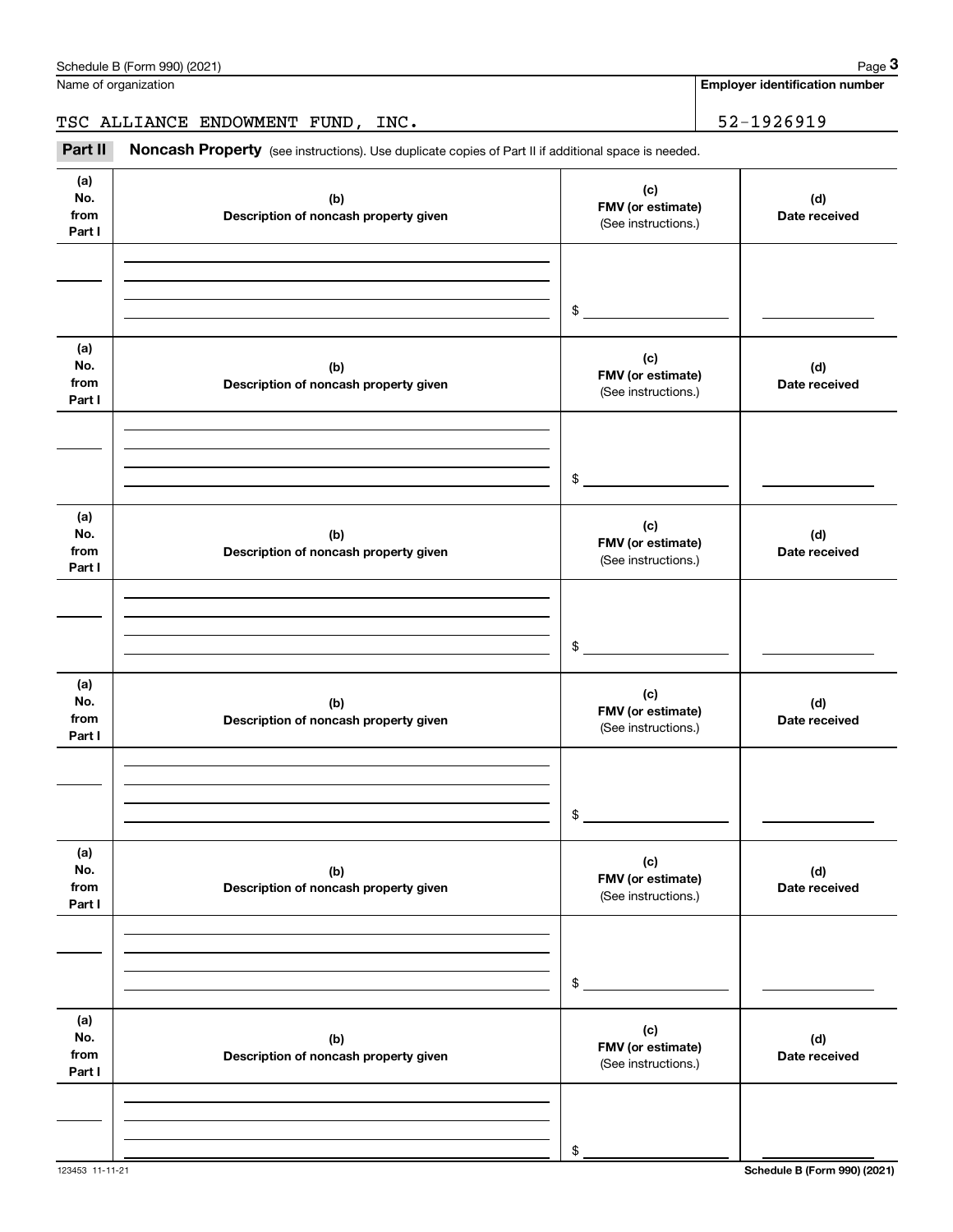|                           | Schedule B (Form 990) (2021)                                                                                                                                                                                                                         |                      | Page 4                                                                                                                                                         |  |  |  |  |
|---------------------------|------------------------------------------------------------------------------------------------------------------------------------------------------------------------------------------------------------------------------------------------------|----------------------|----------------------------------------------------------------------------------------------------------------------------------------------------------------|--|--|--|--|
|                           | Name of organization                                                                                                                                                                                                                                 |                      | <b>Employer identification number</b>                                                                                                                          |  |  |  |  |
|                           | TSC ALLIANCE ENDOWMENT FUND, INC.                                                                                                                                                                                                                    |                      | 52-1926919                                                                                                                                                     |  |  |  |  |
| Part III                  | from any one contributor. Complete columns (a) through (e) and the following line entry. For organizations                                                                                                                                           |                      | Exclusively religious, charitable, etc., contributions to organizations described in section 501(c)(7), (8), or (10) that total more than \$1,000 for the year |  |  |  |  |
|                           | completing Part III, enter the total of exclusively religious, charitable, etc., contributions of \$1,000 or less for the year. (Enter this info. once.) $\blacktriangleright$ \$<br>Use duplicate copies of Part III if additional space is needed. |                      |                                                                                                                                                                |  |  |  |  |
| (a) No.<br>from           | (b) Purpose of gift                                                                                                                                                                                                                                  | (c) Use of gift      | (d) Description of how gift is held                                                                                                                            |  |  |  |  |
| Part I                    |                                                                                                                                                                                                                                                      |                      |                                                                                                                                                                |  |  |  |  |
|                           |                                                                                                                                                                                                                                                      |                      |                                                                                                                                                                |  |  |  |  |
|                           |                                                                                                                                                                                                                                                      |                      |                                                                                                                                                                |  |  |  |  |
|                           |                                                                                                                                                                                                                                                      | (e) Transfer of gift |                                                                                                                                                                |  |  |  |  |
|                           |                                                                                                                                                                                                                                                      |                      |                                                                                                                                                                |  |  |  |  |
|                           | Transferee's name, address, and ZIP + 4                                                                                                                                                                                                              |                      | Relationship of transferor to transferee                                                                                                                       |  |  |  |  |
|                           |                                                                                                                                                                                                                                                      |                      |                                                                                                                                                                |  |  |  |  |
|                           |                                                                                                                                                                                                                                                      |                      |                                                                                                                                                                |  |  |  |  |
| (a) No.                   |                                                                                                                                                                                                                                                      |                      |                                                                                                                                                                |  |  |  |  |
| from<br>Part I            | (b) Purpose of gift                                                                                                                                                                                                                                  | (c) Use of gift      | (d) Description of how gift is held                                                                                                                            |  |  |  |  |
|                           |                                                                                                                                                                                                                                                      |                      |                                                                                                                                                                |  |  |  |  |
|                           |                                                                                                                                                                                                                                                      |                      |                                                                                                                                                                |  |  |  |  |
|                           |                                                                                                                                                                                                                                                      |                      |                                                                                                                                                                |  |  |  |  |
|                           |                                                                                                                                                                                                                                                      | (e) Transfer of gift |                                                                                                                                                                |  |  |  |  |
|                           | Transferee's name, address, and ZIP + 4                                                                                                                                                                                                              |                      | Relationship of transferor to transferee                                                                                                                       |  |  |  |  |
|                           |                                                                                                                                                                                                                                                      |                      |                                                                                                                                                                |  |  |  |  |
|                           |                                                                                                                                                                                                                                                      |                      |                                                                                                                                                                |  |  |  |  |
| (a) No.                   |                                                                                                                                                                                                                                                      |                      |                                                                                                                                                                |  |  |  |  |
| from<br>Part I            | (b) Purpose of gift                                                                                                                                                                                                                                  | (c) Use of gift      | (d) Description of how gift is held                                                                                                                            |  |  |  |  |
|                           |                                                                                                                                                                                                                                                      |                      |                                                                                                                                                                |  |  |  |  |
|                           |                                                                                                                                                                                                                                                      |                      |                                                                                                                                                                |  |  |  |  |
|                           |                                                                                                                                                                                                                                                      |                      |                                                                                                                                                                |  |  |  |  |
|                           |                                                                                                                                                                                                                                                      | (e) Transfer of gift |                                                                                                                                                                |  |  |  |  |
|                           | Transferee's name, address, and $ZIP + 4$                                                                                                                                                                                                            |                      | Relationship of transferor to transferee                                                                                                                       |  |  |  |  |
|                           |                                                                                                                                                                                                                                                      |                      |                                                                                                                                                                |  |  |  |  |
|                           |                                                                                                                                                                                                                                                      |                      |                                                                                                                                                                |  |  |  |  |
|                           |                                                                                                                                                                                                                                                      |                      |                                                                                                                                                                |  |  |  |  |
| (a) No.<br>from<br>Part I | (b) Purpose of gift                                                                                                                                                                                                                                  | (c) Use of gift      | (d) Description of how gift is held                                                                                                                            |  |  |  |  |
|                           |                                                                                                                                                                                                                                                      |                      |                                                                                                                                                                |  |  |  |  |
|                           |                                                                                                                                                                                                                                                      |                      |                                                                                                                                                                |  |  |  |  |
|                           |                                                                                                                                                                                                                                                      |                      |                                                                                                                                                                |  |  |  |  |
|                           | (e) Transfer of gift                                                                                                                                                                                                                                 |                      |                                                                                                                                                                |  |  |  |  |
|                           | Transferee's name, address, and $ZIP + 4$                                                                                                                                                                                                            |                      | Relationship of transferor to transferee                                                                                                                       |  |  |  |  |
|                           |                                                                                                                                                                                                                                                      |                      |                                                                                                                                                                |  |  |  |  |
|                           |                                                                                                                                                                                                                                                      |                      |                                                                                                                                                                |  |  |  |  |
|                           |                                                                                                                                                                                                                                                      |                      |                                                                                                                                                                |  |  |  |  |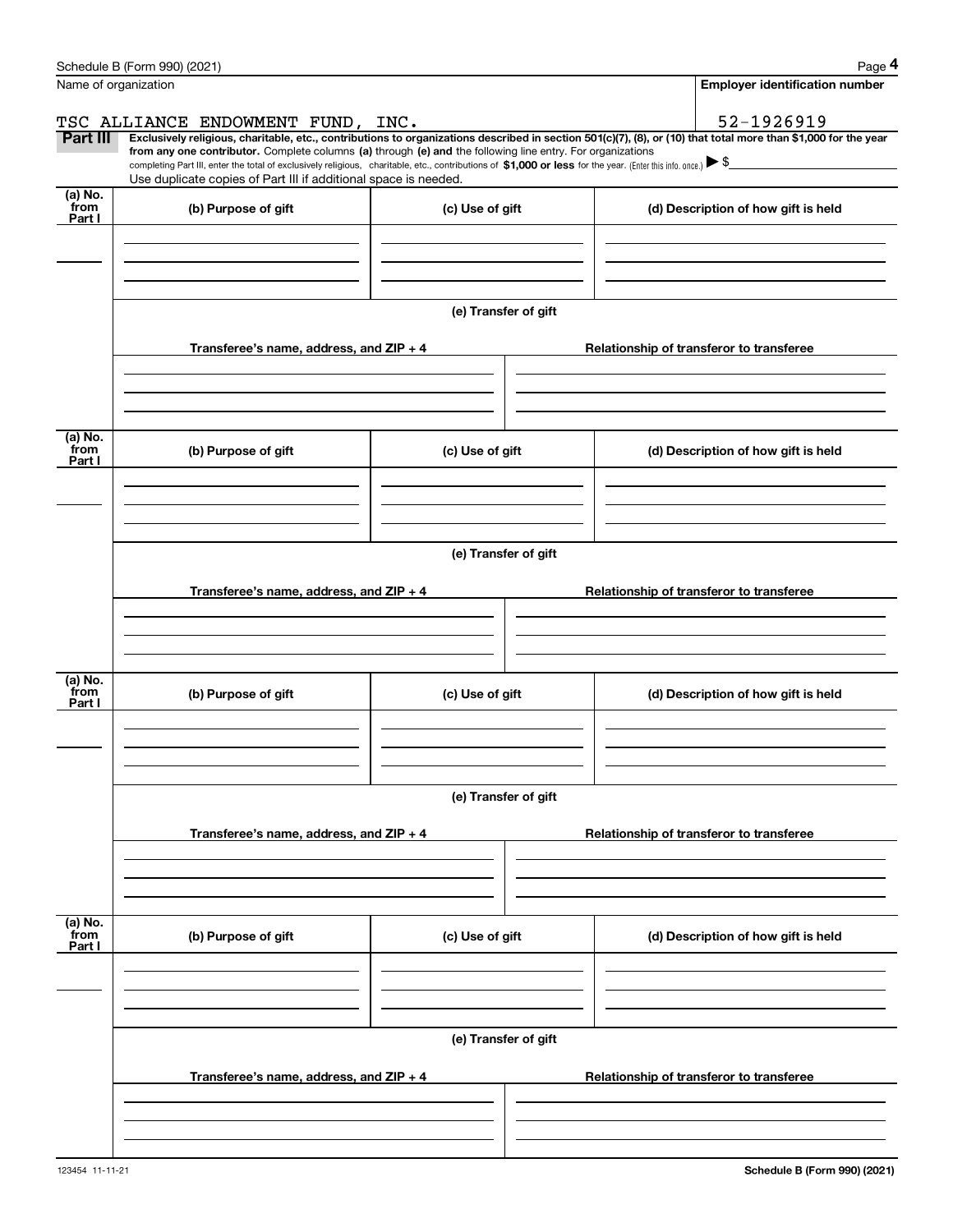Department of the Treasury

| (Form 990) |  |
|------------|--|
|------------|--|

# **Supplemental Financial Statements**

**| Complete if the organization answered "Yes" on Form 990, Part IV, line 6, 7, 8, 9, 10, 11a, 11b, 11c, 11d, 11e, 11f, 12a, or 12b. | Attach to Form 990.** OMB No. 1545-0047 **Open to Public Inspection2021**

|  | Name of the organization |
|--|--------------------------|

**|Go to www.irs.gov/Form990 for instructions and the latest information.**

|         | Internal Revenue Service                                                                                                                       | $\blacktriangleright$ Go to www.irs.gov/Form990 for instructions and the latest information. | <b>Inspection</b>                                   |
|---------|------------------------------------------------------------------------------------------------------------------------------------------------|----------------------------------------------------------------------------------------------|-----------------------------------------------------|
|         | Name of the organization<br>TSC ALLIANCE ENDOWMENT FUND, INC.                                                                                  |                                                                                              | <b>Employer identification number</b><br>52-1926919 |
| Part I  | Organizations Maintaining Donor Advised Funds or Other Similar Funds or Accounts. Complete if the                                              |                                                                                              |                                                     |
|         | organization answered "Yes" on Form 990, Part IV, line 6.                                                                                      |                                                                                              |                                                     |
|         |                                                                                                                                                | (a) Donor advised funds                                                                      | (b) Funds and other accounts                        |
| 1       |                                                                                                                                                |                                                                                              |                                                     |
| 2       | Aggregate value of contributions to (during year)                                                                                              |                                                                                              |                                                     |
| з       |                                                                                                                                                |                                                                                              |                                                     |
| 4       |                                                                                                                                                |                                                                                              |                                                     |
| 5       | Did the organization inform all donors and donor advisors in writing that the assets held in donor advised funds                               |                                                                                              |                                                     |
|         |                                                                                                                                                |                                                                                              | Yes<br>No                                           |
| 6       | Did the organization inform all grantees, donors, and donor advisors in writing that grant funds can be used only                              |                                                                                              |                                                     |
|         | for charitable purposes and not for the benefit of the donor or donor advisor, or for any other purpose conferring                             |                                                                                              |                                                     |
|         |                                                                                                                                                |                                                                                              | Yes<br>No                                           |
| Part II | Conservation Easements. Complete if the organization answered "Yes" on Form 990, Part IV, line 7.                                              |                                                                                              |                                                     |
| 1       | Purpose(s) of conservation easements held by the organization (check all that apply).                                                          |                                                                                              |                                                     |
|         | Preservation of land for public use (for example, recreation or education)                                                                     |                                                                                              | Preservation of a historically important land area  |
|         | Protection of natural habitat                                                                                                                  | Preservation of a certified historic structure                                               |                                                     |
|         | Preservation of open space                                                                                                                     |                                                                                              |                                                     |
| 2       | Complete lines 2a through 2d if the organization held a qualified conservation contribution in the form of a conservation easement on the last |                                                                                              |                                                     |
|         | day of the tax year.                                                                                                                           |                                                                                              | Held at the End of the Tax Year                     |
| a       | Total number of conservation easements                                                                                                         |                                                                                              | 2a                                                  |
| b       | Total acreage restricted by conservation easements                                                                                             |                                                                                              | 2b                                                  |
|         |                                                                                                                                                |                                                                                              | 2c                                                  |
|         | d Number of conservation easements included in (c) acquired after 7/25/06, and not on a historic structure                                     |                                                                                              | 2d                                                  |
| 3.      | Number of conservation easements modified, transferred, released, extinguished, or terminated by the organization during the tax               |                                                                                              |                                                     |
|         | year $\blacktriangleright$                                                                                                                     |                                                                                              |                                                     |
| 4       | Number of states where property subject to conservation easement is located $\blacktriangleright$                                              |                                                                                              |                                                     |
| 5       | Does the organization have a written policy regarding the periodic monitoring, inspection, handling of                                         |                                                                                              |                                                     |
|         | violations, and enforcement of the conservation easements it holds?                                                                            |                                                                                              | Yes<br>No                                           |
| 6       | Staff and volunteer hours devoted to monitoring, inspecting, handling of violations, and enforcing conservation easements during the year      |                                                                                              |                                                     |
|         |                                                                                                                                                |                                                                                              |                                                     |
| 7       | Amount of expenses incurred in monitoring, inspecting, handling of violations, and enforcing conservation easements during the year            |                                                                                              |                                                     |
|         | $\blacktriangleright$ \$                                                                                                                       |                                                                                              |                                                     |
| 8       | Does each conservation easement reported on line 2(d) above satisfy the requirements of section 170(h)(4)(B)(i)                                |                                                                                              |                                                     |
|         | and section $170(h)(4)(B)(ii)?$                                                                                                                |                                                                                              | Yes<br>No                                           |
| 9       | In Part XIII, describe how the organization reports conservation easements in its revenue and expense statement and                            |                                                                                              |                                                     |
|         | balance sheet, and include, if applicable, the text of the footnote to the organization's financial statements that describes the              |                                                                                              |                                                     |
|         | organization's accounting for conservation easements.                                                                                          |                                                                                              |                                                     |
|         | Organizations Maintaining Collections of Art, Historical Treasures, or Other Similar Assets.<br>Part III                                       |                                                                                              |                                                     |
|         | Complete if the organization answered "Yes" on Form 990, Part IV, line 8.                                                                      |                                                                                              |                                                     |
|         | 1a If the organization elected, as permitted under FASB ASC 958, not to report in its revenue statement and balance sheet works                |                                                                                              |                                                     |
|         | of art, historical treasures, or other similar assets held for public exhibition, education, or research in furtherance of public              |                                                                                              |                                                     |

service, provide in Part XIII the text of the footnote to its financial statements that describes these items.

| <b>b</b> If the organization elected, as permitted under FASB ASC 958, to report in its revenue statement and balance sheet works of    |                         |  |
|-----------------------------------------------------------------------------------------------------------------------------------------|-------------------------|--|
| art, historical treasures, or other similar assets held for public exhibition, education, or research in furtherance of public service, |                         |  |
| provide the following amounts relating to these items:                                                                                  |                         |  |
| Revenue included on Form 990, Part VIII, line 1<br>(i)                                                                                  | $\blacktriangleright$ s |  |

|   | 110101100 moldadd on 1 0ml 000; 1 all 1 ml 1 ml 1 minish machines and contained a contained and moldad on 1 on               |  |  |
|---|------------------------------------------------------------------------------------------------------------------------------|--|--|
|   | (ii) Assets included in Form 990, Part X                                                                                     |  |  |
| 2 | If the organization received or held works of art, historical treasures, or other similar assets for financial gain, provide |  |  |
|   | the following amounts required to be reported under FASB ASC 958 relating to these items:                                    |  |  |
|   | <b>a</b> Revenue included on Form 990, Part VIII, line 1                                                                     |  |  |
|   | <b>b</b> Assets included in Form 990, Part X                                                                                 |  |  |

| LHA For Paperwork Reduction Act Notice, see the Instructions for Forn |  |
|-----------------------------------------------------------------------|--|

**For Paperwork Reduction Act Notice, see the Instructions for Form 990. Schedule D (Form 990) 2021**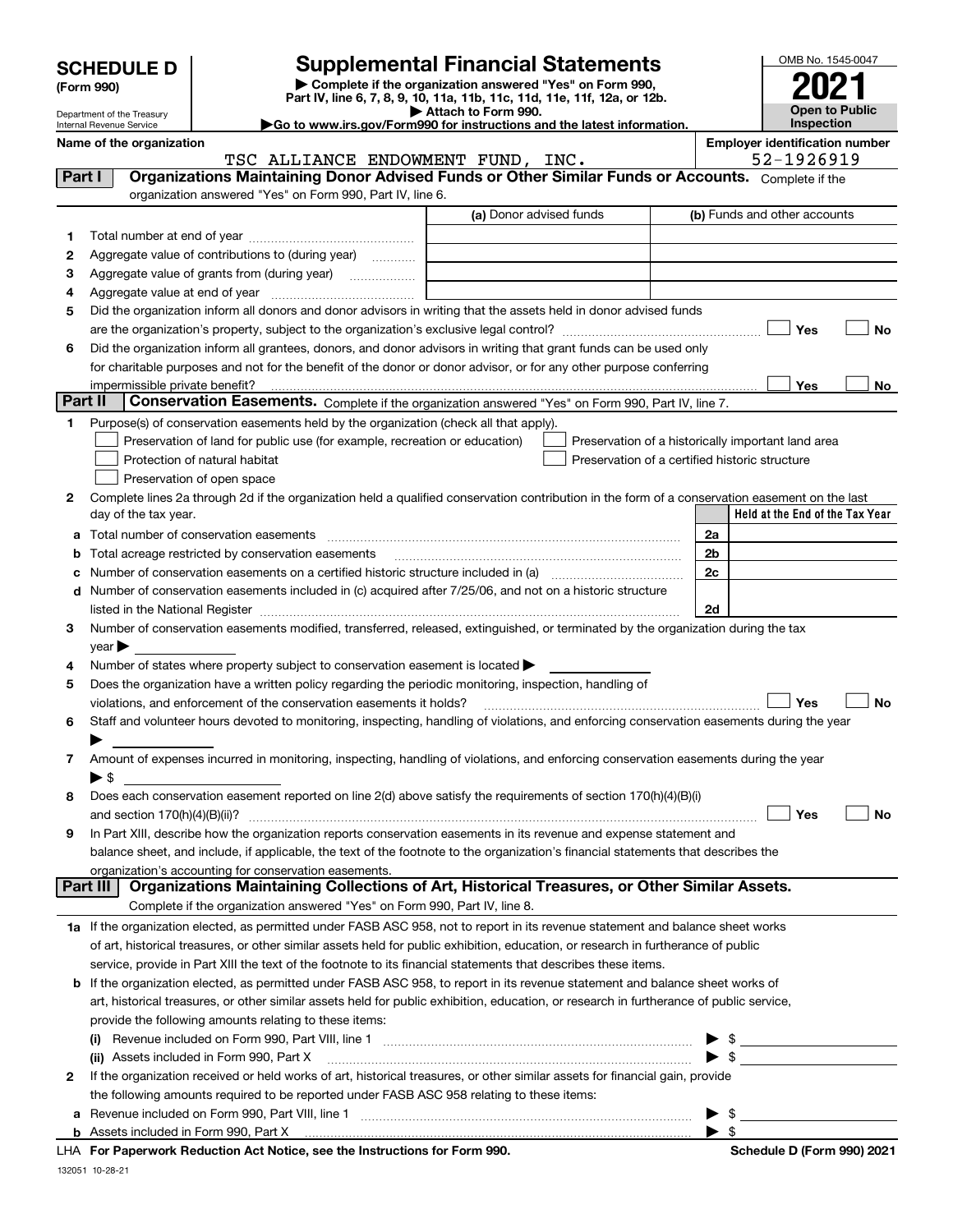|               | Schedule D (Form 990) 2021                                                                                                                                                                                                            | TSC ALLIANCE ENDOWMENT FUND, INC.       |                |                                    |                                 | 52-1926919                  |                     |     | Page 2      |
|---------------|---------------------------------------------------------------------------------------------------------------------------------------------------------------------------------------------------------------------------------------|-----------------------------------------|----------------|------------------------------------|---------------------------------|-----------------------------|---------------------|-----|-------------|
|               | Part III<br>Organizations Maintaining Collections of Art, Historical Treasures, or Other Similar Assets (continued)                                                                                                                   |                                         |                |                                    |                                 |                             |                     |     |             |
| 3             | Using the organization's acquisition, accession, and other records, check any of the following that make significant use of its                                                                                                       |                                         |                |                                    |                                 |                             |                     |     |             |
|               | collection items (check all that apply):                                                                                                                                                                                              |                                         |                |                                    |                                 |                             |                     |     |             |
| a             | Public exhibition                                                                                                                                                                                                                     | d                                       |                | Loan or exchange program           |                                 |                             |                     |     |             |
| b             | Scholarly research                                                                                                                                                                                                                    | е                                       | Other          |                                    |                                 |                             |                     |     |             |
| c             | Preservation for future generations                                                                                                                                                                                                   |                                         |                |                                    |                                 |                             |                     |     |             |
| 4             | Provide a description of the organization's collections and explain how they further the organization's exempt purpose in Part XIII.                                                                                                  |                                         |                |                                    |                                 |                             |                     |     |             |
| 5             | During the year, did the organization solicit or receive donations of art, historical treasures, or other similar assets                                                                                                              |                                         |                |                                    |                                 |                             |                     |     |             |
|               |                                                                                                                                                                                                                                       |                                         |                |                                    |                                 |                             | Yes                 |     | No          |
|               | Part IV<br>Escrow and Custodial Arrangements. Complete if the organization answered "Yes" on Form 990, Part IV, line 9, or<br>reported an amount on Form 990, Part X, line 21.                                                        |                                         |                |                                    |                                 |                             |                     |     |             |
|               | 1a Is the organization an agent, trustee, custodian or other intermediary for contributions or other assets not included                                                                                                              |                                         |                |                                    |                                 |                             |                     |     |             |
|               |                                                                                                                                                                                                                                       |                                         |                |                                    |                                 |                             | Yes                 |     | No          |
|               | b If "Yes," explain the arrangement in Part XIII and complete the following table:                                                                                                                                                    |                                         |                |                                    |                                 |                             |                     |     |             |
|               |                                                                                                                                                                                                                                       |                                         |                |                                    |                                 |                             | Amount              |     |             |
|               | c Beginning balance                                                                                                                                                                                                                   |                                         |                |                                    | 1c                              |                             |                     |     |             |
|               | d Additions during the year manufactured and an account of the year manufactured and account of the year manufactured and account of the year manufactured and account of the year manufactured and account of the year manufa        |                                         |                |                                    | 1d                              |                             |                     |     |             |
|               | e Distributions during the year manufactured and a control of the year manufactured and the year manufactured and the year manufactured and the year manufactured and the year manufactured and the year manufactured and the         |                                         |                |                                    | 1e                              |                             |                     |     |             |
|               | Ending balance <i>www.communicality.communicality.communicality.communicality.communicality.communicality.communicality.com</i>                                                                                                       |                                         |                |                                    | 1f                              |                             |                     |     |             |
|               | 2a Did the organization include an amount on Form 990, Part X, line 21, for escrow or custodial account liability?                                                                                                                    |                                         |                |                                    |                                 |                             | Yes                 |     | No          |
|               | <b>b</b> If "Yes," explain the arrangement in Part XIII. Check here if the explanation has been provided on Part XIII                                                                                                                 |                                         |                |                                    |                                 |                             |                     |     |             |
| <b>Part V</b> | Endowment Funds. Complete if the organization answered "Yes" on Form 990, Part IV, line 10.                                                                                                                                           |                                         |                |                                    |                                 |                             |                     |     |             |
|               |                                                                                                                                                                                                                                       | (a) Current year                        | (b) Prior year | (c) Two years back                 |                                 | (d) Three years back        | (e) Four years back |     |             |
|               | 1a Beginning of year balance                                                                                                                                                                                                          | 5,893,521.                              | 5,915,805.     | 5, 193, 934.                       |                                 | 5,655,555.                  |                     |     | 5,293,989.  |
|               |                                                                                                                                                                                                                                       | 132,476.                                | 54,645.        | 78,962.                            |                                 | 82,346.                     |                     |     | 92,635.     |
|               | Net investment earnings, gains, and losses                                                                                                                                                                                            | 1,053,588.                              | 416, 431.      | 959,121.                           |                                 | $-439,321.$                 |                     |     | 739,072.    |
|               |                                                                                                                                                                                                                                       |                                         |                |                                    |                                 |                             |                     |     |             |
|               | e Other expenditures for facilities                                                                                                                                                                                                   |                                         |                |                                    |                                 |                             |                     |     |             |
|               | and programs                                                                                                                                                                                                                          | 333,813.                                | 463,721.       | 288,356.                           |                                 | 50,000.                     |                     |     | 403,000.    |
| Ť.            | Administrative expenses                                                                                                                                                                                                               | 34,024.                                 | 29,639.        | 27,856.                            |                                 | 54,646.                     |                     |     | 67,141.     |
| g             | End of year balance                                                                                                                                                                                                                   | 6, 711, 748.                            | 5,893,521.     | 5,915,805.                         |                                 | 5, 193, 934.                |                     |     | 5,655,555.  |
| 2             | Provide the estimated percentage of the current year end balance (line 1g, column (a)) held as:                                                                                                                                       |                                         |                |                                    |                                 |                             |                     |     |             |
| a             | Board designated or quasi-endowment                                                                                                                                                                                                   | 84.5600                                 | %              |                                    |                                 |                             |                     |     |             |
|               | <b>b</b> Permanent endowment $\blacktriangleright$ 13.1000                                                                                                                                                                            | %                                       |                |                                    |                                 |                             |                     |     |             |
|               | 2.3400<br><b>c</b> Term endowment $\blacktriangleright$                                                                                                                                                                               | $\%$                                    |                |                                    |                                 |                             |                     |     |             |
|               | The percentages on lines 2a, 2b, and 2c should equal 100%.                                                                                                                                                                            |                                         |                |                                    |                                 |                             |                     |     |             |
|               | 3a Are there endowment funds not in the possession of the organization that are held and administered for the organization                                                                                                            |                                         |                |                                    |                                 |                             |                     |     |             |
|               | by:                                                                                                                                                                                                                                   |                                         |                |                                    |                                 |                             |                     | Yes | No          |
|               | (i)<br>Unrelated organizations [11,11] www.communications.communications are the contract of the contract of the contract of the contract of the contract of the contract of the contract of the contract of the contract of the cont |                                         |                |                                    |                                 |                             | 3a(i)               |     | X           |
|               |                                                                                                                                                                                                                                       |                                         |                |                                    |                                 |                             | 3a(ii)              |     | $\mathbf X$ |
|               |                                                                                                                                                                                                                                       |                                         |                |                                    |                                 |                             | 3b                  |     |             |
|               | Describe in Part XIII the intended uses of the organization's endowment funds.                                                                                                                                                        |                                         |                |                                    |                                 |                             |                     |     |             |
|               | Land, Buildings, and Equipment.<br><b>Part VI</b>                                                                                                                                                                                     |                                         |                |                                    |                                 |                             |                     |     |             |
|               | Complete if the organization answered "Yes" on Form 990, Part IV, line 11a. See Form 990, Part X, line 10.                                                                                                                            |                                         |                |                                    |                                 |                             |                     |     |             |
|               | Description of property                                                                                                                                                                                                               | (a) Cost or other<br>basis (investment) |                | (b) Cost or other<br>basis (other) | (c) Accumulated<br>depreciation |                             | (d) Book value      |     |             |
|               |                                                                                                                                                                                                                                       |                                         |                |                                    |                                 |                             |                     |     |             |
|               |                                                                                                                                                                                                                                       |                                         |                |                                    |                                 |                             |                     |     |             |
|               |                                                                                                                                                                                                                                       |                                         |                |                                    |                                 |                             |                     |     |             |
|               |                                                                                                                                                                                                                                       |                                         |                |                                    |                                 |                             |                     |     |             |
|               |                                                                                                                                                                                                                                       |                                         |                |                                    |                                 |                             |                     |     |             |
|               |                                                                                                                                                                                                                                       |                                         |                |                                    |                                 | ▶                           |                     |     | 0.          |
|               |                                                                                                                                                                                                                                       |                                         |                |                                    |                                 | Cahadula D (Faunt 000) 0004 |                     |     |             |

**Schedule D (Form 990) 2021**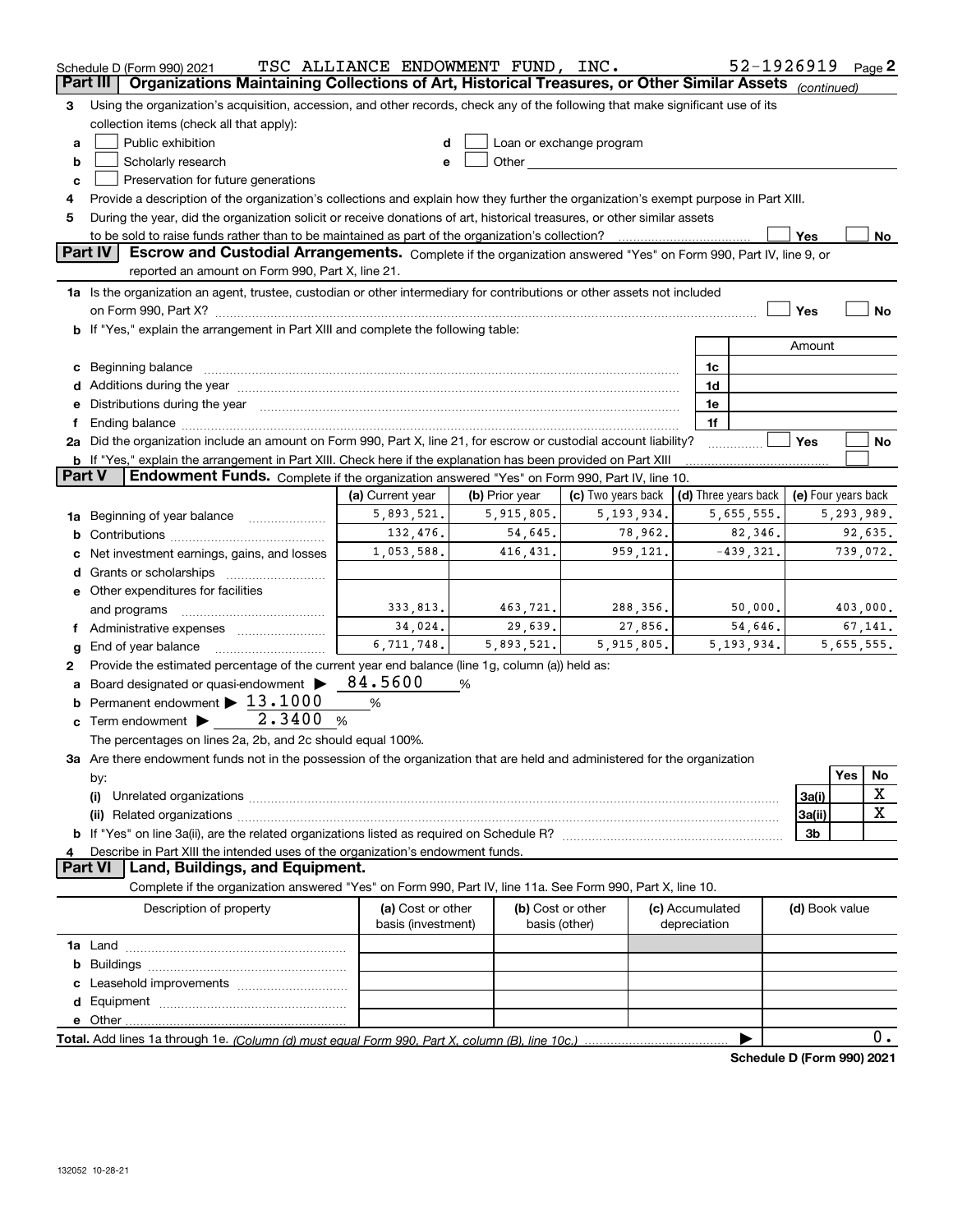| Schedule D (Form 990) 2021                                                                                          | TSC ALLIANCE ENDOWMENT FUND, INC. | 52-1926919<br>$Page$ <sup>3</sup>                         |
|---------------------------------------------------------------------------------------------------------------------|-----------------------------------|-----------------------------------------------------------|
| <b>Investments - Other Securities.</b><br><b>Part VII</b>                                                           |                                   |                                                           |
| Complete if the organization answered "Yes" on Form 990, Part IV, line 11b. See Form 990, Part X, line 12.          |                                   |                                                           |
| (a) Description of security or category (including name of security)                                                | (b) Book value                    | (c) Method of valuation: Cost or end-of-year market value |
| (1) Financial derivatives                                                                                           |                                   |                                                           |
| (2) Closely held equity interests [11] [2] Closely held equity interests                                            |                                   |                                                           |
| $(3)$ Other                                                                                                         |                                   |                                                           |
| (A)                                                                                                                 |                                   |                                                           |
| (B)                                                                                                                 |                                   |                                                           |
| (C)                                                                                                                 |                                   |                                                           |
| (D)                                                                                                                 |                                   |                                                           |
| (E)                                                                                                                 |                                   |                                                           |
| (F)                                                                                                                 |                                   |                                                           |
| (G)                                                                                                                 |                                   |                                                           |
| (H)                                                                                                                 |                                   |                                                           |
| <b>Total.</b> (Col. (b) must equal Form 990, Part X, col. (B) line 12.)<br>Part VIII Investments - Program Related. |                                   |                                                           |
| Complete if the organization answered "Yes" on Form 990, Part IV, line 11c. See Form 990, Part X, line 13.          |                                   |                                                           |
| (a) Description of investment                                                                                       | (b) Book value                    | (c) Method of valuation: Cost or end-of-year market value |
|                                                                                                                     |                                   |                                                           |
| (1)<br>(2)                                                                                                          |                                   |                                                           |
| (3)                                                                                                                 |                                   |                                                           |
| (4)                                                                                                                 |                                   |                                                           |
| (5)                                                                                                                 |                                   |                                                           |
| (6)                                                                                                                 |                                   |                                                           |
| (7)                                                                                                                 |                                   |                                                           |
| (8)                                                                                                                 |                                   |                                                           |
| (9)                                                                                                                 |                                   |                                                           |
| <b>Total.</b> (Col. (b) must equal Form 990, Part X, col. (B) line 13.)                                             |                                   |                                                           |
| <b>Other Assets.</b><br>Part IX                                                                                     |                                   |                                                           |
| Complete if the organization answered "Yes" on Form 990, Part IV, line 11d. See Form 990, Part X, line 15.          |                                   |                                                           |
|                                                                                                                     | (a) Description                   | (b) Book value                                            |
| (1)                                                                                                                 |                                   |                                                           |
| (2)                                                                                                                 |                                   |                                                           |
| (3)                                                                                                                 |                                   |                                                           |
| (4)                                                                                                                 |                                   |                                                           |
| (5)                                                                                                                 |                                   |                                                           |
| (6)                                                                                                                 |                                   |                                                           |
| (7)                                                                                                                 |                                   |                                                           |
| (8)                                                                                                                 |                                   |                                                           |
| (9)                                                                                                                 |                                   |                                                           |
|                                                                                                                     |                                   |                                                           |
| <b>Other Liabilities.</b><br>Part X                                                                                 |                                   |                                                           |
| Complete if the organization answered "Yes" on Form 990, Part IV, line 11e or 11f. See Form 990, Part X, line 25.   |                                   |                                                           |
| (a) Description of liability<br>1.                                                                                  |                                   | (b) Book value                                            |
| (1)<br>Federal income taxes                                                                                         |                                   |                                                           |
| SHORT TERM ANNUITY LIABILITIES<br>(2)                                                                               |                                   | 17,642.                                                   |
| LONG TERM ANNUITY LIABILITIES<br>(3)                                                                                |                                   | 102,023.                                                  |
| (4)                                                                                                                 |                                   |                                                           |
| (5)                                                                                                                 |                                   |                                                           |
| (6)                                                                                                                 |                                   |                                                           |
| (7)                                                                                                                 |                                   |                                                           |
| (8)                                                                                                                 |                                   |                                                           |
| (9)                                                                                                                 |                                   |                                                           |
|                                                                                                                     |                                   | 119,665.                                                  |

*(Column (b) must equal Form 990, Part X, col. (B) line 25.)* 

**2.** Liability for uncertain tax positions. In Part XIII, provide the text of the footnote to the organization's financial statements that reports the organization's liability for uncertain tax positions under FASB ASC 740. Check here if the text of the footnote has been provided in Part XIII  $\mathcal{L}^{\text{max}}$ 

52-1926919 Page 3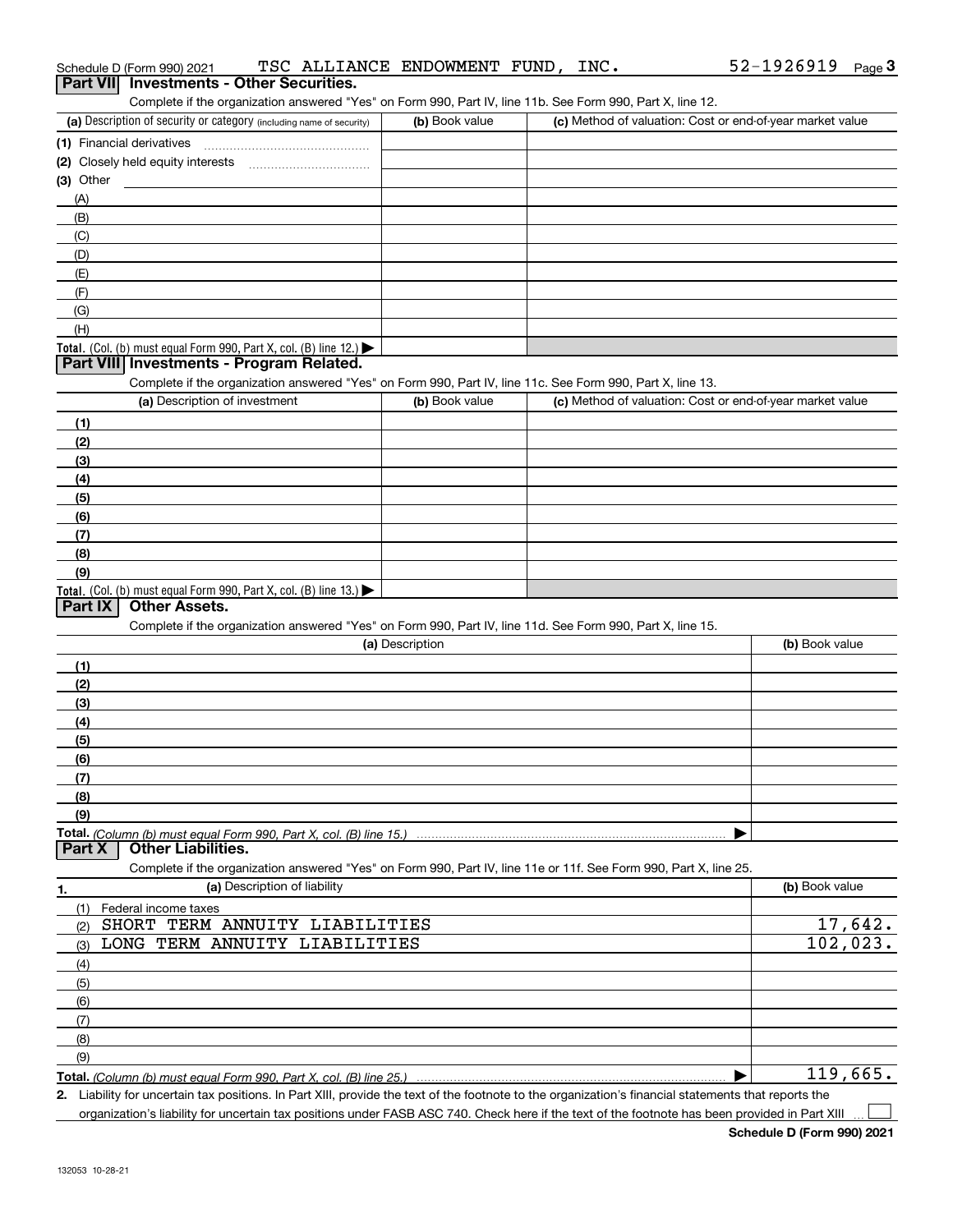|    | TSC ALLIANCE ENDOWMENT FUND, INC.<br>Schedule D (Form 990) 2021                                                                                                                                                                     |                |             |                 | 52-1926919<br>Page $4$      |
|----|-------------------------------------------------------------------------------------------------------------------------------------------------------------------------------------------------------------------------------------|----------------|-------------|-----------------|-----------------------------|
|    | Reconciliation of Revenue per Audited Financial Statements With Revenue per Return.<br>Part XI                                                                                                                                      |                |             |                 |                             |
|    | Complete if the organization answered "Yes" on Form 990, Part IV, line 12a.                                                                                                                                                         |                |             |                 |                             |
| 1  | Total revenue, gains, and other support per audited financial statements                                                                                                                                                            |                |             | $\blacksquare$  | 1,147,809.                  |
| 2  | Amounts included on line 1 but not on Form 990, Part VIII, line 12:                                                                                                                                                                 |                |             |                 |                             |
| a  |                                                                                                                                                                                                                                     | 2a             | 815,682.    |                 |                             |
|    |                                                                                                                                                                                                                                     | 2 <sub>b</sub> |             |                 |                             |
| c  |                                                                                                                                                                                                                                     | 2 <sub>c</sub> |             |                 |                             |
|    |                                                                                                                                                                                                                                     | 2d             | $-11, 445.$ |                 |                             |
| е  | Add lines 2a through 2d                                                                                                                                                                                                             |                |             | 2e              | $\frac{804,237.}{343,572.}$ |
| 3  |                                                                                                                                                                                                                                     |                |             | $\overline{3}$  |                             |
| 4  | Amounts included on Form 990, Part VIII, line 12, but not on line 1:                                                                                                                                                                |                |             |                 |                             |
|    | Investment expenses not included on Form 990, Part VIII, line 7b   4a                                                                                                                                                               |                | 4,231.      |                 |                             |
|    |                                                                                                                                                                                                                                     | 4 <sub>h</sub> |             |                 |                             |
| c. | Add lines 4a and 4b                                                                                                                                                                                                                 |                |             | 4с              | 4,231.                      |
| 5  |                                                                                                                                                                                                                                     |                |             | $5\overline{5}$ | 347,803.                    |
|    | Part XII   Reconciliation of Expenses per Audited Financial Statements With Expenses per Return.                                                                                                                                    |                |             |                 |                             |
|    | Complete if the organization answered "Yes" on Form 990, Part IV, line 12a.                                                                                                                                                         |                |             |                 |                             |
| 1  |                                                                                                                                                                                                                                     |                |             | $\mathbf{1}$    | 329,582.                    |
| 2  | Amounts included on line 1 but not on Form 990, Part IX, line 25:                                                                                                                                                                   |                |             |                 |                             |
| a  |                                                                                                                                                                                                                                     | 2a             |             |                 |                             |
| b  |                                                                                                                                                                                                                                     | 2 <sub>b</sub> |             |                 |                             |
| c. |                                                                                                                                                                                                                                     | 2 <sub>c</sub> |             |                 |                             |
|    |                                                                                                                                                                                                                                     | 2d             |             |                 |                             |
| e  | Add lines 2a through 2d <b>contained a contained a contained a contained a</b> contained a contact the set of the set of the set of the set of the set of the set of the set of the set of the set of the set of the set of the set |                |             | <b>2e</b>       | 0.                          |
| 3  |                                                                                                                                                                                                                                     |                |             | $\overline{3}$  | 329,582.                    |
| 4  | Amounts included on Form 990, Part IX, line 25, but not on line 1:                                                                                                                                                                  |                |             |                 |                             |
| a  |                                                                                                                                                                                                                                     | 4a             | 4,231.      |                 |                             |
|    |                                                                                                                                                                                                                                     | 4 <sub>b</sub> |             |                 |                             |
|    | Add lines 4a and 4b                                                                                                                                                                                                                 |                |             | 4с              | 4,231.                      |
| 5  |                                                                                                                                                                                                                                     |                |             | 5               | 333,813.                    |
|    | Part XIII Supplemental Information.                                                                                                                                                                                                 |                |             |                 |                             |

Provide the descriptions required for Part II, lines 3, 5, and 9; Part III, lines 1a and 4; Part IV, lines 1b and 2b; Part V, line 4; Part X, line 2; Part XI, lines 2d and 4b; and Part XII, lines 2d and 4b. Also complete this part to provide any additional information.

#### PART V, LINE 4:

|  |  |  |  |  |  |  | THE ALLIANCE'S ENDOWMENTS CONSIST OF TWO FUNDS ESTABLISHED FOR DIFFERENT |  |  |
|--|--|--|--|--|--|--|--------------------------------------------------------------------------|--|--|
|--|--|--|--|--|--|--|--------------------------------------------------------------------------|--|--|

PURPOSES. THE ALLIANCE'S ENDOWMENT INCLUDES ONE TRADITIONAL

DONOR-RESTRICTED ENDOWMENT FUND AND ONE BOARD-DESIGNATED ENDOWMENT FUND.

THE BOARD-DESIGNATED ENDOWMENT FUND SOLELY CONSISTS OF THE ENDOWMENT

FUND'S UNRESTRICTED NET ASSET BALANCE.

#### PART XI, LINE 2D - OTHER ADJUSTMENTS:

#### CHANGE VALUE SPLIT INTEREST FOR A SERIES AND THE SERIES OF THE SERIES OF THE SERIES OF THE SERIES OF THE SERIES

PART XI:

#### THE TSC ALLIANCE ENDOWMENT FUND RECEIVED \$34,024 IN DONATED INVESTMENT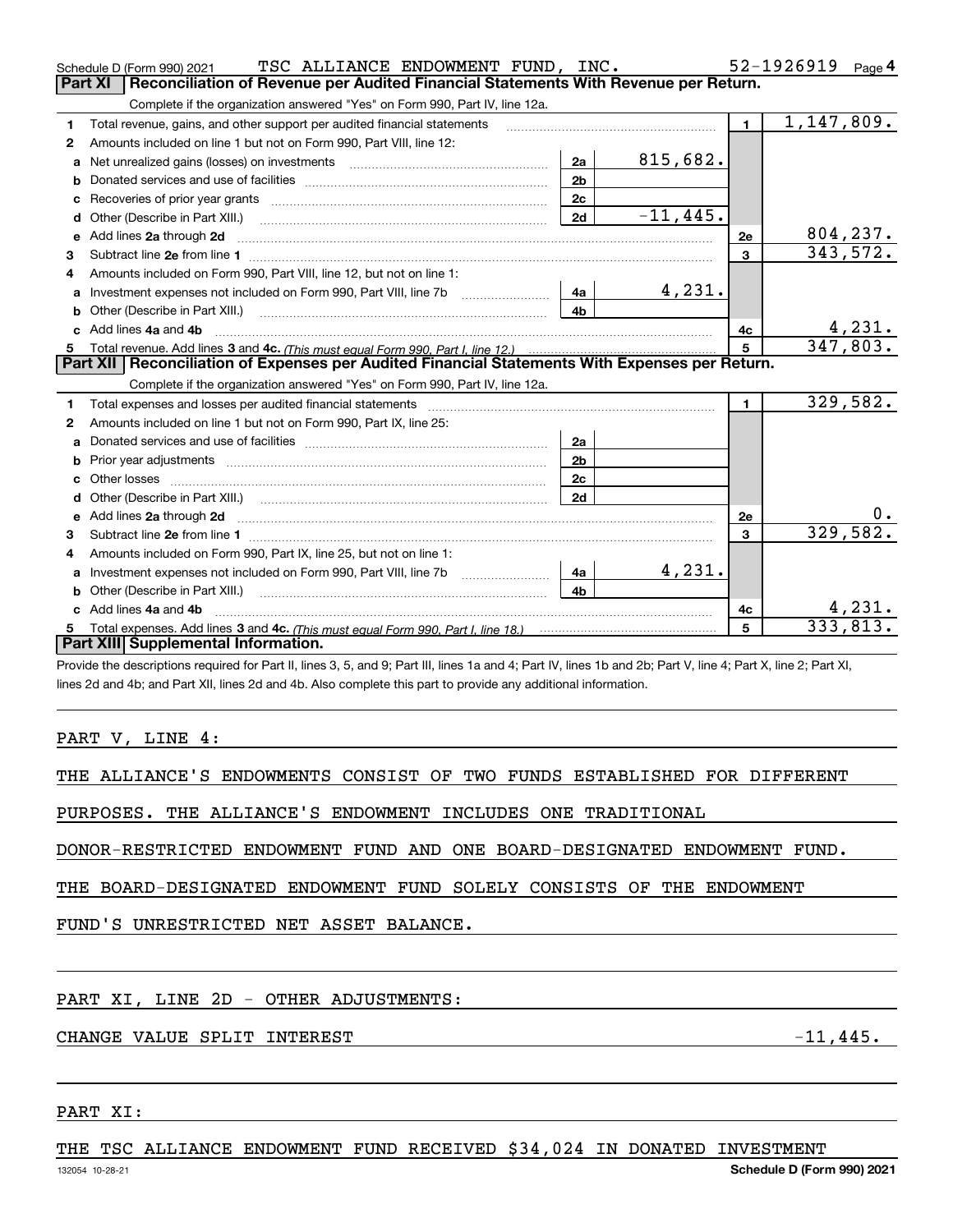| Schedule D (Form 990) 2021 TSC ALLIAN |  | TSC ALLIANCE ENDOWMENT FUND, INC.                                                                                     |  | 52-1926919 Page 5 |  |
|---------------------------------------|--|-----------------------------------------------------------------------------------------------------------------------|--|-------------------|--|
|                                       |  |                                                                                                                       |  |                   |  |
| SERVICES DURING 2021.                 |  | <u> 1989 - Johann Harry Harry Harry Harry Harry Harry Harry Harry Harry Harry Harry Harry Harry Harry Harry Harry</u> |  |                   |  |
|                                       |  |                                                                                                                       |  |                   |  |
|                                       |  |                                                                                                                       |  |                   |  |
|                                       |  |                                                                                                                       |  |                   |  |
|                                       |  |                                                                                                                       |  |                   |  |
|                                       |  |                                                                                                                       |  |                   |  |
|                                       |  |                                                                                                                       |  |                   |  |
|                                       |  |                                                                                                                       |  |                   |  |
|                                       |  |                                                                                                                       |  |                   |  |
|                                       |  |                                                                                                                       |  |                   |  |
|                                       |  |                                                                                                                       |  |                   |  |
|                                       |  |                                                                                                                       |  |                   |  |
|                                       |  |                                                                                                                       |  |                   |  |
|                                       |  |                                                                                                                       |  |                   |  |
|                                       |  |                                                                                                                       |  |                   |  |
|                                       |  |                                                                                                                       |  |                   |  |
|                                       |  |                                                                                                                       |  |                   |  |
|                                       |  |                                                                                                                       |  |                   |  |
|                                       |  |                                                                                                                       |  |                   |  |
|                                       |  |                                                                                                                       |  |                   |  |
|                                       |  |                                                                                                                       |  |                   |  |
|                                       |  |                                                                                                                       |  |                   |  |
|                                       |  |                                                                                                                       |  |                   |  |
|                                       |  |                                                                                                                       |  |                   |  |
|                                       |  |                                                                                                                       |  |                   |  |
|                                       |  |                                                                                                                       |  |                   |  |
|                                       |  |                                                                                                                       |  |                   |  |
|                                       |  |                                                                                                                       |  |                   |  |
|                                       |  |                                                                                                                       |  |                   |  |
|                                       |  |                                                                                                                       |  |                   |  |
|                                       |  |                                                                                                                       |  |                   |  |
|                                       |  |                                                                                                                       |  |                   |  |
|                                       |  |                                                                                                                       |  |                   |  |
|                                       |  |                                                                                                                       |  |                   |  |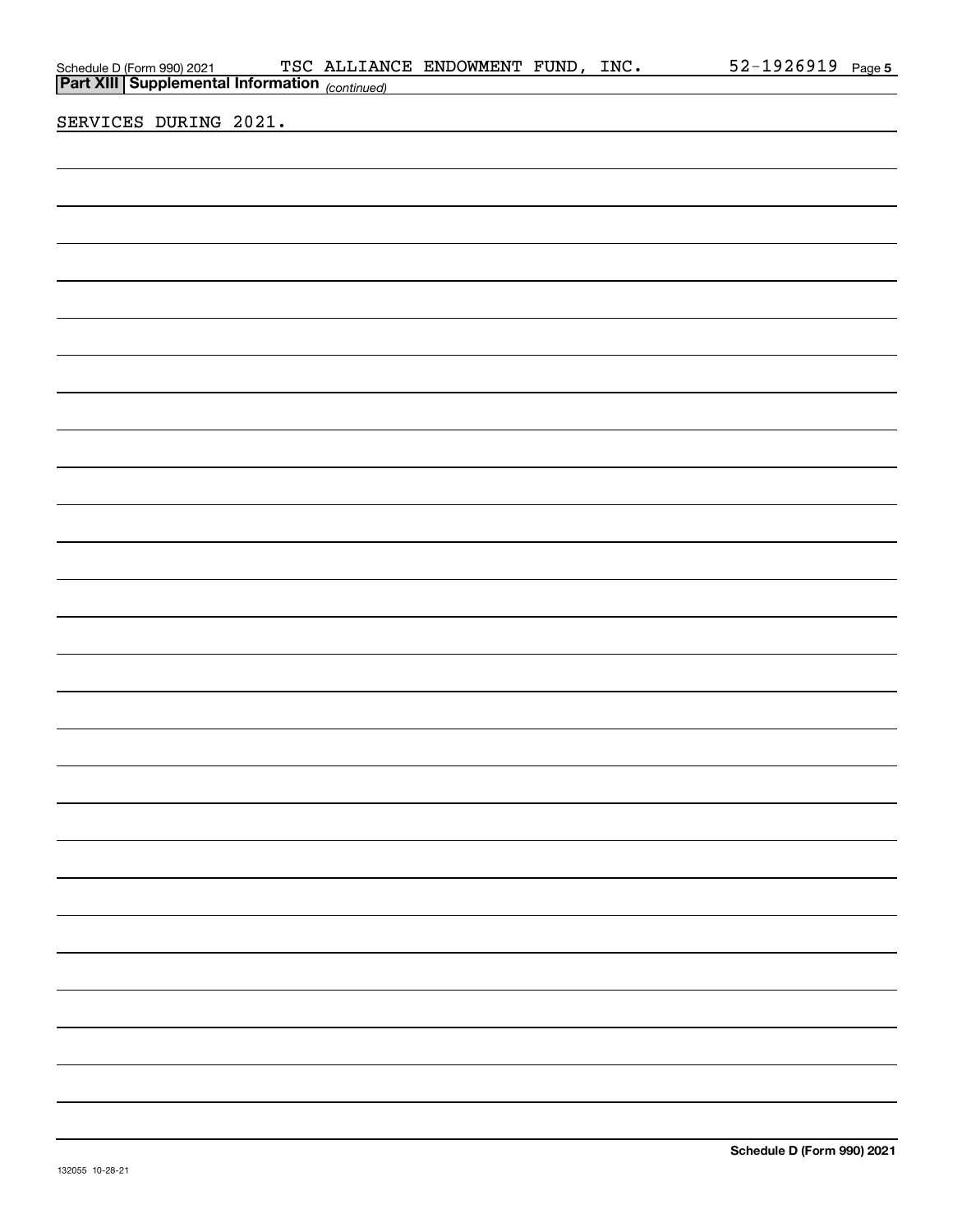| <b>SCHEDULE I</b><br>(Form 990)                                                                                                                                                            |                                                     |            | <b>Grants and Other Assistance to Organizations,</b><br>Governments, and Individuals in the United States                                                                                                                                                                 |                                                                              |                                        |                                                                |                                          | OMB No. 1545-0047                                   |
|--------------------------------------------------------------------------------------------------------------------------------------------------------------------------------------------|-----------------------------------------------------|------------|---------------------------------------------------------------------------------------------------------------------------------------------------------------------------------------------------------------------------------------------------------------------------|------------------------------------------------------------------------------|----------------------------------------|----------------------------------------------------------------|------------------------------------------|-----------------------------------------------------|
|                                                                                                                                                                                            |                                                     |            | Complete if the organization answered "Yes" on Form 990, Part IV, line 21 or 22.                                                                                                                                                                                          |                                                                              |                                        |                                                                |                                          | 2021                                                |
| Department of the Treasury<br>Internal Revenue Service                                                                                                                                     |                                                     |            |                                                                                                                                                                                                                                                                           | Attach to Form 990.<br>Go to www.irs.gov/Form990 for the latest information. |                                        |                                                                |                                          | <b>Open to Public</b><br>Inspection                 |
| Name of the organization                                                                                                                                                                   |                                                     |            | TSC ALLIANCE ENDOWMENT FUND, INC.                                                                                                                                                                                                                                         |                                                                              |                                        |                                                                |                                          | <b>Employer identification number</b><br>52-1926919 |
| Part I                                                                                                                                                                                     | <b>General Information on Grants and Assistance</b> |            |                                                                                                                                                                                                                                                                           |                                                                              |                                        |                                                                |                                          |                                                     |
| 1 Does the organization maintain records to substantiate the amount of the grants or assistance, the grantees' eligibility for the grants or assistance, and the selection<br>$\mathbf{2}$ |                                                     |            | Describe in Part IV the organization's procedures for monitoring the use of grant funds in the United States.                                                                                                                                                             |                                                                              |                                        |                                                                |                                          | $\boxed{\text{X}}$ Yes<br>  No                      |
| Part II                                                                                                                                                                                    |                                                     |            | Grants and Other Assistance to Domestic Organizations and Domestic Governments. Complete if the organization answered "Yes" on Form 990, Part IV, line 21, for any<br>recipient that received more than \$5,000. Part II can be duplicated if additional space is needed. |                                                                              |                                        |                                                                |                                          |                                                     |
| 1 (a) Name and address of organization<br>or government                                                                                                                                    |                                                     | $(b)$ EIN  | (c) IRC section<br>(if applicable)                                                                                                                                                                                                                                        | (d) Amount of<br>cash grant                                                  | (e) Amount of<br>noncash<br>assistance | (f) Method of<br>valuation (book,<br>FMV, appraisal,<br>other) | (g) Description of<br>noncash assistance | (h) Purpose of grant<br>or assistance               |
| NATIONAL TUBEROUS SCLEROSIS<br>ASSOCIATION - 8737 COLESVILLE<br>ROAD, SUITE 400 - SILVER SPRING,<br>MD 20910                                                                               |                                                     | 95-3018799 | 501(C)(3)                                                                                                                                                                                                                                                                 | 226,000.                                                                     | 0.                                     |                                                                |                                          | PROGRAM SUPPORT                                     |
|                                                                                                                                                                                            |                                                     |            |                                                                                                                                                                                                                                                                           |                                                                              |                                        |                                                                |                                          |                                                     |
|                                                                                                                                                                                            |                                                     |            |                                                                                                                                                                                                                                                                           |                                                                              |                                        |                                                                |                                          |                                                     |
|                                                                                                                                                                                            |                                                     |            |                                                                                                                                                                                                                                                                           |                                                                              |                                        |                                                                |                                          |                                                     |
|                                                                                                                                                                                            |                                                     |            |                                                                                                                                                                                                                                                                           |                                                                              |                                        |                                                                |                                          |                                                     |
|                                                                                                                                                                                            |                                                     |            |                                                                                                                                                                                                                                                                           |                                                                              |                                        |                                                                |                                          |                                                     |
| $\mathbf{2}$                                                                                                                                                                               |                                                     |            | Enter total number of section 501(c)(3) and government organizations listed in the line 1 table                                                                                                                                                                           |                                                                              |                                        |                                                                |                                          | $1$ .                                               |
| Enter total number of other organizations listed in the line 1 table<br>3<br>LHA For Paperwork Reduction Act Notice, see the Instructions for Form 990.                                    |                                                     |            |                                                                                                                                                                                                                                                                           |                                                                              |                                        |                                                                |                                          | 0.<br>Schedule I (Form 990) 2021                    |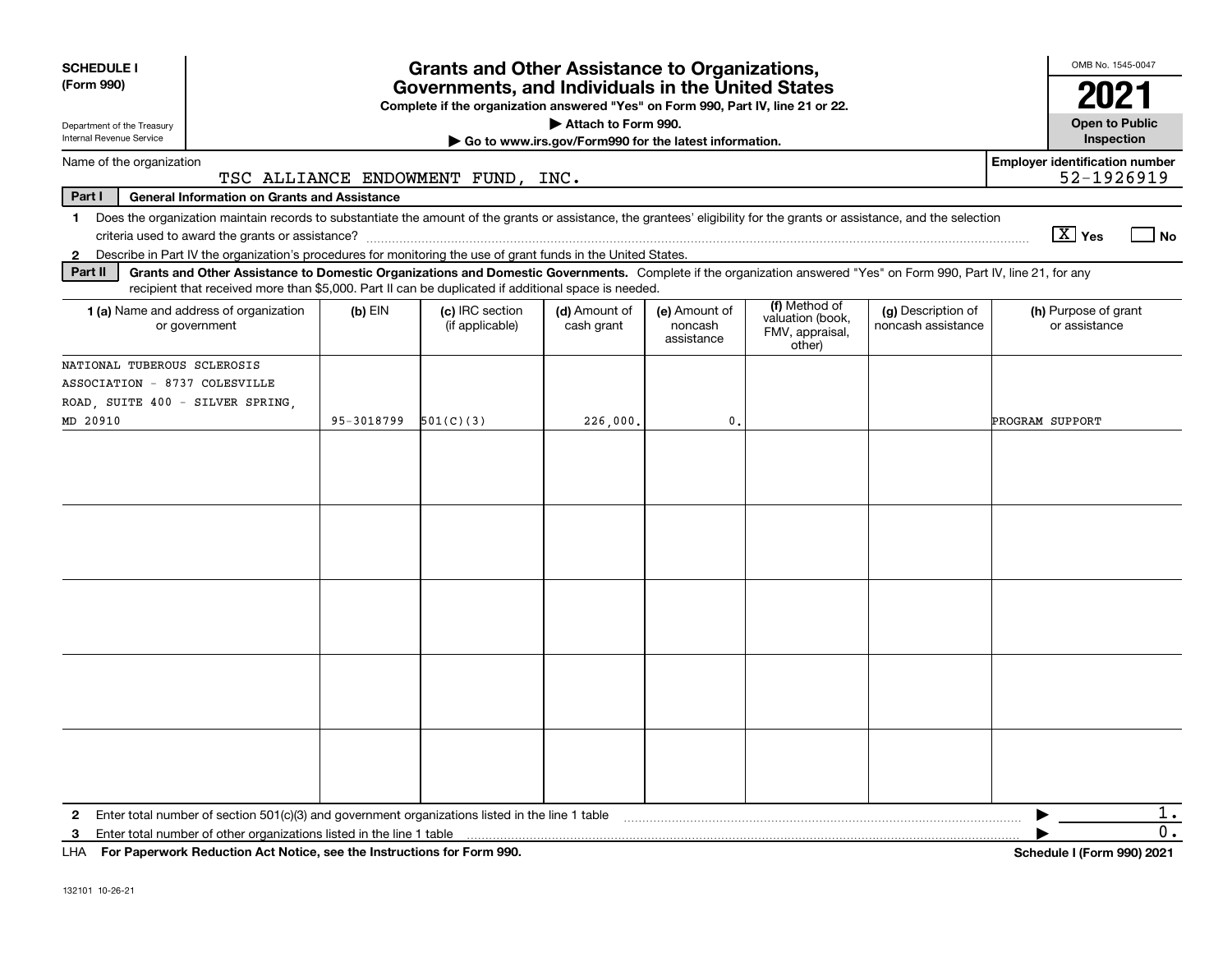**Part III Grants and Other Assistance to Domestic Individuals.**  Complete if the organization answered "Yes" on Form 990, Part IV, line 22.

recipients

(a) Type of grant or assistance **Audity Commet Audio Commet Commet Commet Commet Commet Commet Commet Commet Comme** 

(c) Amount of cash grant

(d) Amount of noncash assistance

Part IV | Supplemental Information. Provide the information required in Part I, line 2; Part III, column (b); and any other additional information.

PART I, LINE 2:

PROCEDURES FOR MONITORING USE OF GRANT FUNDS IN THE U.S.:

THE ORGANIZATION MONITORS THE USE OF ITS GRANT FUNDS AT QUARTERLY MEETINGS

OF THE ORGANIZATION'S BOARD OF DIRECTORS. THE BOARD OF DIRECTORS COMPARES

THE BUDGETED AMOUNTS OF GRANT FUNDING TO ACTUAL DISBURSEMENTS AND VERIFIES

THAT THE APPROVED GRANTS ARE CONSISTENT WITH THE ORGANIZATION'S SPENDING

POLICY.

#### Schedule I (Form 990) 2021 Page TSC ALLIANCE ENDOWMENT FUND, INC. 52-1926919

Part III can be duplicated if additional space is needed.

(f) Description of noncash assistance

(e) Method of valuation (book, FMV, appraisal, other)

**Schedule I (Form 990) 2021**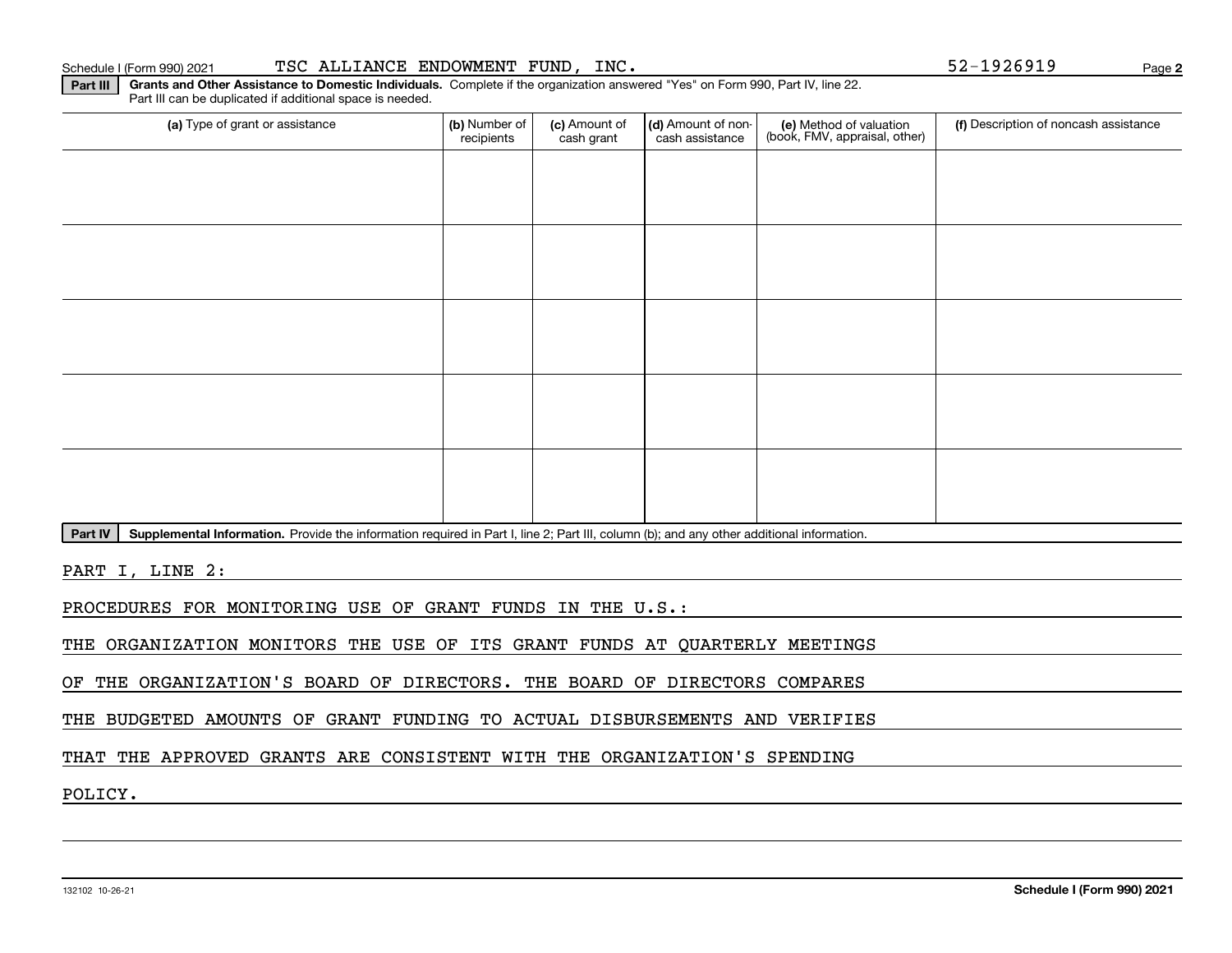|   | <b>SCHEDULE J</b>                                      | <b>Compensation Information</b>                                                                                                                                                                               | OMB No. 1545-0047                     |     |        |  |  |
|---|--------------------------------------------------------|---------------------------------------------------------------------------------------------------------------------------------------------------------------------------------------------------------------|---------------------------------------|-----|--------|--|--|
|   | (Form 990)                                             | For certain Officers, Directors, Trustees, Key Employees, and Highest                                                                                                                                         |                                       |     |        |  |  |
|   |                                                        | <b>Compensated Employees</b>                                                                                                                                                                                  | 2021                                  |     |        |  |  |
|   |                                                        | Complete if the organization answered "Yes" on Form 990, Part IV, line 23.<br>Attach to Form 990.                                                                                                             | <b>Open to Public</b>                 |     |        |  |  |
|   | Department of the Treasury<br>Internal Revenue Service | ► Go to www.irs.gov/Form990 for instructions and the latest information.                                                                                                                                      | Inspection                            |     |        |  |  |
|   | Name of the organization                               |                                                                                                                                                                                                               | <b>Employer identification number</b> |     |        |  |  |
|   |                                                        | TSC ALLIANCE ENDOWMENT FUND, INC.                                                                                                                                                                             | 52-1926919                            |     |        |  |  |
|   | Part I                                                 | <b>Questions Regarding Compensation</b>                                                                                                                                                                       |                                       |     |        |  |  |
|   |                                                        |                                                                                                                                                                                                               |                                       | Yes | No     |  |  |
|   |                                                        | Check the appropriate box(es) if the organization provided any of the following to or for a person listed on Form 990,                                                                                        |                                       |     |        |  |  |
|   |                                                        | Part VII, Section A, line 1a. Complete Part III to provide any relevant information regarding these items.                                                                                                    |                                       |     |        |  |  |
|   | First-class or charter travel                          | Housing allowance or residence for personal use                                                                                                                                                               |                                       |     |        |  |  |
|   | Travel for companions                                  | Payments for business use of personal residence                                                                                                                                                               |                                       |     |        |  |  |
|   |                                                        | Health or social club dues or initiation fees<br>Tax indemnification and gross-up payments                                                                                                                    |                                       |     |        |  |  |
|   |                                                        | Discretionary spending account<br>Personal services (such as maid, chauffeur, chef)                                                                                                                           |                                       |     |        |  |  |
|   |                                                        |                                                                                                                                                                                                               |                                       |     |        |  |  |
|   |                                                        | <b>b</b> If any of the boxes on line 1a are checked, did the organization follow a written policy regarding payment or                                                                                        |                                       |     |        |  |  |
|   |                                                        | reimbursement or provision of all of the expenses described above? If "No," complete Part III to explain                                                                                                      | 1b                                    |     |        |  |  |
| 2 |                                                        | Did the organization require substantiation prior to reimbursing or allowing expenses incurred by all directors,                                                                                              |                                       |     |        |  |  |
|   |                                                        |                                                                                                                                                                                                               | $\mathbf{2}$                          |     |        |  |  |
|   |                                                        |                                                                                                                                                                                                               |                                       |     |        |  |  |
| З |                                                        | Indicate which, if any, of the following the organization used to establish the compensation of the organization's                                                                                            |                                       |     |        |  |  |
|   |                                                        | CEO/Executive Director. Check all that apply. Do not check any boxes for methods used by a related organization to                                                                                            |                                       |     |        |  |  |
|   |                                                        | establish compensation of the CEO/Executive Director, but explain in Part III.                                                                                                                                |                                       |     |        |  |  |
|   | Compensation committee                                 | Written employment contract                                                                                                                                                                                   |                                       |     |        |  |  |
|   |                                                        | Compensation survey or study<br>Independent compensation consultant                                                                                                                                           |                                       |     |        |  |  |
|   |                                                        | Form 990 of other organizations<br>Approval by the board or compensation committee                                                                                                                            |                                       |     |        |  |  |
|   |                                                        |                                                                                                                                                                                                               |                                       |     |        |  |  |
| 4 |                                                        | During the year, did any person listed on Form 990, Part VII, Section A, line 1a, with respect to the filing                                                                                                  |                                       |     |        |  |  |
|   | organization or a related organization:                |                                                                                                                                                                                                               |                                       |     |        |  |  |
| а |                                                        | Receive a severance payment or change-of-control payment?                                                                                                                                                     | 4a                                    |     | х<br>X |  |  |
| b |                                                        | Participate in or receive payment from a supplemental nonqualified retirement plan?                                                                                                                           | 4b                                    |     | x      |  |  |
| c |                                                        | Participate in or receive payment from an equity-based compensation arrangement?                                                                                                                              | 4с                                    |     |        |  |  |
|   |                                                        | If "Yes" to any of lines 4a-c, list the persons and provide the applicable amounts for each item in Part III.                                                                                                 |                                       |     |        |  |  |
|   |                                                        |                                                                                                                                                                                                               |                                       |     |        |  |  |
| 5 |                                                        | Only section 501(c)(3), 501(c)(4), and 501(c)(29) organizations must complete lines 5-9.<br>For persons listed on Form 990, Part VII, Section A, line 1a, did the organization pay or accrue any compensation |                                       |     |        |  |  |
|   | contingent on the revenues of:                         |                                                                                                                                                                                                               |                                       |     |        |  |  |
| a |                                                        |                                                                                                                                                                                                               | 5a                                    |     | x      |  |  |
|   |                                                        |                                                                                                                                                                                                               | 5b                                    | X   |        |  |  |
|   |                                                        | If "Yes" on line 5a or 5b, describe in Part III.                                                                                                                                                              |                                       |     |        |  |  |
|   |                                                        | 6 For persons listed on Form 990, Part VII, Section A, line 1a, did the organization pay or accrue any compensation                                                                                           |                                       |     |        |  |  |
|   | contingent on the net earnings of:                     |                                                                                                                                                                                                               |                                       |     |        |  |  |
| a |                                                        | The organization? <b>With the organization? With the organization?</b>                                                                                                                                        | 6a                                    |     | х      |  |  |
|   |                                                        |                                                                                                                                                                                                               | 6b                                    | Х   |        |  |  |
|   |                                                        | If "Yes" on line 6a or 6b, describe in Part III.                                                                                                                                                              |                                       |     |        |  |  |
| 7 |                                                        | For persons listed on Form 990, Part VII, Section A, line 1a, did the organization provide any nonfixed payments                                                                                              |                                       |     |        |  |  |
|   |                                                        |                                                                                                                                                                                                               | 7                                     |     | х      |  |  |
| 8 |                                                        | Were any amounts reported on Form 990, Part VII, paid or accrued pursuant to a contract that was subject to the                                                                                               |                                       |     |        |  |  |
|   |                                                        | initial contract exception described in Regulations section 53.4958-4(a)(3)? If "Yes," describe in Part III                                                                                                   | 8                                     |     | х      |  |  |
| 9 |                                                        | If "Yes" on line 8, did the organization also follow the rebuttable presumption procedure described in                                                                                                        |                                       |     |        |  |  |
|   |                                                        |                                                                                                                                                                                                               | 9                                     |     |        |  |  |
|   |                                                        |                                                                                                                                                                                                               |                                       |     |        |  |  |

LHA For Paperwork Reduction Act Notice, see the Instructions for Form 990. Schedule J (Form 990) 2021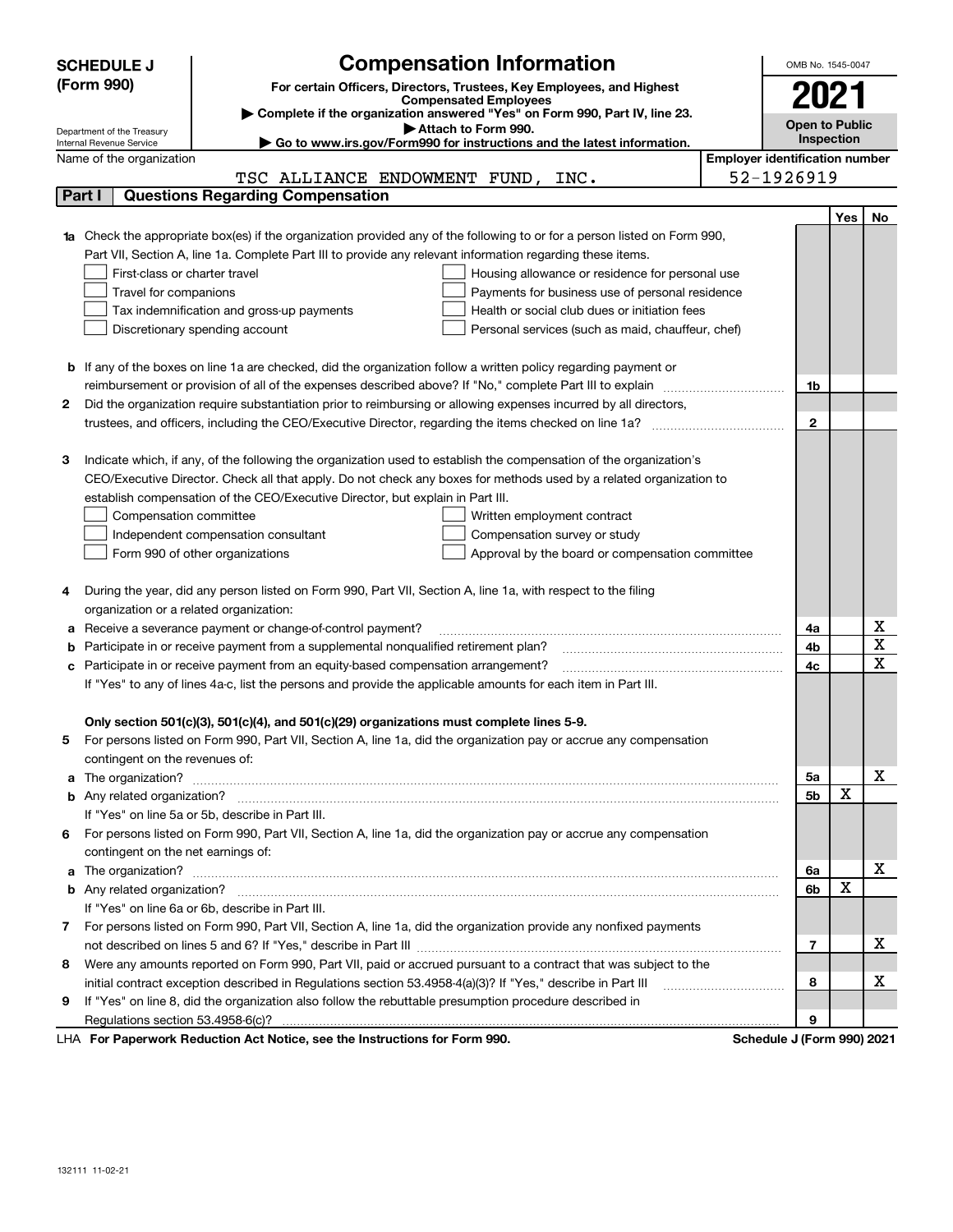52-1926919

# **Part II Officers, Directors, Trustees, Key Employees, and Highest Compensated Employees.**  Schedule J (Form 990) 2021 Page Use duplicate copies if additional space is needed.

For each individual whose compensation must be reported on Schedule J, report compensation from the organization on row (i) and from related organizations, described in the instructions, on row (ii). Do not list any individuals that aren't listed on Form 990, Part VII.

**Note:**  The sum of columns (B)(i)-(iii) for each listed individual must equal the total amount of Form 990, Part VII, Section A, line 1a, applicable column (D) and (E) amounts for that individual.

|                        |                   |                          | (B) Breakdown of W-2 and/or 1099-MISC and/or 1099-NEC<br>compensation |                                           | (C) Retirement and<br>other deferred | (D) Nontaxable<br>benefits | (E) Total of columns<br>$(B)(i)-(D)$ | (F) Compensation<br>in column (B)         |
|------------------------|-------------------|--------------------------|-----------------------------------------------------------------------|-------------------------------------------|--------------------------------------|----------------------------|--------------------------------------|-------------------------------------------|
| (A) Name and Title     |                   | (i) Base<br>compensation | (ii) Bonus &<br>incentive<br>compensation                             | (iii) Other<br>reportable<br>compensation | compensation                         |                            |                                      | reported as deferred<br>on prior Form 990 |
| (1) KARI L. ROSBECK    | (i)               | 3,638.                   | 331.                                                                  | $\overline{5}$ .                          | 124.                                 | 397.                       | 4,495.                               | 0.                                        |
| PRESIDENT & CEO        | (ii)              | 196,498.                 | 17,866.                                                               | 244.                                      | 6,682.                               | 21,419.                    | 242,709.                             | $\overline{\mathbf{0}}$ .                 |
| RICHARD GOLLUB<br>(2)  | (i)               | 9,344.                   | 636.                                                                  | $\overline{24}$ .                         | 312.                                 | 1,442.                     | 11,758.                              | $\overline{\mathbf{0}}$ .                 |
| $_{\mbox{\small CFO}}$ | (ii)              | 146,390.                 | 9,972.                                                                | 372.                                      | 4,895.                               | 22,587.                    | 184, 216.                            | $\overline{\mathbf{0}}$ .                 |
|                        | (i)               |                          |                                                                       |                                           |                                      |                            |                                      |                                           |
|                        | (ii)              |                          |                                                                       |                                           |                                      |                            |                                      |                                           |
|                        | (i)               |                          |                                                                       |                                           |                                      |                            |                                      |                                           |
|                        | (i)               |                          |                                                                       |                                           |                                      |                            |                                      |                                           |
|                        | (i)               |                          |                                                                       |                                           |                                      |                            |                                      |                                           |
|                        | (i)               |                          |                                                                       |                                           |                                      |                            |                                      |                                           |
|                        | (i)               |                          |                                                                       |                                           |                                      |                            |                                      |                                           |
|                        | (i)               |                          |                                                                       |                                           |                                      |                            |                                      |                                           |
|                        | $(\sf{i})$        |                          |                                                                       |                                           |                                      |                            |                                      |                                           |
|                        | (ii)              |                          |                                                                       |                                           |                                      |                            |                                      |                                           |
|                        | $(\sf{i})$        |                          |                                                                       |                                           |                                      |                            |                                      |                                           |
|                        | (i)               |                          |                                                                       |                                           |                                      |                            |                                      |                                           |
|                        | $(\sf{i})$        |                          |                                                                       |                                           |                                      |                            |                                      |                                           |
|                        | (i)               |                          |                                                                       |                                           |                                      |                            |                                      |                                           |
|                        | $(\sf{i})$        |                          |                                                                       |                                           |                                      |                            |                                      |                                           |
|                        | (i)               |                          |                                                                       |                                           |                                      |                            |                                      |                                           |
|                        | $(\sf{i})$        |                          |                                                                       |                                           |                                      |                            |                                      |                                           |
|                        | (i)               |                          |                                                                       |                                           |                                      |                            |                                      |                                           |
|                        | $(\sf{i})$        |                          |                                                                       |                                           |                                      |                            |                                      |                                           |
|                        | (i)               |                          |                                                                       |                                           |                                      |                            |                                      |                                           |
|                        | $(\sf{i})$        |                          |                                                                       |                                           |                                      |                            |                                      |                                           |
|                        | (i)               |                          |                                                                       |                                           |                                      |                            |                                      |                                           |
|                        | $(\sf{i})$<br>(i) |                          |                                                                       |                                           |                                      |                            |                                      |                                           |
|                        | $(\sf{i})$        |                          |                                                                       |                                           |                                      |                            |                                      |                                           |
|                        | (i)               |                          |                                                                       |                                           |                                      |                            |                                      |                                           |
|                        | $(\sf{i})$        |                          |                                                                       |                                           |                                      |                            |                                      |                                           |
|                        | (ii)              |                          |                                                                       |                                           |                                      |                            |                                      |                                           |
|                        |                   |                          |                                                                       |                                           |                                      |                            |                                      |                                           |

**Schedule J (Form 990) 2021**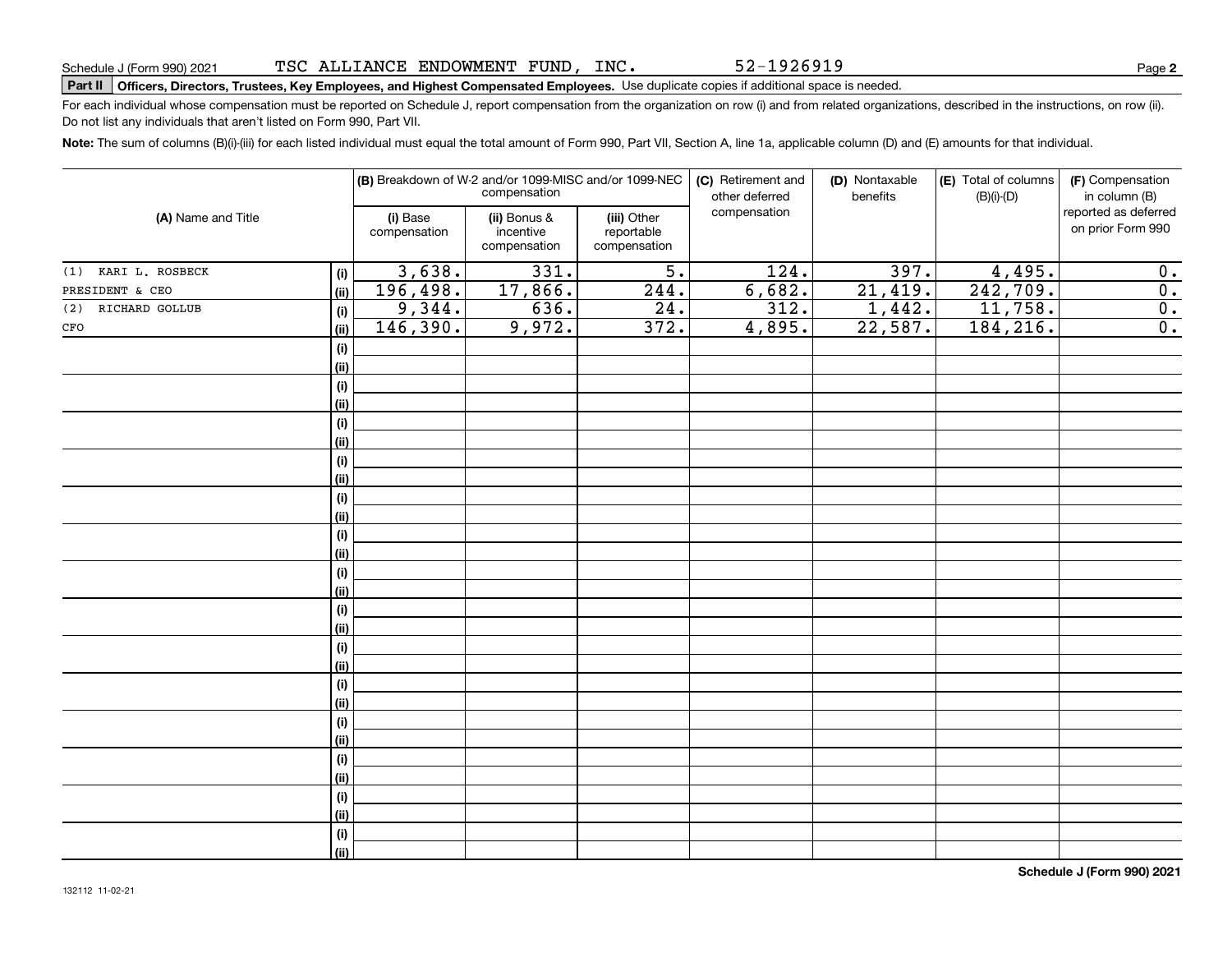#### **Part III Supplemental Information**

Schedule J (Form 990) 2021 TSC ALLIANCE ENDOWMENT FUND, INC.<br>Part III Supplemental Information<br>Provide the information, explanation, or descriptions required for Part I, lines 1a, 1b, 3, 4a, 4b, 4c, 5a, 5b, 6a, 6b, 7, and

#### PART I, LINE 3:

THE TSC ALLIANCE USES THE FOLLOWING METHODS TO ESTABLISH THE COMPENSATION

OF THE PRESIDENT & CEO: COMPENSATION COMMITTEE, COMPENSATION STUDY OR

SURVEY, FORM 990 OF OTHER ORGANIZATIONS, AND APPROVAL BY THE BOARD OR

#### COMPENSATION COMMITTEE.

PART I, LINE 5:

KARI LUTHER ROSBECK AND RICHARD GOLLUB EACH HAVE INCENTIVE COMPENSATION

EQUAL TO A PERCENTAGE OF THEIR SALARIES BASED ON KEY PERFORMANCE OBJECTIVES

AS ESTABLISHED BY THE COMPENSATION COMMITTEE.

PART I, LINE 6:

KARI LUTHER ROSBECK AND RICHARD GOLLUB EACH HAVE INCENTIVE COMPENSATION

EQUAL TO A PERCENTAGE OF THEIR SALARIES BASED ON KEY PERFORMANCE OBJECTIVES

AS ESTABLISHED BY THE COMPENSATION COMMITTEE.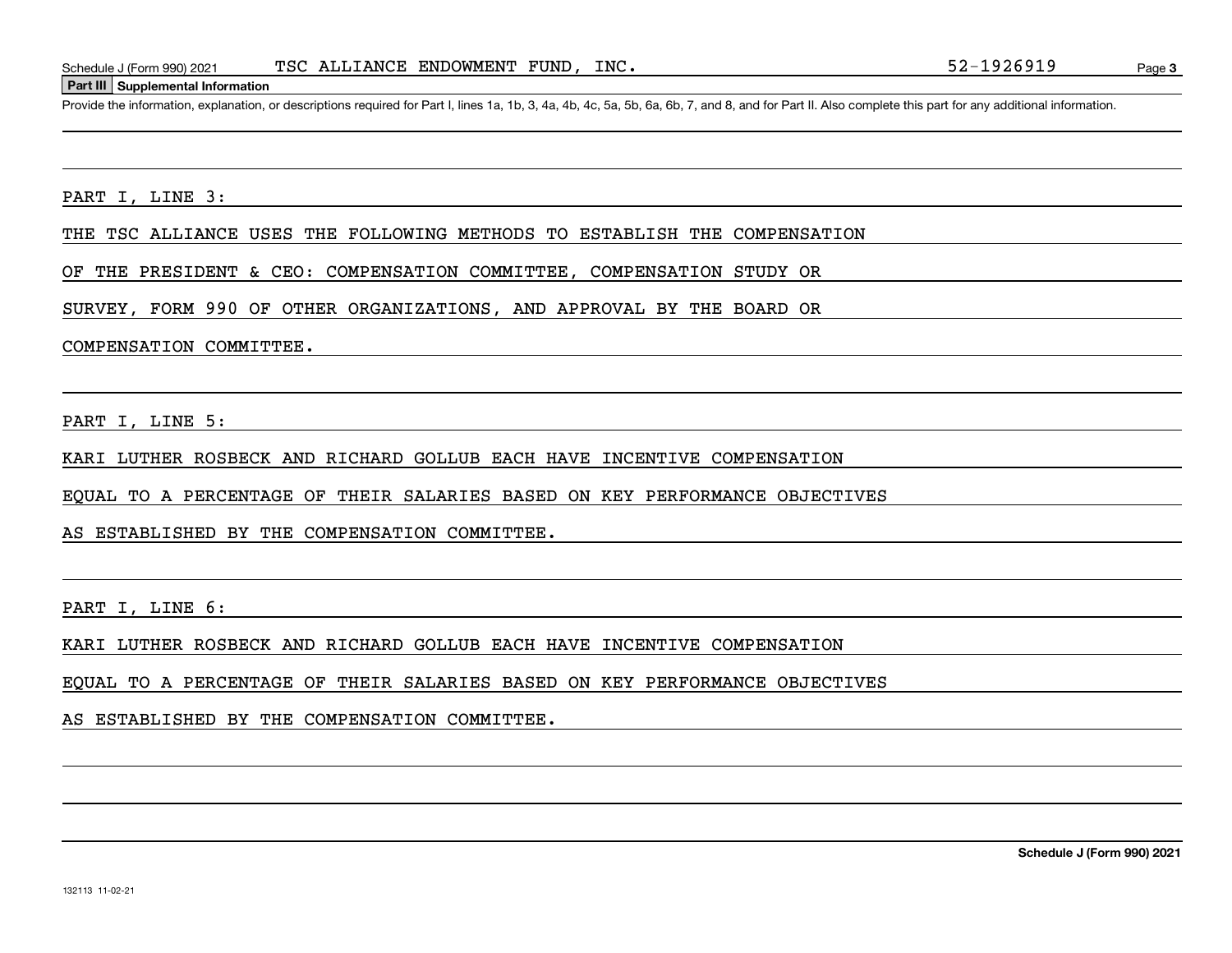**(Form 990)**

Department of the Treasury Internal Revenue Service Name of the organization

**Complete to provide information for responses to specific questions on Form 990 or 990-EZ or to provide any additional information. | Attach to Form 990 or Form 990-EZ. | Go to www.irs.gov/Form990 for the latest information. SCHEDULE O Supplemental Information to Form 990 or 990-EZ**



TSC ALLIANCE ENDOWMENT FUND, INC. 52-1926919

**Employer identification number**

FORM 990, PART III, LINE 1, DESCRIPTION OF ORGANIZATION MISSION:

THE TSC ALLIANCE ENDOWMENT FUND IS A SEPARATE FIDUCIARY ORGANIZATION

SPECIFICALLY CHARTERED TO RECEIVE GIFTS THAT WILL BE INVESTED TO

GENERATE AN INCOME STREAM THAT WILL HELP FULFILL THE MISSION OF THE TSC

ALLIANCE. THE ENDOWMENT FUND WILL ENSURE THAT THE TSC ALLIANCE HAS AN

ONGOING SOURCE OF FUNDING TO BETTER SERVE FAMILIES TOUCHED BY TUBEROUS

SCLEROSIS COMPLEX (TSC) THROUGH RESEARCH, FAMILY SERVICES, AND

EDUCATION.

FORM 990, PART VI, SECTION B, LINE 11B:

THE FORM 990 IS REVIEWED BY THE AUDIT AND FINANCE COMMITTEE OF THE NATIONAL TUBEROUS SCLEROSIS ASSOCIATION. ONCE RECOMMENDED FOR APPROVAL, THE FORM 990 IS PROVIDED TO EACH MEMBER OF THE TSC ALLIANCE ENDOWMENT FUND BOARD OF DIRECTORS AND IS APPROVED BY THE FULL BOARD OF THE TSC ALLIANCE ENDOWMENT FUND PRIOR TO BEING FILED WITH THE IRS.

FORM 990, PART VI, SECTION B, LINE 12C:

ALL DIRECTORS, OFFICERS, AND EMPLOYEES ANNUALLY REVIEW THE CONFLICT OF INTEREST POLICY. FURTHER, ALL DIRECTORS, OFFICERS, AND EMPLOYEES ARE REQUIRED TO DISCLOSE ANY POTENTIAL OR KNOWN CONFLICTS AND COMMUNICATE SUCH DISCLOSURES TO THE BOARD OF DIRECTORS PRIOR TO ANY VOTE. IF DURING THE COURSE OF THE YEAR A POTENTIAL CONFLICT OF INTEREST ARISES THAT HAS NOT PREVIOUSLY BEEN DISCLOSED, THE BOARD MEMBER WILL MAKE WRITTEN NOTICE OF A POTENTIAL CONFLICT OF INTEREST AND RECUSE HIMSELF OR HERSELF FROM ANY DISCUSSIONS AND VOTES IN CONNECTION WITH THE ISSUE IDENTIFIED.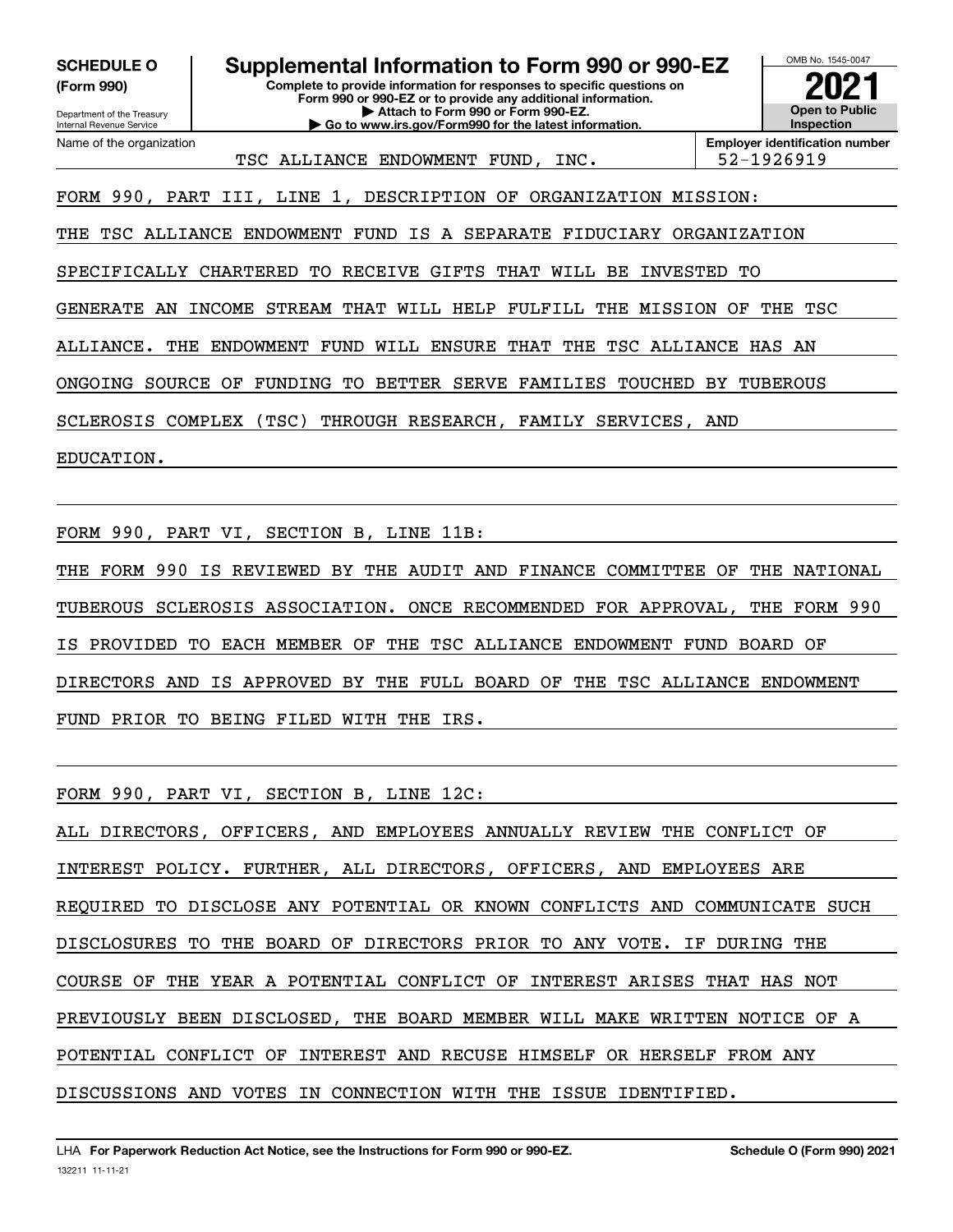| Schedule O (Form 990) 2021<br>Name of the organization                      | Page 2<br><b>Employer identification number</b> |
|-----------------------------------------------------------------------------|-------------------------------------------------|
| TSC ALLIANCE ENDOWMENT FUND, INC.                                           | 52-1926919                                      |
| FORM 990, PART VI, SECTION B, LINE 15:                                      |                                                 |
| ALL OFFICERS AND KEY EMPLOYEES ARE EMPLOYED BY THE TSC ALLIANCE. THE TSC    |                                                 |
| ALLIANCE COMPENSATION COMMITTEE REVIEWS AND APPROVES THE SALARIES OF THE    |                                                 |
| PRESIDENT & CEO, THE CFO, AND ANY EMPLOYEE APPEARING ON THE FORM 990, IN    |                                                 |
| ACCORDANCE WITH THE TSC ALLIANCE BYLAWS. SUCH REVIEW AND APPROVAL OCCURS    |                                                 |
| INITIALLY UPON HIRING, UPON ANNUAL REVIEWS AND WHENEVER MODIFIED.           |                                                 |
|                                                                             |                                                 |
| THE ORGANIZATION'S EXECUTIVE REMUNERATION HAS BEEN STRUCTURED TO ENSURE     |                                                 |
| THAT IT:                                                                    |                                                 |
| IS REASONABLE; PROVIDES A COMPETITIVE COMPENSATION PROGRAM TO RETAIN,       |                                                 |
| ATTRACT AND REWARD KEY EMPLOYEES AND ACHIEVES CLEAR ALIGNMENT BETWEEN TOTAL |                                                 |
| REMUNERATION AND DELIVERED BUSINESS AND PERSONAL PERFORMANCE OVER THE SHORT |                                                 |
| AND LONG-TERMS.                                                             |                                                 |
|                                                                             |                                                 |
| THE COMPENSATION IS REVIEWED BY THE COMPENSATION COMMITTEE TO ENSURE:       |                                                 |
| COMPARABILITY,                                                              |                                                 |
| PROPER REVIEW, AND                                                          |                                                 |
| - SUBSTANTIATION IN SETTING THE COMPENSATION.                               |                                                 |

FORM 990, PART VI, LINE 17, LIST OF STATES RECEIVING COPY OF FORM 990: AL,AR,CA,FL,GA,HI,IL,IN,KS,KY,MA,MD,MI,MN,MS,NC,NH,NJ,NM,NY,OR,PA,RI,SC,TN

UT,VA,WI,WV

FORM 990, PART VI, SECTION C, LINE 19:

THE ORGANIZATION MAKES ITS GOVERNING DOCUMENTS AVAILABLE FOR PUBLIC

INSPECTION ON ITS WEBSITE, OTHER'S WEBSITES, AND UPON PUBLIC REQUEST. THE

TSC ALLIANCE ENDOWMENT FUND REQUIRES THAT ALL DIRECTORS, OFFICERS, AND

132212 11-11-21 **Schedule O (Form 990) 2021** EMPLOYEES DISCLOSE ANY POTENTIAL OR KNOWN CONFLICTS AND COMMUNICATE SUCH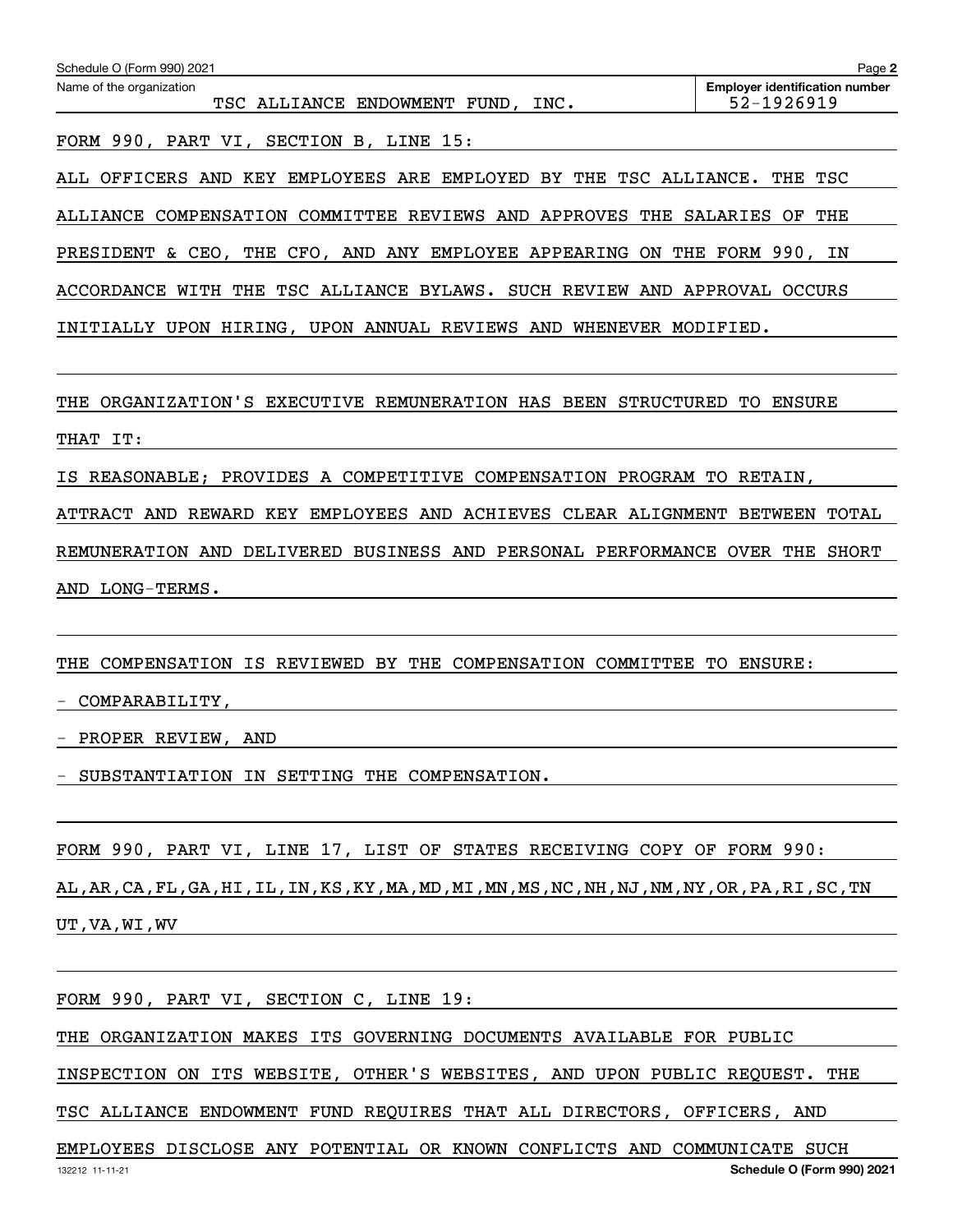| Schedule O (Form 990) 2021                                                  | Page 2                                              |
|-----------------------------------------------------------------------------|-----------------------------------------------------|
| Name of the organization<br>TSC ALLIANCE ENDOWMENT FUND, INC.               | <b>Employer identification number</b><br>52-1926919 |
| DISCLOSURES TO THE BOARD OF DIRECTORS PRIOR TO ANY APPROVAL, VOTE, OR OTHER |                                                     |
| ACTION ON ANY FINANCIAL TRANSACTION OR OTHER MATTER IDENTIFIED BY BOARD     |                                                     |
| MEMBERS. ANNUALLY, EACH MEMBER OF THE BOARD RECEIVES NOTICE OF THE          |                                                     |
| ORGANIZATION'S CONFLICT OF INTEREST STATEMENT. EACH MEMBER IS PROVIDED WITH |                                                     |
| A STATEMENT TO MAKE DISCLOSURE OF ANY POTENTIAL CONFLICT OF INTEREST.       |                                                     |
| FORM 990, PART IX, LINE 11G, OTHER FEES:                                    |                                                     |
| OTHER PROFESSIONAL FEES:                                                    |                                                     |
| PROGRAM SERVICE EXPENSES                                                    | $0$ .                                               |
| MANAGEMENT AND GENERAL EXPENSES                                             | 520.                                                |
| FUNDRAISING EXPENSES                                                        | 70,500.                                             |
| TOTAL EXPENSES                                                              | 71,020.                                             |
| TOTAL OTHER FEES ON FORM 990, PART IX, LINE 11G, COL A                      | 71,020.                                             |
| FORM 990, PART XI, LINE 9, CHANGES IN NET ASSETS:                           |                                                     |
| CHANGE VALUE SPLIT INTEREST                                                 | $-11,445.$                                          |
|                                                                             |                                                     |
|                                                                             |                                                     |
|                                                                             |                                                     |
|                                                                             |                                                     |
|                                                                             |                                                     |
|                                                                             |                                                     |
|                                                                             |                                                     |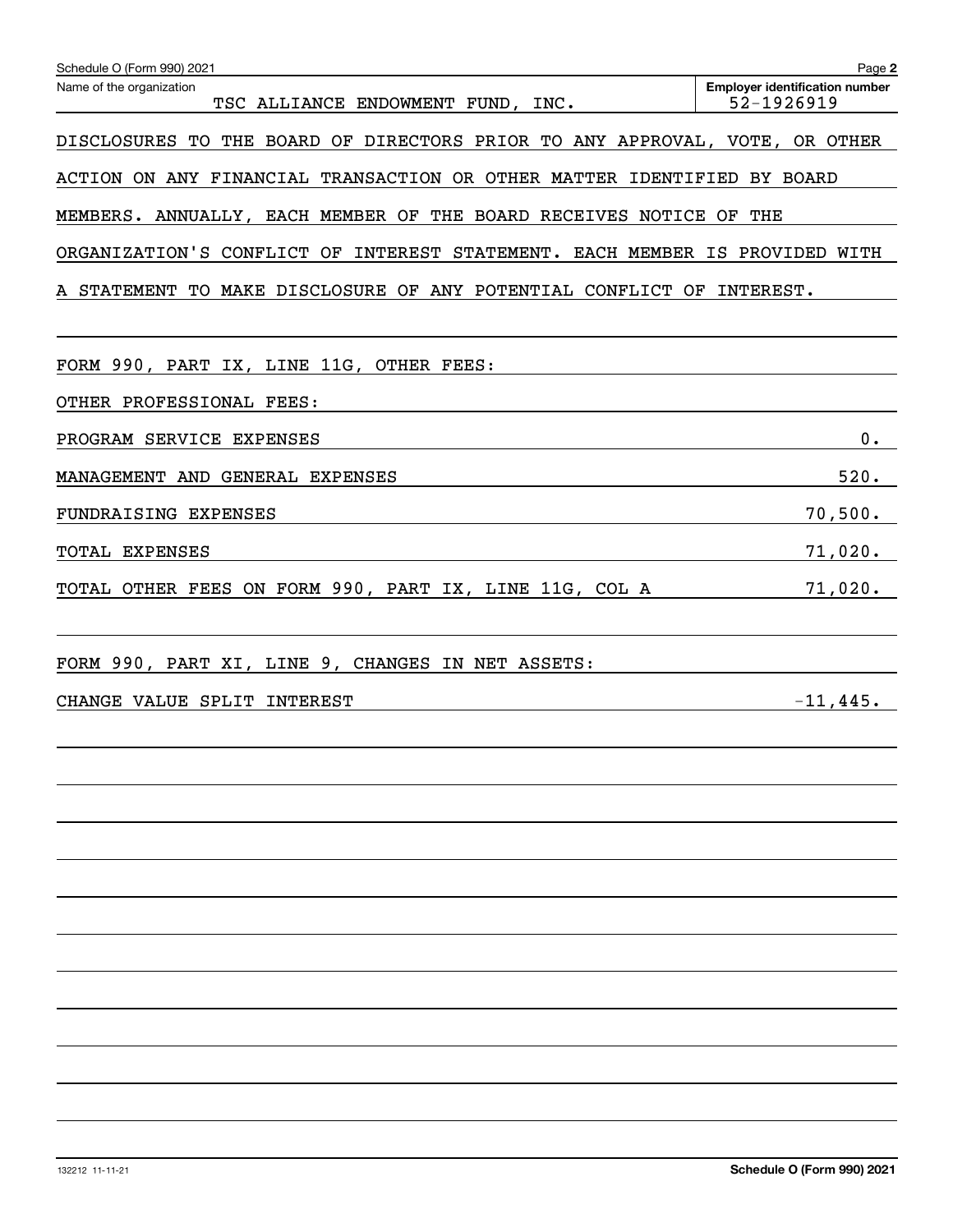| <b>SCHEDULE R</b> |
|-------------------|
| ----              |

#### **(Form 990)**

### **Related Organizations and Unrelated Partnerships**

**Complete if the organization answered "Yes" on Form 990, Part IV, line 33, 34, 35b, 36, or 37.** |

**Attach to Form 990.**  |

OMB No. 1545-0047

**Open to Public | Go to www.irs.gov/Form990 for instructions and the latest information. Inspection 2021**

**Employer identification number**

52-1926919

Department of the Treasury Internal Revenue Service Name of the organization

TSC ALLIANCE ENDOWMENT FUND, INC.

**Part I Identification of Disregarded Entities.**  Complete if the organization answered "Yes" on Form 990, Part IV, line 33.

| (a)<br>Name, address, and EIN (if applicable)<br>of disregarded entity | (b)<br>Primary activity | (c)<br>Legal domicile (state or<br>foreign country) | (d)<br>Total income | (e)<br>End-of-year assets | (f)<br>Direct controlling<br>entity |
|------------------------------------------------------------------------|-------------------------|-----------------------------------------------------|---------------------|---------------------------|-------------------------------------|
|                                                                        |                         |                                                     |                     |                           |                                     |
|                                                                        |                         |                                                     |                     |                           |                                     |
|                                                                        |                         |                                                     |                     |                           |                                     |
|                                                                        |                         |                                                     |                     |                           |                                     |

**Identification of Related Tax-Exempt Organizations.** Complete if the organization answered "Yes" on Form 990, Part IV, line 34, because it had one or more related tax-exempt **Part II** organizations during the tax year.

| (a)<br>Name, address, and EIN<br>of related organization | (b)<br>Primary activity | (c)<br>Legal domicile (state or<br>foreign country) | (d)<br>Exempt Code<br>section | (e)<br>Public charity<br>status (if section | (f)<br>Direct controlling<br>entity |     | $(g)$<br>Section 512(b)(13)<br>controlled<br>entity? |  |
|----------------------------------------------------------|-------------------------|-----------------------------------------------------|-------------------------------|---------------------------------------------|-------------------------------------|-----|------------------------------------------------------|--|
|                                                          |                         |                                                     |                               | 501(c)(3))                                  |                                     | Yes | No                                                   |  |
| NATIONAL TUBEROUS SCLEROSIS ASSOCIATION -                |                         |                                                     |                               |                                             |                                     |     |                                                      |  |
| 95-3018799, 8737 COLESVILLE ROAD, SUITE 400,             |                         |                                                     |                               |                                             |                                     |     |                                                      |  |
| SILVER SPRING, MD 20910                                  | <b>RESEARCH</b>         | MARYLAND                                            | 501(C)(3)                     | LINE 7                                      | N/A                                 |     | X                                                    |  |
|                                                          |                         |                                                     |                               |                                             |                                     |     |                                                      |  |
|                                                          |                         |                                                     |                               |                                             |                                     |     |                                                      |  |
|                                                          |                         |                                                     |                               |                                             |                                     |     |                                                      |  |

**For Paperwork Reduction Act Notice, see the Instructions for Form 990. Schedule R (Form 990) 2021**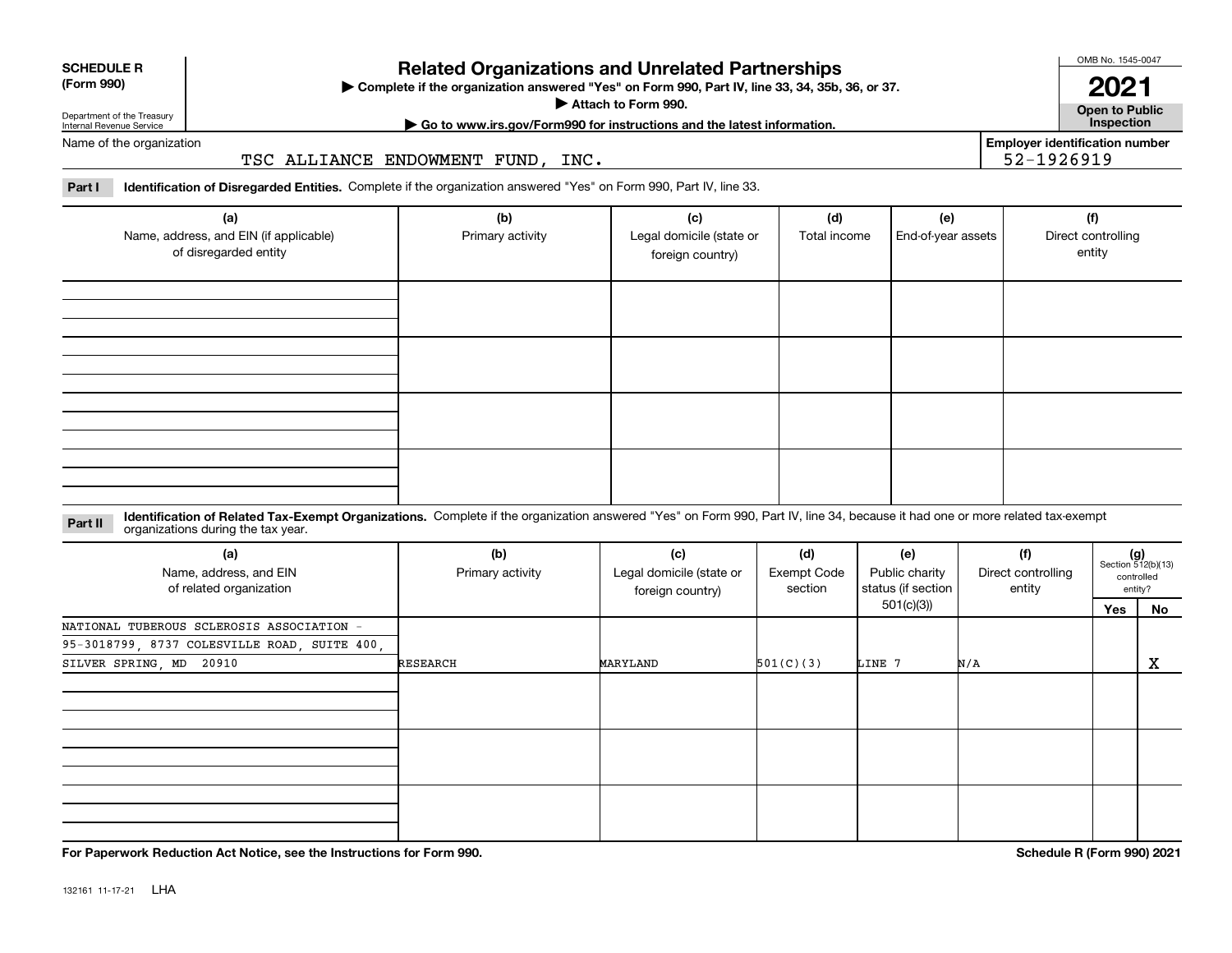#### Schedule R (Form 990) 2021 Page TSC ALLIANCE ENDOWMENT FUND, INC. 52-1926919

**2**

**Identification of Related Organizations Taxable as a Partnership.** Complete if the organization answered "Yes" on Form 990, Part IV, line 34, because it had one or more related **Part III** organizations treated as a partnership during the tax year.

| (a)                     | (b)              | (c)                  | (d)                | (e)                                                                 | (f)            | (g)                   |                                  | (h)      | (i)                                               | (j) | (k)                   |
|-------------------------|------------------|----------------------|--------------------|---------------------------------------------------------------------|----------------|-----------------------|----------------------------------|----------|---------------------------------------------------|-----|-----------------------|
| Name, address, and EIN  | Primary activity | Legal<br>domicile    | Direct controlling | Predominant income                                                  | Share of total | Share of              | Disproportionate<br>allocations? |          | Code V-UBI<br>amount in box                       |     | General or Percentage |
| of related organization |                  | (state or<br>foreign | entity             | related, unrelated,<br>excluded from tax under<br>sections 512-514) | income         | end-of-year<br>assets |                                  |          |                                                   |     | managing ownership    |
|                         |                  | country)             |                    |                                                                     |                |                       |                                  | Yes   No | 20 of Schedule Partner?<br>K-1 (Form 1065) Yes No |     |                       |
|                         |                  |                      |                    |                                                                     |                |                       |                                  |          |                                                   |     |                       |
|                         |                  |                      |                    |                                                                     |                |                       |                                  |          |                                                   |     |                       |
|                         |                  |                      |                    |                                                                     |                |                       |                                  |          |                                                   |     |                       |
|                         |                  |                      |                    |                                                                     |                |                       |                                  |          |                                                   |     |                       |
|                         |                  |                      |                    |                                                                     |                |                       |                                  |          |                                                   |     |                       |
|                         |                  |                      |                    |                                                                     |                |                       |                                  |          |                                                   |     |                       |
|                         |                  |                      |                    |                                                                     |                |                       |                                  |          |                                                   |     |                       |
|                         |                  |                      |                    |                                                                     |                |                       |                                  |          |                                                   |     |                       |
|                         |                  |                      |                    |                                                                     |                |                       |                                  |          |                                                   |     |                       |
|                         |                  |                      |                    |                                                                     |                |                       |                                  |          |                                                   |     |                       |
|                         |                  |                      |                    |                                                                     |                |                       |                                  |          |                                                   |     |                       |
|                         |                  |                      |                    |                                                                     |                |                       |                                  |          |                                                   |     |                       |
|                         |                  |                      |                    |                                                                     |                |                       |                                  |          |                                                   |     |                       |
|                         |                  |                      |                    |                                                                     |                |                       |                                  |          |                                                   |     |                       |
|                         |                  |                      |                    |                                                                     |                |                       |                                  |          |                                                   |     |                       |
|                         |                  |                      |                    |                                                                     |                |                       |                                  |          |                                                   |     |                       |
|                         |                  |                      |                    |                                                                     |                |                       |                                  |          |                                                   |     |                       |

**Identification of Related Organizations Taxable as a Corporation or Trust.** Complete if the organization answered "Yes" on Form 990, Part IV, line 34, because it had one or more related **Part IV** organizations treated as a corporation or trust during the tax year.

| (a)<br>Name, address, and EIN<br>of related organization | (b)<br>Primary activity | (c)<br>Legal domicile<br>(state or<br>foreign | (d)<br>Direct controlling<br>entity | (e)<br>Type of entity<br>(C corp, S corp,<br>or trust) | (f)<br>Share of total<br>income | (g)<br>Share of<br>end-of-year<br>assets | (h)<br>Percentage<br>ownership | $(i)$ Section<br>512(b)(13)<br>controlled<br>entity? |
|----------------------------------------------------------|-------------------------|-----------------------------------------------|-------------------------------------|--------------------------------------------------------|---------------------------------|------------------------------------------|--------------------------------|------------------------------------------------------|
|                                                          |                         | country)                                      |                                     |                                                        |                                 |                                          |                                | Yes No                                               |
|                                                          |                         |                                               |                                     |                                                        |                                 |                                          |                                |                                                      |
|                                                          |                         |                                               |                                     |                                                        |                                 |                                          |                                |                                                      |
|                                                          |                         |                                               |                                     |                                                        |                                 |                                          |                                |                                                      |
|                                                          |                         |                                               |                                     |                                                        |                                 |                                          |                                |                                                      |
|                                                          |                         |                                               |                                     |                                                        |                                 |                                          |                                |                                                      |
|                                                          |                         |                                               |                                     |                                                        |                                 |                                          |                                |                                                      |
|                                                          |                         |                                               |                                     |                                                        |                                 |                                          |                                |                                                      |
|                                                          |                         |                                               |                                     |                                                        |                                 |                                          |                                |                                                      |
|                                                          |                         |                                               |                                     |                                                        |                                 |                                          |                                |                                                      |
|                                                          |                         |                                               |                                     |                                                        |                                 |                                          |                                |                                                      |
|                                                          |                         |                                               |                                     |                                                        |                                 |                                          |                                |                                                      |
|                                                          |                         |                                               |                                     |                                                        |                                 |                                          |                                |                                                      |
|                                                          |                         |                                               |                                     |                                                        |                                 |                                          |                                |                                                      |
|                                                          |                         |                                               |                                     |                                                        |                                 |                                          |                                |                                                      |
|                                                          |                         |                                               |                                     |                                                        |                                 |                                          |                                |                                                      |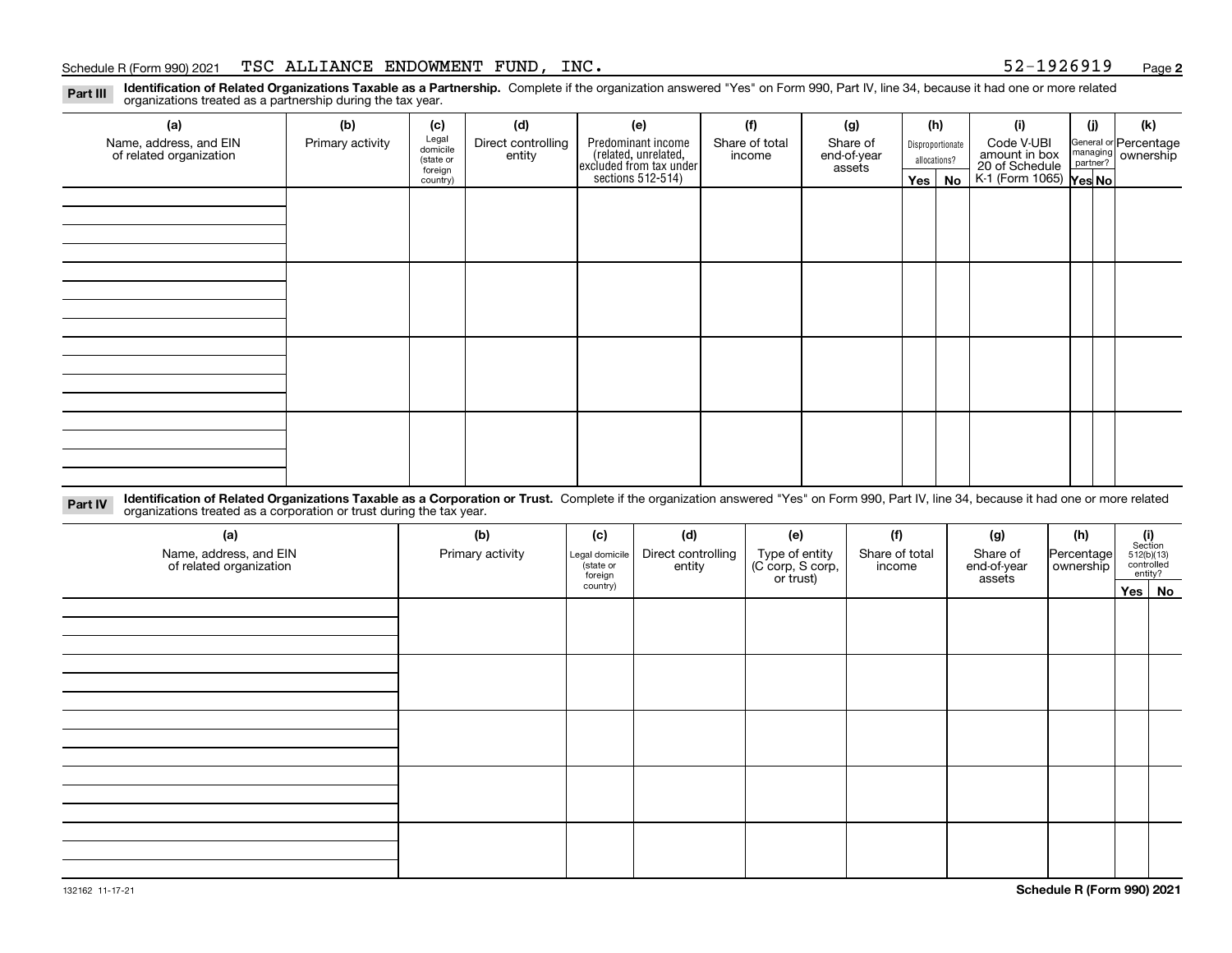#### Schedule R (Form 990) 2021 Page TSC ALLIANCE ENDOWMENT FUND, INC. 52-1926919

**Part V** T**ransactions With Related Organizations.** Complete if the organization answered "Yes" on Form 990, Part IV, line 34, 35b, or 36.

| Note: Complete line 1 if any entity is listed in Parts II, III, or IV of this schedule.                                                                                                                                        |                | Yes | <b>No</b>    |
|--------------------------------------------------------------------------------------------------------------------------------------------------------------------------------------------------------------------------------|----------------|-----|--------------|
| 1 During the tax year, did the organization engage in any of the following transactions with one or more related organizations listed in Parts II-IV?                                                                          |                |     |              |
|                                                                                                                                                                                                                                | 1a             |     | $\mathbf X$  |
| b Gift, grant, or capital contribution to related organization(s) matches and contained and contribution to related organization(s)                                                                                            | 1 <sub>b</sub> | X   |              |
| c Gift, grant, or capital contribution from related organization(s) material content and contribution from related organization(s) material content and content and contribution from related organization(s) material content | 1c             |     | X            |
| d Loans or loan guarantees to or for related organization(s) material contents and content to content the content of the content of the content of the content of the content of the content of the content of the content of  | 1d             |     | $\mathbf X$  |
|                                                                                                                                                                                                                                | 1e             |     | $\mathbf X$  |
|                                                                                                                                                                                                                                |                |     |              |
| f Dividends from related organization(s) manufactured contains and contained and contained contained and contained and contained and contained and contained and contained and contained and contained and contained and conta | 1f             |     | х            |
|                                                                                                                                                                                                                                | 1a             |     | $\mathbf X$  |
| h Purchase of assets from related organization(s) www.assettion.com/www.assettion.com/www.assettion.com/www.assettion.com/www.assettion.com/www.assettion.com/www.assettion.com/www.assettion.com/www.assettion.com/www.assett | 1h             |     | X            |
| Exchange of assets with related organization(s) enconversement contracts and account of the contract of assets with related organization(s)                                                                                    | 1i.            |     | $\mathbf X$  |
|                                                                                                                                                                                                                                | 11             |     | $\mathbf x$  |
|                                                                                                                                                                                                                                |                |     |              |
|                                                                                                                                                                                                                                | 1k             |     | X            |
|                                                                                                                                                                                                                                | 11.            |     | $\mathbf X$  |
| m Performance of services or membership or fundraising solicitations by related organization(s)                                                                                                                                | 1m             |     | X            |
|                                                                                                                                                                                                                                | 1n             | X   |              |
| <b>o</b> Sharing of paid employees with related organization(s)                                                                                                                                                                | 10             | Χ   |              |
|                                                                                                                                                                                                                                |                |     |              |
| p Reimbursement paid to related organization(s) for expenses [11111] [12] reasonal content of the separation (s) for expenses [11111] [12] reasonal content of the separation (s) for expenses [1111] [12] reasonal content of | 1p.            |     | х            |
|                                                                                                                                                                                                                                | 1q             |     | X            |
|                                                                                                                                                                                                                                |                |     |              |
| r Other transfer of cash or property to related organization(s)                                                                                                                                                                | 1r             |     | X            |
| r Other transfer of cash or property to related organization(s) www.communities.communities content transfer of cash or property from related organization(s) www.communities.communities content transfer of cash or property | 1s             |     | $\mathbf{x}$ |
| 2 If the answer to any of the above is "Yes," see the instructions for information on who must complete this line, including covered relationships and transaction thresholds.                                                 |                |     |              |

| (a)<br>Name of related organization         | (b)<br>Transaction<br>type (a-s) | (c)<br>Amount involved | (d)<br>Method of determining amount involved |
|---------------------------------------------|----------------------------------|------------------------|----------------------------------------------|
| (1) NATIONAL TUBEROUS SCLEROSIS ASSOCIATION | в                                | $226,000.$ CASH        |                                              |
| (2)                                         |                                  |                        |                                              |
| (3)                                         |                                  |                        |                                              |
| (4)                                         |                                  |                        |                                              |
| (5)                                         |                                  |                        |                                              |
| (6)                                         |                                  |                        |                                              |

 $\overline{\phantom{a}}$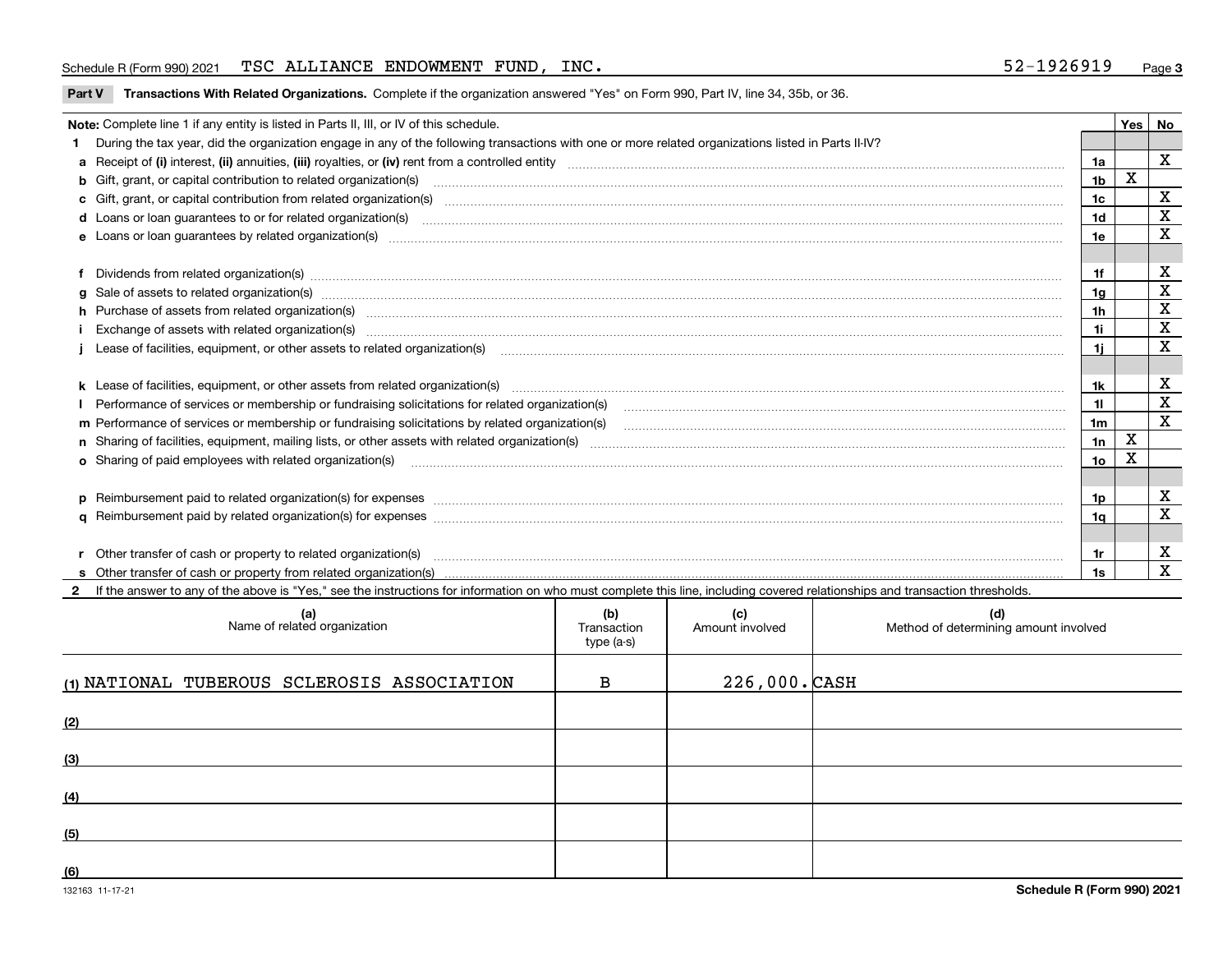#### Schedule R (Form 990) 2021 Page TSC ALLIANCE ENDOWMENT FUND, INC. 52-1926919

#### **4**

**Part VI Unrelated Organizations Taxable as a Partnership. Complete if the organization answered "Yes" on Form 990, Part IV, line 37.** 

Provide the following information for each entity taxed as a partnership through which the organization conducted more than five percent of its activities (measured by total assets or gross revenue) that was not a related organization. See instructions regarding exclusion for certain investment partnerships.

| ີ<br>(a)<br>Name, address, and EIN<br>of entity | $\tilde{}$<br>(b)<br>Primary activity | (c)<br>Legal domicile<br>(state or foreign<br>country) | (d)<br>Predominant income<br>(related, unrelated,<br>excluded from tax under<br>sections 512-514) | $(e)$<br>Are all<br>partners sec.<br>$501(c)(3)$<br>$orgs.?$<br>Yes No | (f)<br>Share of<br>total<br>income | (g)<br>Share of<br>end-of-year<br>assets | (h)<br>Dispropor-<br>tionate<br>allocations?<br>Yes No | (i)<br>Code V-UBI<br>amount in box 20 managing<br>of Schedule K-1 partner? ownership<br>(Form 1065)<br>ves No | (i)<br>Yes No | (k) |
|-------------------------------------------------|---------------------------------------|--------------------------------------------------------|---------------------------------------------------------------------------------------------------|------------------------------------------------------------------------|------------------------------------|------------------------------------------|--------------------------------------------------------|---------------------------------------------------------------------------------------------------------------|---------------|-----|
|                                                 |                                       |                                                        |                                                                                                   |                                                                        |                                    |                                          |                                                        |                                                                                                               |               |     |
|                                                 |                                       |                                                        |                                                                                                   |                                                                        |                                    |                                          |                                                        |                                                                                                               |               |     |
|                                                 |                                       |                                                        |                                                                                                   |                                                                        |                                    |                                          |                                                        |                                                                                                               |               |     |
|                                                 |                                       |                                                        |                                                                                                   |                                                                        |                                    |                                          |                                                        |                                                                                                               |               |     |
|                                                 |                                       |                                                        |                                                                                                   |                                                                        |                                    |                                          |                                                        |                                                                                                               |               |     |
|                                                 |                                       |                                                        |                                                                                                   |                                                                        |                                    |                                          |                                                        |                                                                                                               |               |     |
|                                                 |                                       |                                                        |                                                                                                   |                                                                        |                                    |                                          |                                                        |                                                                                                               |               |     |
|                                                 |                                       |                                                        |                                                                                                   |                                                                        |                                    |                                          |                                                        |                                                                                                               |               |     |

**Schedule R (Form 990) 2021**